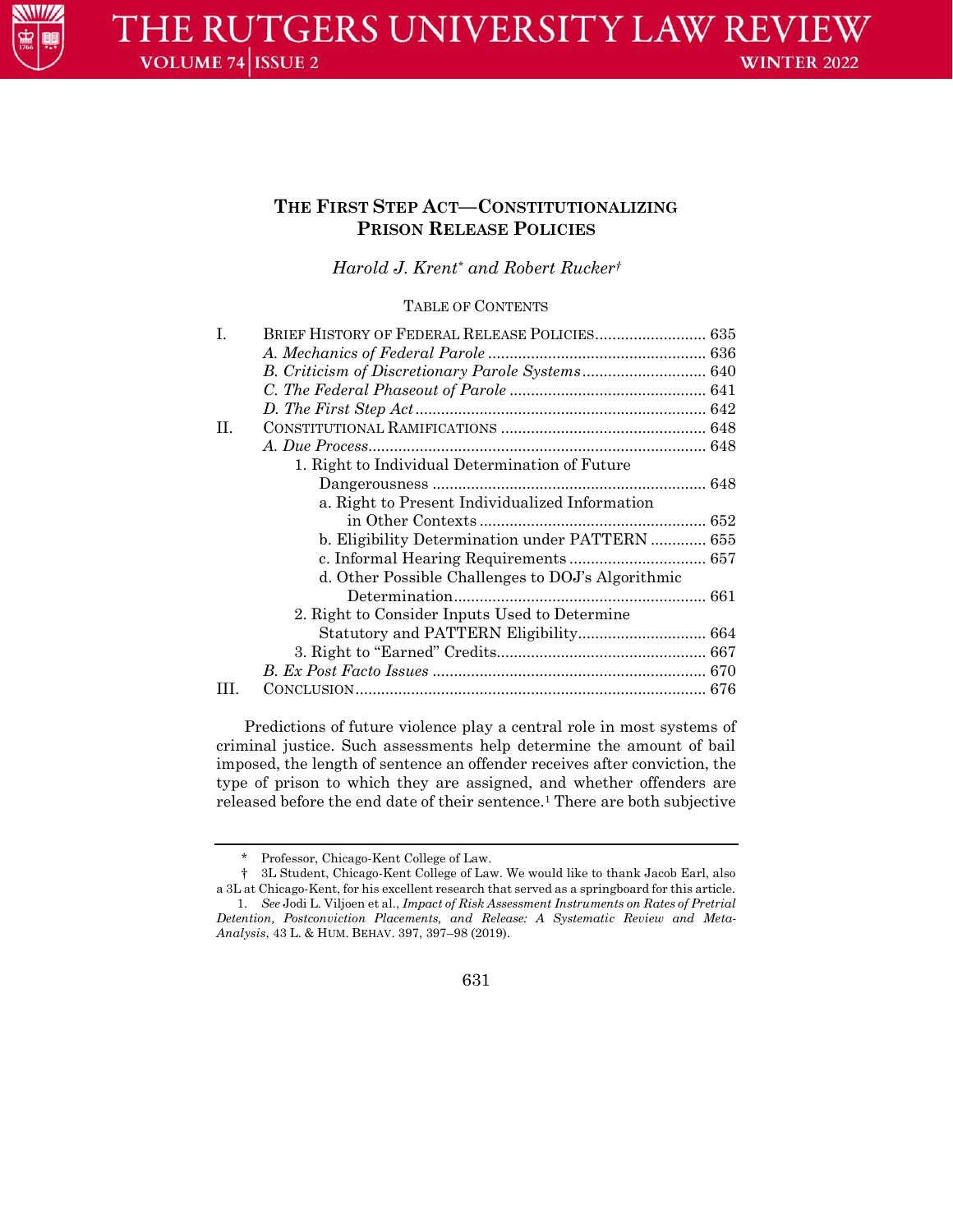and objective determinants of future dangerousness, including an offender's prior record, behavior in prison, education level, and more.<sup>2</sup> To determine future dangerousness at the beginning of the last century, we relied upon experts to analyze those factors.<sup>3</sup> Indeed, legislation predicated parole on the belief that criminal justice experts could ascertain who should be released early because they no longer posed a threat to society.<sup>4</sup>

Given the wide latitude afforded to such predictions, criminologists grew concerned that similarly situated offenders were not being treated alike.<sup>5</sup> Moreover, others critiqued parole on the ground that the rehabilitation goal was not realistic.<sup>6</sup> Disenchantment with the subjectivity in the process led Congress to end the federal parole system through the Comprehensive Crime Control Act of 1984.<sup>7</sup> Even when there was little chance of recidivism, inmates had to serve their complete sentences, shortened only modestly through good time credits.<sup>8</sup> The Act manifested Congress's turn away from rehabilitation as a central pillar of the federal criminal justice system.<sup>9</sup>

Criminologists outside of the parole context recently turned to more objective assessments of future dangerousness, based not upon the judgment of experts, but rather upon a computerized assessment of factors gleaned from field studies of large numbers of offenders.<sup>10</sup> The

4. *See id.* §§ 2–3.

5. For example, as a result of the subjectivity, people of color received higher bail, longer sentences, and more restrictive prison sentences. *See generally* David Arnold et al., *Racial Bias in Bail Decision*s, 133 Q.J. ECON. 1885 (2018) (discussing racial bias in bail decisions); *see also* M. Marit Rehavi & Sonja B. Starr, *Racial Disparity in Federal Criminal Sentences*, 122 J. POL. ECON. 1320, 1321–23 (2014) (discussing observable racial disparity in federal sentencing).

6. TODD R. CLEAR ET AL., AMERICAN CORRECTIONS IN BRIEF 22–23 (1st ed. 2012).

10. *Id.* at 244.

<sup>2.</sup> For a discussion on the range of determinants used in risk assessments made in sentencing, see NATHAN JAMES, CONG. RSCH. SERV., R44087, RISK AND NEEDS ASSESSMENT IN THE FEDERAL PRISON SYSTEM 3–4 (2018). For a discussion of the determinants considered in the parole hearing setting, see Joel M. Caplan, *What Factors Affect Parole: A Review of Empirical Research*, 71 FED. PROB. 16, 16 (2007).

<sup>3.</sup> *See, e.g.*, Act of June 25, 1910, Pub. L. No. 61-259, 36 Stat. 819, 819 (legislation establishing federal parole).

<sup>7.</sup> *See* Comprehensive Crime Control Act of 1984, Pub. L. No. 98-473, 98 Stat. 1976.

<sup>8.</sup> *Fourteenth Annual Review of Criminal Procedure: United States Supreme Court and Courts of Appeals 1983-84: IV. Sentencing, Parole, and Probation*, 73 GEO. L.J. 671, 672 (1984) ("The Act establishes a determinate sentencing system with no parole and limited credit for good time . . . .").

<sup>9.</sup> There has been a corresponding move away from subjectivity in state systems as well, with many states abolishing parole or predicating it on objective factors. *See* Kimberly Thomas & Paul Reingold, *From Grace to Grids: Rethinking Due Process Protection for Parole*, 107 J. CRIM. L. & CRIMINOLOGY 218, 239–44 (2017).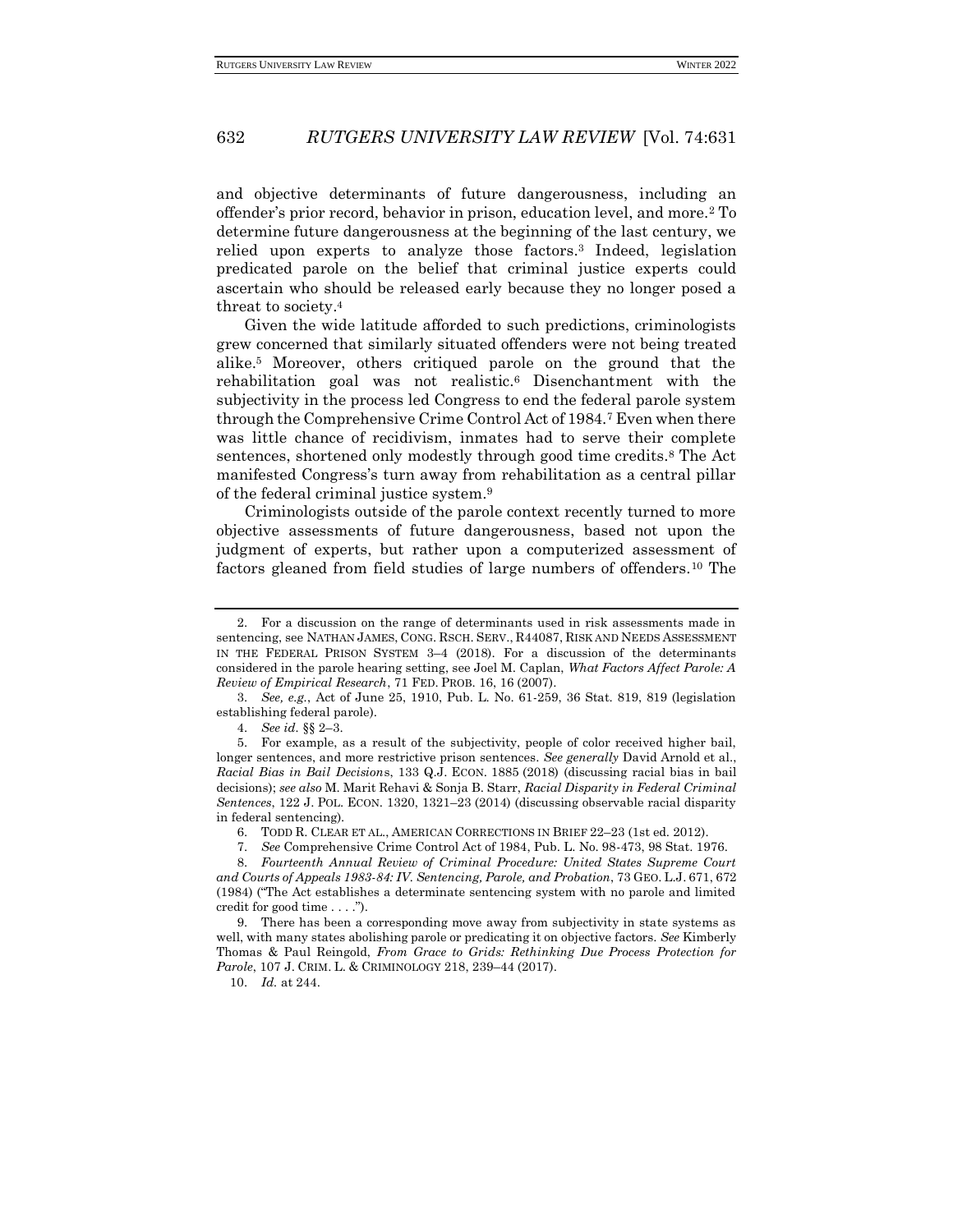goal of these efforts was to create greater uniformity and minimize the possibility of racism in determining the length of a sentence or amount of bail.<sup>11</sup> Accordingly, in most states today, the prediction of future dangerousness turns not on evaluation of the particular offender alone, but on assessment of whether offenders with similar characteristics in the past have re-offended.<sup>12</sup> In particular, a number of states now rely on algorithmic and Artificial Intelligence ("AI") systems to fine tune the assessment of future dangerousness.<sup>13</sup> These states have deployed such algorithmic tools as a means to inform various decisions in the criminal justice process, including both bail and sentencing.<sup>14</sup> Although several of the systems deployed have had a shaky start due to questionable methodologies, algorithms generally hold promise for more uniform and less biased results.<sup>15</sup>

In the First Step Act of 2018, Congress directed the Department of Justice ("DOJ" or "the Department") to develop a tool, subsequently called Prisoner Assessment Tool Targeting Estimated Risk and Needs ("PATTERN"), to make such an algorithmic assessment of recidivism risk based on static factors such as the nature of the underlying offense, prior substance abuse, and education level.<sup>16</sup> Congress determined that inmates, dependent on such recidivism assessment, be permitted to shorten their stay in prison.<sup>17</sup> For instance, by pursuing vocational courses or by electing to take classes in preventing substance abuse, offenders can now earn credits to qualify for early release or to garner other privileges.<sup>18</sup> Moreover, the Act facilitates release for (almost) all offenders by awarding enhanced good time credits.<sup>19</sup> The First Step Act thus links the length of confinement in part to predictions of future crime as in the past, but also attempts to parlay a prison stay into an

<sup>11.</sup> *See* Arnold et al., *supra* note 5, at 1890, 1929.

<sup>12.</sup> *See* Saul Levmore & Frank Fagan, *Competing Algorithms for Law*, 88 U. CHI. L. REV. 367, 369–70 (2021). Forty-six states currently employ computerized risk assessment tools in criminal sentencing. Natalia Mesa, *Can the Criminal Justice System's Artificial Intelligence Ever Be Truly Fair?*, MASSIVE SCI. (May 13, 2021), https://massivesci.com/articles/machine-learning-compas-racism-policing-fairness/.

<sup>13.</sup> *See* Levmore & Fagan, *supra* note 12, at 369–74; *see also* Rehavi & Starr, *supra*  note 5, at 1322–23, 1346–47 (discussing such usage in the federal system); *infra* text accompanying notes 144–49 (discussing the usage of these systems at the state level).

<sup>14.</sup> *See* Levmore & Fagan, *supra* note 12, at 368.

<sup>15.</sup> *See, e.g.*, Tim Simonite, *Algorithms Were Supposed to Fix the Bail System. They Haven't*, WIRED (Feb. 19, 2020, 8:00 AM), https://www.wired.com/story/algorithmssupposed-fix-bail-system-they-havent/.

<sup>16.</sup> First Step Act of 2018, Pub. L. No. 115-391, § 102, 132 Stat. 5194, 5196 (establishing the recidivism risk system that would become PATTERN).

<sup>17.</sup> *Id.*

<sup>18.</sup> *Id.*

<sup>19.</sup> *Id.*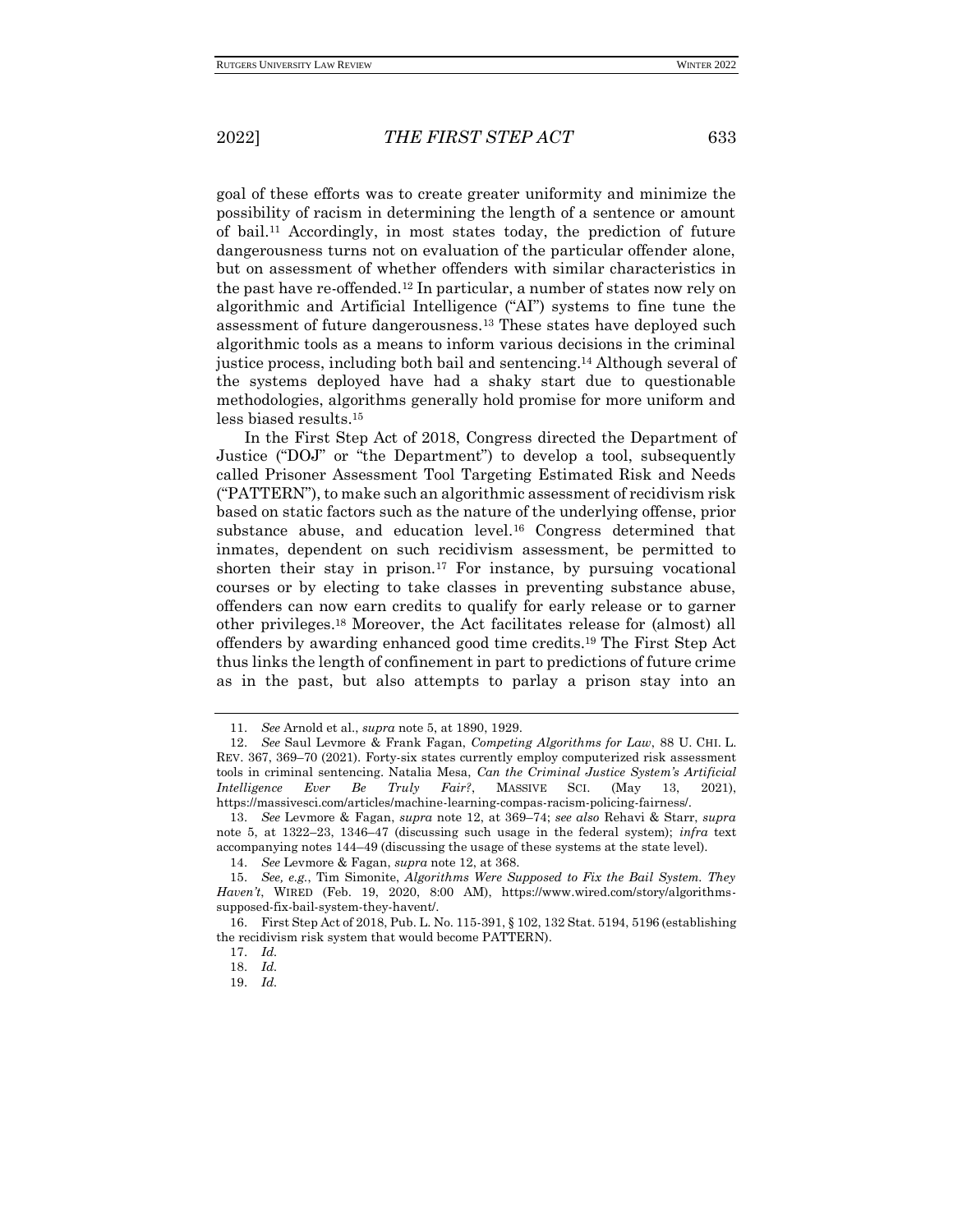opportunity to incentivize offenders to make adjustments in their lives to minimize the risk of future dangerousness. A generation after Congress in essence abandoned rehabilitation as a principal goal, rehabilitation once again has become one of the driving forces of our federal criminal justice system. Many have praised the Act for shortening prison stays and reintroducing rehabilitation as a goal of our penal system.<sup>20</sup>

But, commentators to date have not considered that, in revamping criminal justice policies, the First Step Act may have constitutionalized such early release measures. Unlike in most state systems that use algorithms as guidelines, the Act dictates that PATTERN alone determines eligibility for early release—no discretion on the part of prison authorities is involved.<sup>21</sup> Congress's decision to base eligibility on an algorithm accordingly raises the critical question of whether Due Process requires that individuals be permitted to show that facts not captured by the algorithm demand an adjusted outcome. In addition, by creating a system to encourage offenders to pursue certain opportunities in prison, Congress likely has created an entitlement based on liberty interests protected under the Due Process Clause. The First Step Act tells prisoners that, if they successfully attain certain educational goals, receive psychological counseling, etc., they will be released early.<sup>22</sup> As a consequence, prison authorities will need to ensure that prisoners who complete such programs *are* released early with only narrowly defined exceptions. Finally, Congress, in light of ex post facto principles, must respect the enhanced good time credit calculation in the Act for individuals who have already committed their offenses.

In Part I, we trace Congress's vacillations over the last century in implementing determinate and indeterminate sentencing systems. Then, we hone in on the innovations of the First Step Act, both in relying upon algorithms and AI to predict future dangerousness and in setting incentives to encourage prisoners to pursue measures that will reduce further the chance of recidivism.

In Part II, we then address the constitutional ramifications of entrenching early release policies. First, we consider the problem

<sup>20.</sup> *See, e.g.*, Ames Grawert, *What Is the First Step Act — And What's Happening with It?*, BRENNAN CTR. FOR JUST. (June 23, 2020), https://www.brennancenter.org/ourwork/research-reports/what-first-step-act-and-whats-happening-it ("The law we now know as the First Step Act accomplishes two discrete things, both aimed at making the federal justice system fairer and more focused on rehabilitation.").

<sup>21.</sup> *See* § 102, 132 Stat. at 5209–11; Amy B. Cyphert, *Reprogramming Recidivism: The First Step Act and Algorithmic Prediction of Risk*, 51 SETON HALL L. REV. 331, 342 (2020) ("[U]nlike COMPAS, PATTERN is not just one factor that is weighed in deciding who is eligible for benefits like early release, it is THE factor.").

<sup>22</sup>*. See* § 102, 132 Stat. at 5196.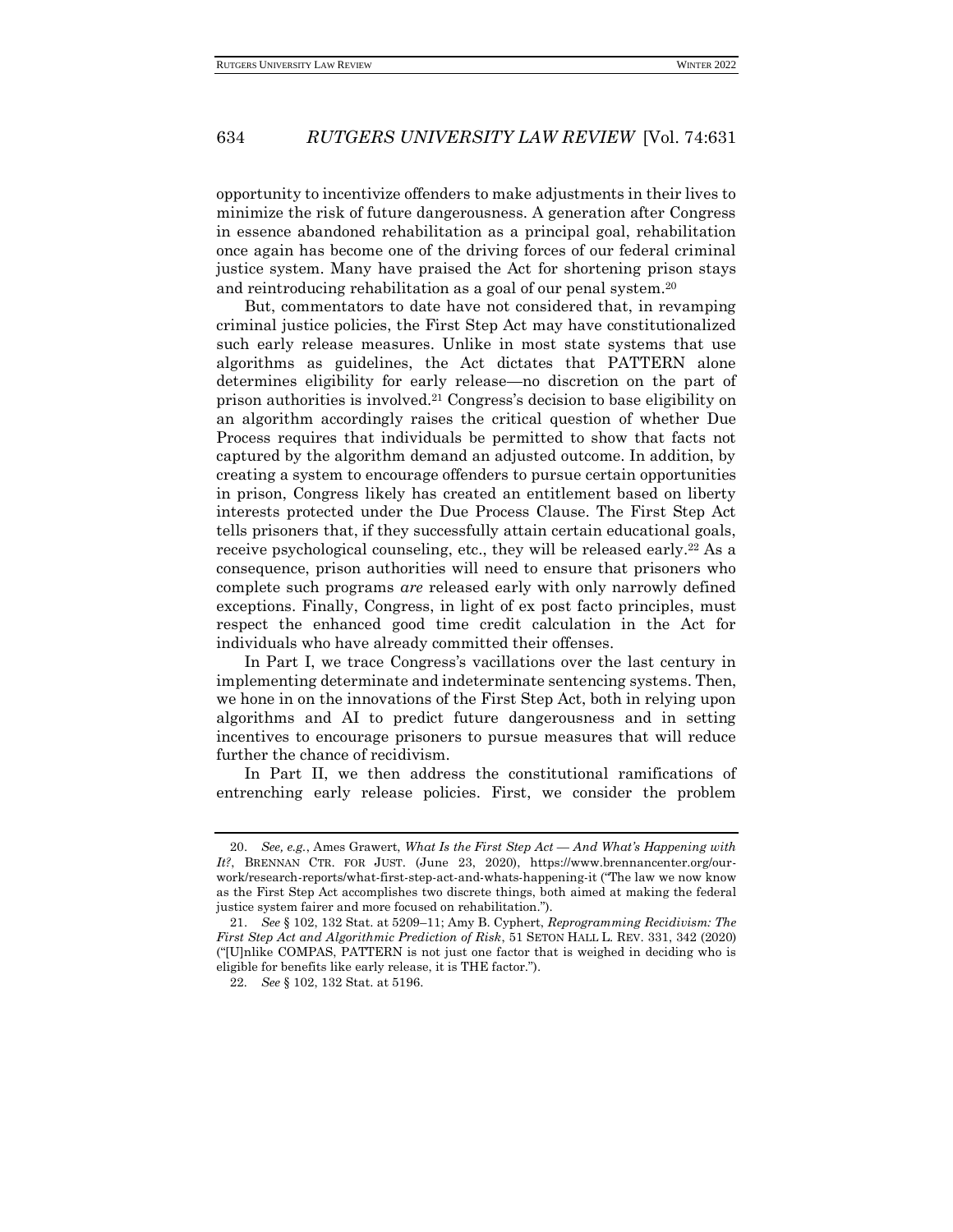endemic in all governmental benefit systems relying on algorithms—to what extent can an individual demonstrate that, despite whatever the algorithm dictates, data specific to the individual warrant a different outcome. The First Step Act presents one of the first instances in which an algorithm by itself governs eligibility for a government entitlement.<sup>23</sup> Based on current jurisprudence, we conclude that prison authorities must allow those prisoners excluded from eligibility based on the algorithm an opportunity, no matter how truncated, to argue that the risk of recidivism determined by the algorithm needs to be adjusted given the offender's specific context. Relatedly, we argue that Due Process dictates that prison authorities must disclose the static inputs that underlie the findings of ineligibility under both the statute and PATTERN.

Next, we analyze the dynamic features of the First Step Act by canvassing the Supreme Court's embrace under the Due Process Clause of an "entitlement" system under which individuals are invited to rely upon government pledges such that the government cannot deny those benefits without good cause. We apply that entitlement analysis to the First Step Act and conclude that Congress's encouragement of prisoners to pursue rehabilitative programming, such as education, counselling, etc. to reduce recidivism, has created an entitlement. Finally, we turn to the Ex Post Facto Clause and argue that the enhanced good time credit accumulation policy (but not the earned credits system) in the First Step Act must be offered to all offenders who have committed their offenses during pendency of the Act.

We conclude that such constitutionalization of release policies, though likely unintended, should prove beneficial in striking an enforceable bargain with offenders: if the offenders take steps to limit the chance of their own future recidivism, they can gain early release. Given the First Step Act's reintroduction of rehabilitative goals in the federal prison system, $24$  the application of these constitutional requirements may further the Act's purpose in seeking to reduce the likelihood of inmate recidivism prior to reintroduction into society.

## I. BRIEF HISTORY OF FEDERAL RELEASE POLICIES

Congress introduced indeterminate sentencing in the early twentieth century, building upon experiments led by Zebulon Brockway in New

<sup>23.</sup> Cyphert, *supra* note 21, at 342.

<sup>24.</sup> *See* § 102, 132 Stat. at 5209–11.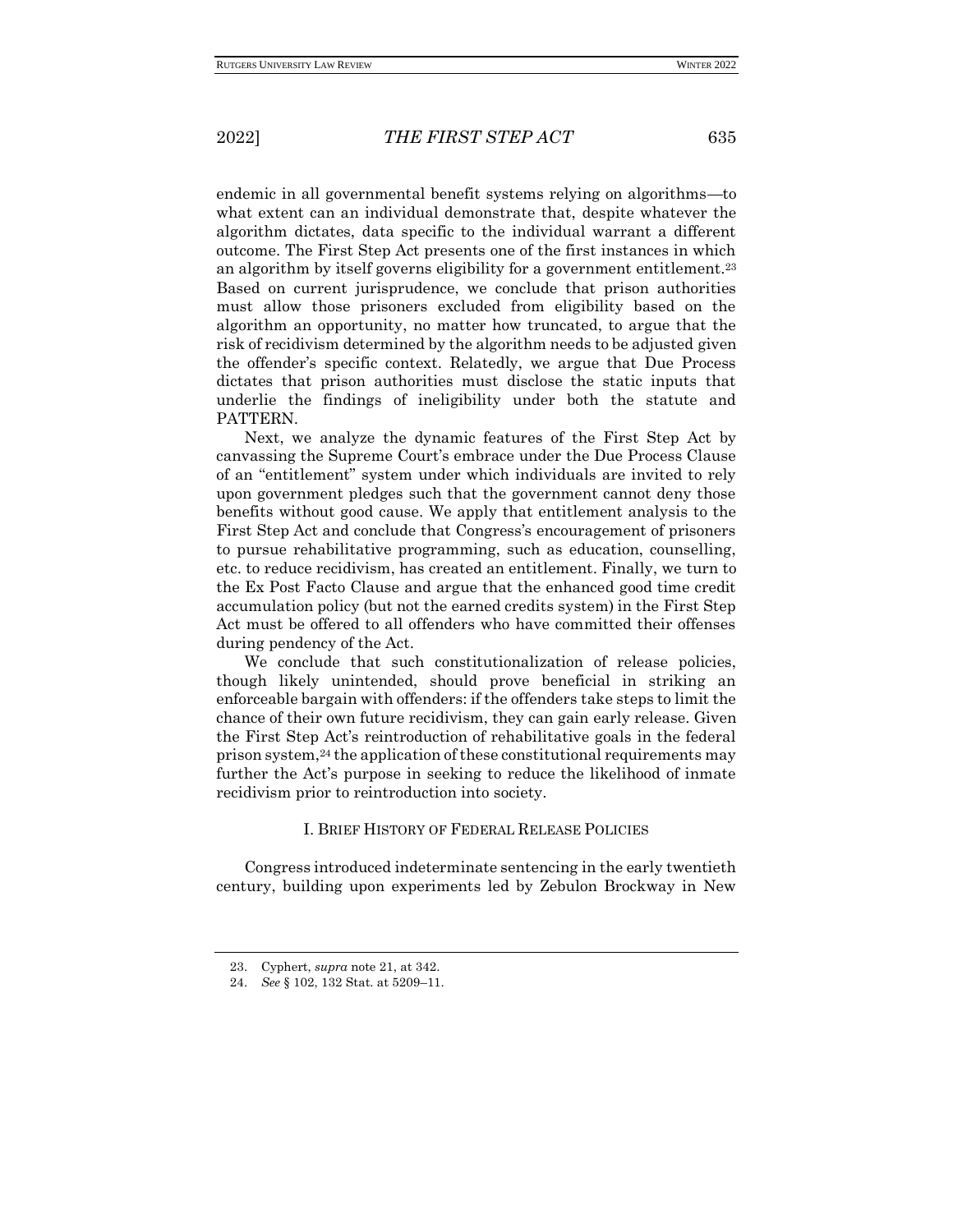York.<sup>25</sup> As superintendent of Elmira Reformatory, Brockway innovated in predicating early release on inmate education<sup>26</sup> and urged that inmates could be rehabilitated in prison.<sup>27</sup> Under his approach, volunteer "guardians" supervised parolees after release and submitted written reports documenting parolees' behavior in the community.<sup>28</sup> Included in the early release system was a condition that the former inmate report to the guardian each month.<sup>29</sup>

Brockway's fundamental arguments for early release were that (1) indeterminate sentencing would "provide a release valve for managing prison populations," and (2) "it would be valuable in reforming offenders because they would be earning release by demonstrating good behavior."<sup>30</sup> Later in his career, he drafted New York's Indeterminate Sentence Law, which embodied many of his ideas and furthered these two tenets.<sup>31</sup> Seventy-eight percent of those released on parole under the New York system reportedly maintained "self-supporting and orderly lives."<sup>32</sup>

At the start of the twentieth century, as rehabilitation theory gained traction, the ideas of indeterminate sentencing and parole spread widely across jurisdictions.<sup>33</sup> By 1901, twenty states adopted parole statutes and, in 1910, Congress established the federal parole system.<sup>34</sup> Congress created the National Parole Board at the federal level in 1930, which set forth a uniform system.<sup>35</sup> Ultimately, by 1944, every state had enacted a parole system.<sup>36</sup>

#### *A. Mechanics of Federal Parole*

When the United States adopted a federal parole system, the law granted individual prisons significant flexibility and discretion in making

<sup>25.</sup> *See* Thom Gehring, *Zebulon Brockway of Elmira: 19th Century CE Hero*, 33 J. CORR. EDUC. 4 (1982).

<sup>26.</sup> *Id.* at 4–5.

<sup>27.</sup> *Id.* at 5; *Probation and Parole: History, Goals, and Decision-Making*, L. LIBR. - AM. L. & LEGAL INFO., https://law.jrank.org/pages/1817/Probation-Parole-History-Goals-

Decision-Making-Origins-probation-parole.html (last visited Feb. 24, 2022).

<sup>28.</sup> *Probation and Parole*, *supra* note 27.

<sup>29.</sup> *Id.*

<sup>30.</sup> *Id.*

<sup>31.</sup> Gehring, *supra* note 25, at 4.

<sup>32.</sup> *Id.* at 5.

<sup>33.</sup> Edward Lindsey, *Historical Sketch of the Indeterminate Sentence and Parole System*, 16 J. CRIM. L. & CRIMINOLOGY 9, 33–40 (1925).

<sup>34.</sup> *Probation and Parole*, *supra* note 27; Pub. L. No. 61-259 (1910).

<sup>35.</sup> ISAAC FULWOOD ET AL., U.S. PAROLE COMM'N, U.S. DEP'T OF JUST., HISTORY OF THE FEDERAL PAROLE SYSTEM 7 (2003).

<sup>36.</sup> *Probation and Parole*, *supra* note 27.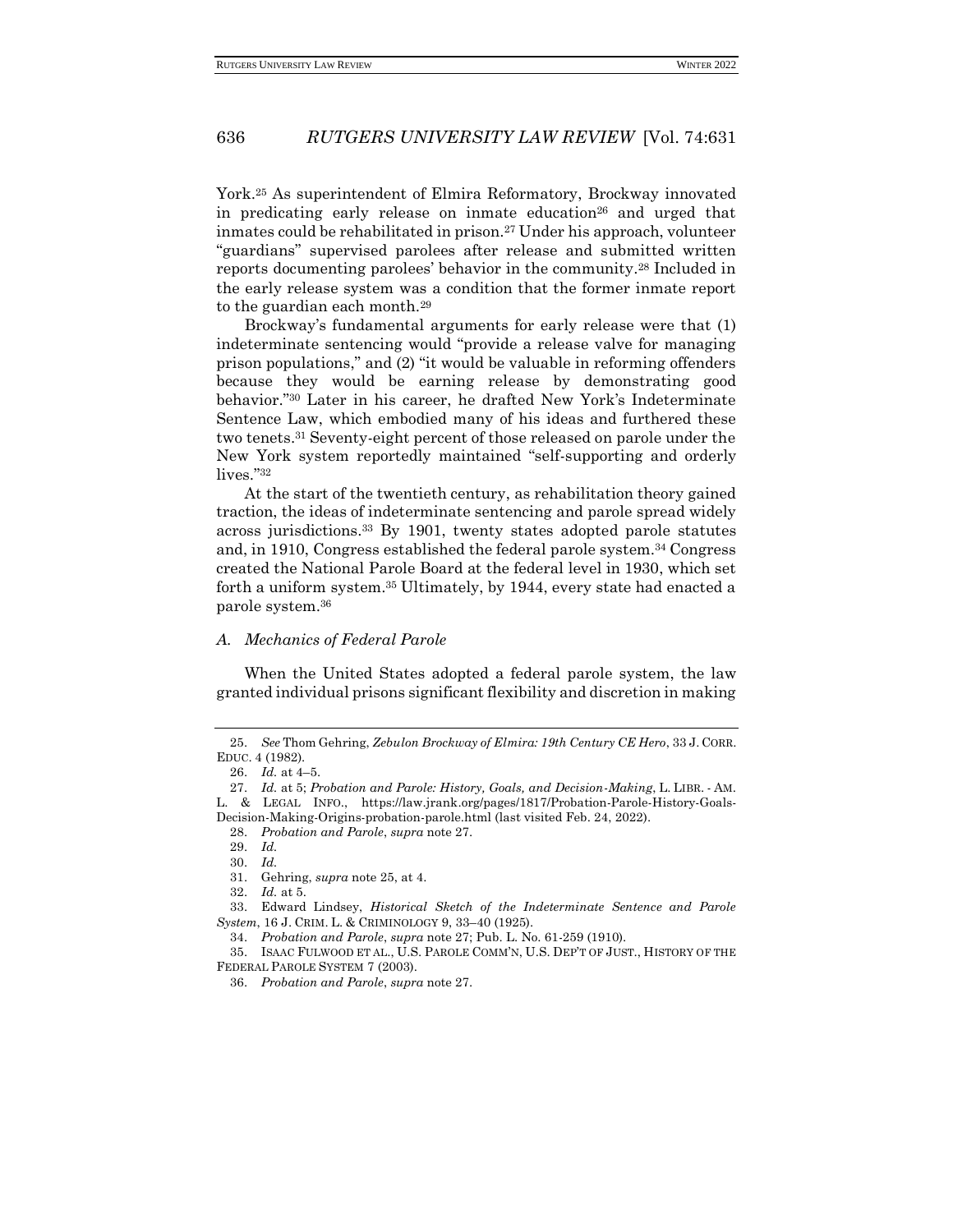the parole determination.<sup>37</sup> Overall, the 1910 statute contained three key determinants:

(1) . . . [an inmate] whose record of conduct shows he has observed the rules of such institution, and who has served one-third of the total of the term or terms for which he was sentenced, may be released on parole as hereinafter provided.

(2) . . . each United States penitentiary shall constitute a board of parole for such prison, which shall establish rules and regulations for its procedure subject to the approval of the Attorney-General . . ..

(3) That if it shall appear to said board of parole from a report by the proper officers of such prison or upon application by a prisoner for release on parole, that there is a reasonable probability that such applicant will live and remain at liberty without violating the laws, and if in the opinion of the board such release is not incompatible with the welfare of society, then said board of parole may in its discretion authorize the release of such applicant on parole, and he shall be allowed to go on parole outside of said prison, and, in the discretion of the board, to return to his home, upon such terms and conditions, including personal reports from such paroled person . . . . (original section numbers omitted). 38

This early parole statute paralleled many of the key ideas of Brockway's system—federal parole rested on a subjective assessment of the inmate and imposed conditions such as post-release reporting.<sup>39</sup> In the 1930s, Congress standardized federal parole by implementing a single parole board within the Department of Justice but otherwise left the basic requirements of parole intact.<sup>40</sup> Ultimately, the only threshold requirement for federal parole was that inmates complete one-third of their sentence before becoming eligible.<sup>41</sup>

<sup>37.</sup> Act of June 25, 1910, Pub. L. No. 61-259, § 3 (granting discretion in duties to parole boards).

<sup>38.</sup> Act of June 25, 1910 § 3.

<sup>39.</sup> *See id.*

<sup>40.</sup> FULWOOD ET AL., *supra* note 35, at 1.

<sup>41.</sup> Act of June 25, 1910 § 3.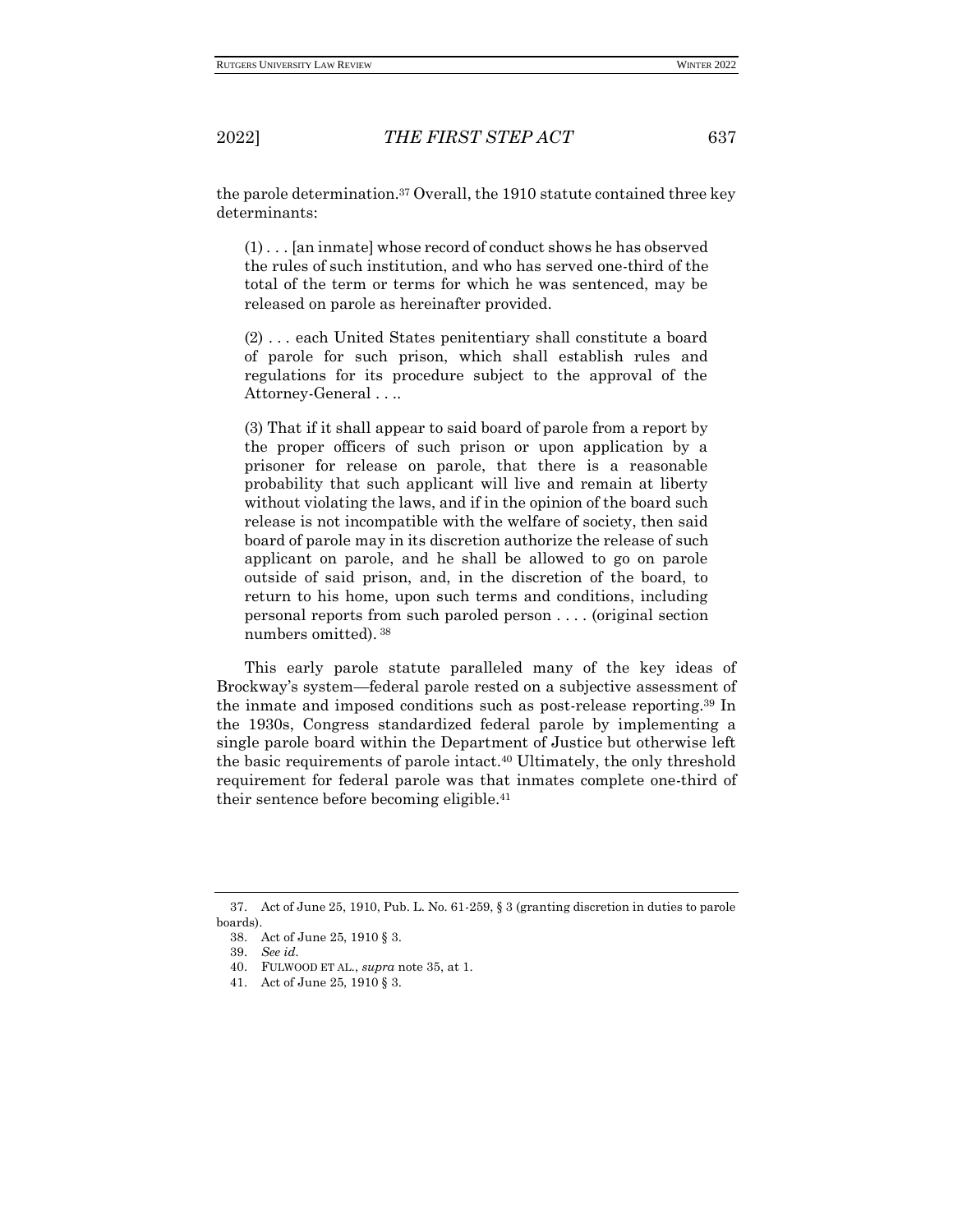Risk assessment in various forms has long been part of the parole determination in the federal and state criminal justice systems.<sup>42</sup> Prison authorities originally relied mostly on clinical judgments, particularly those made by probation officers.<sup>43</sup> A generation ago, however, prison authorities began to rely on a more quantitative assessment of risk based on statistical modeling drawn from evidence gleaned from prior offenders.<sup>44</sup> Static factors such as type of offence committed, history of substance abuse, and education level could be identified and then analyzed together to gauge the likelihood of future wrongdoing.<sup>45</sup> Additionally, researchers supplemented those predictions with needs assessments that factored in dynamic factors, such as pursuing education opportunities while incarcerated or attending programs in substance abuse prevention to help ensure productive lives post-release.<sup>46</sup>

The Model Penal Code published in 1962 highlights the prevailing subjective approach to parole, including risk assessment.<sup>47</sup> As stated in section 305.10, assessing whether an inmate was suitable for parole turned on a series of largely subjective factors, including:

(1) a report prepared by the institutional parole staff, relating to [the prisoner's] personality, social history and adjustment to authority, and including any recommendations which the institutional staff may make;

(2) all official reports of his prior criminal record, including reports and records of earlier probation and parole experiences;

(3) the pre-sentence investigation report of the sentencing Court;

(4) recommendations regarding his parole made at the time of sentencing by the judge or the prosecutor;

(5) the reports of any physical, mental and psychiatric examinations of the prisoner;

<sup>42.</sup> *See, e.g.*, CHARLES D. STIMSON, HERITAGE FOUND., THE FIRST STEP ACT'S RISK & NEEDS ASSESSMENT PROGRAM: A WORK IN PROGRESS (2020); *see also* Cyphert, *supra* note 21, at 336–39.

<sup>43.</sup> STIMSON, *supra* note 42, at 4; Cyphert, *supra* note 21, at 336–37.

<sup>44.</sup> Cyphert, *supra* note 21, at 337–38.

<sup>45.</sup> *See id.*

<sup>46.</sup> *See id.* at 337.

<sup>47.</sup> *See* MODEL PENAL CODE § 305.10 (AM. L. INST., Proposed Official Draft 1962).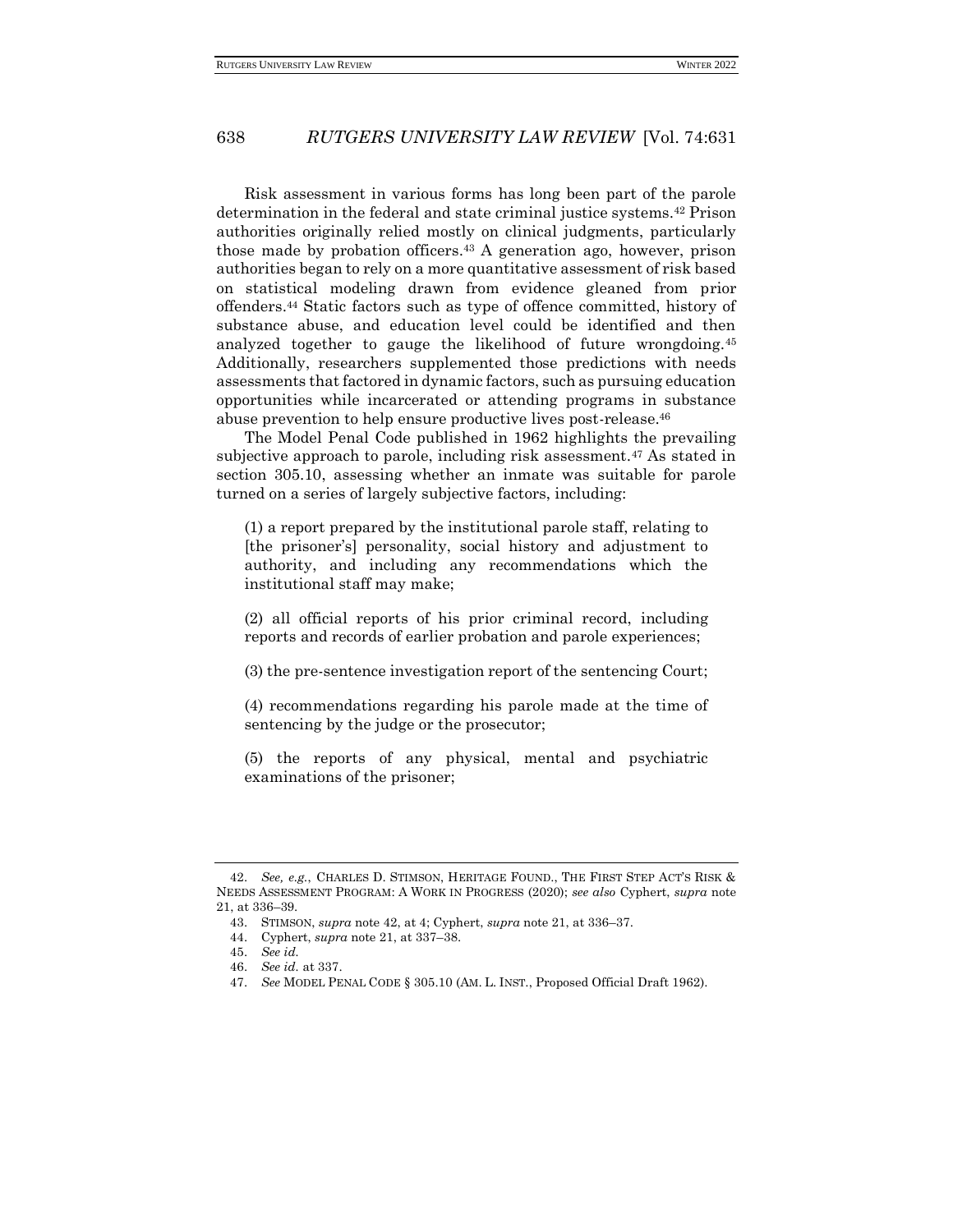(6) any relevant information which may be submitted by the prisoner, his attorney, the victim of his crime, or by other persons;

(7) the prisoner's parole plan;

(8) such other relevant information concerning the prisoner as may be reasonably available.<sup>48</sup>

Studies show that, despite the litany of factors noted in the Model Penal Code, there were only a handful of factors that in practice determined whether parole authorities released an inmate.<sup>49</sup> Among these key factors were mental fitness, the severity/type of crime, history of other crimes, sentence length, and behavior while incarcerated.<sup>50</sup> Ultimately, however, consideration of these factors rested on human subjectivity.<sup>51</sup> Through subjective assessment of an inmate, prison authorities would determine whether such rehabilitation occurred during incarceration, thus warranting release on parole.

To aid in that determination at the federal level, authorities developed a tool in the 1970s termed the Bureau Risk Assessment Verification Observation ("BRAVO") to provide structure for offender risk assessment.<sup>52</sup> BRAVO initially served as a classification system for predicting inmate misconduct during incarceration, which helped authorities assign inmates to an appropriate security level during their incarceration.<sup>53</sup> A revised system ("BRAVO-R") added an assessment of an inmate's three-year recidivism rate.<sup>54</sup> BRAVO-R included a detailed history of the offender in comparison to others similarly situated, including factors such as age, substance abuse, history of violence, and nature of the offense, but its details were never released.<sup>55</sup>

<sup>48.</sup> *Id.*

<sup>49.</sup> Caplan, *supra* note 2, at 16.

<sup>50.</sup> *Id.* at 16–17.

<sup>51.</sup> *Id.*

<sup>52.</sup> *See* U.S. DEP'T OF JUST., THE FIRST STEP ACT OF 2018: RISK AND NEEDS ASSESSMENT SYSTEM 43–44 (2019).

<sup>53.</sup> *See id.* at 64 n.2.

<sup>54.</sup> American Civil Liberties Union et al., *Comment Letter to Department of Justice on PATTERN First Step Act*, LEADERSHIP CONF. ON CIV. & HUM. RTS., Sept. 2019, at 9 n.14, https://civilrights.org/resource/comment-letter-to-department-of-justice-on-pattern-firststep-act/.

<sup>55.</sup> *See id.*; U.S. DEP'T OF JUST., *supra* note 52, at 44.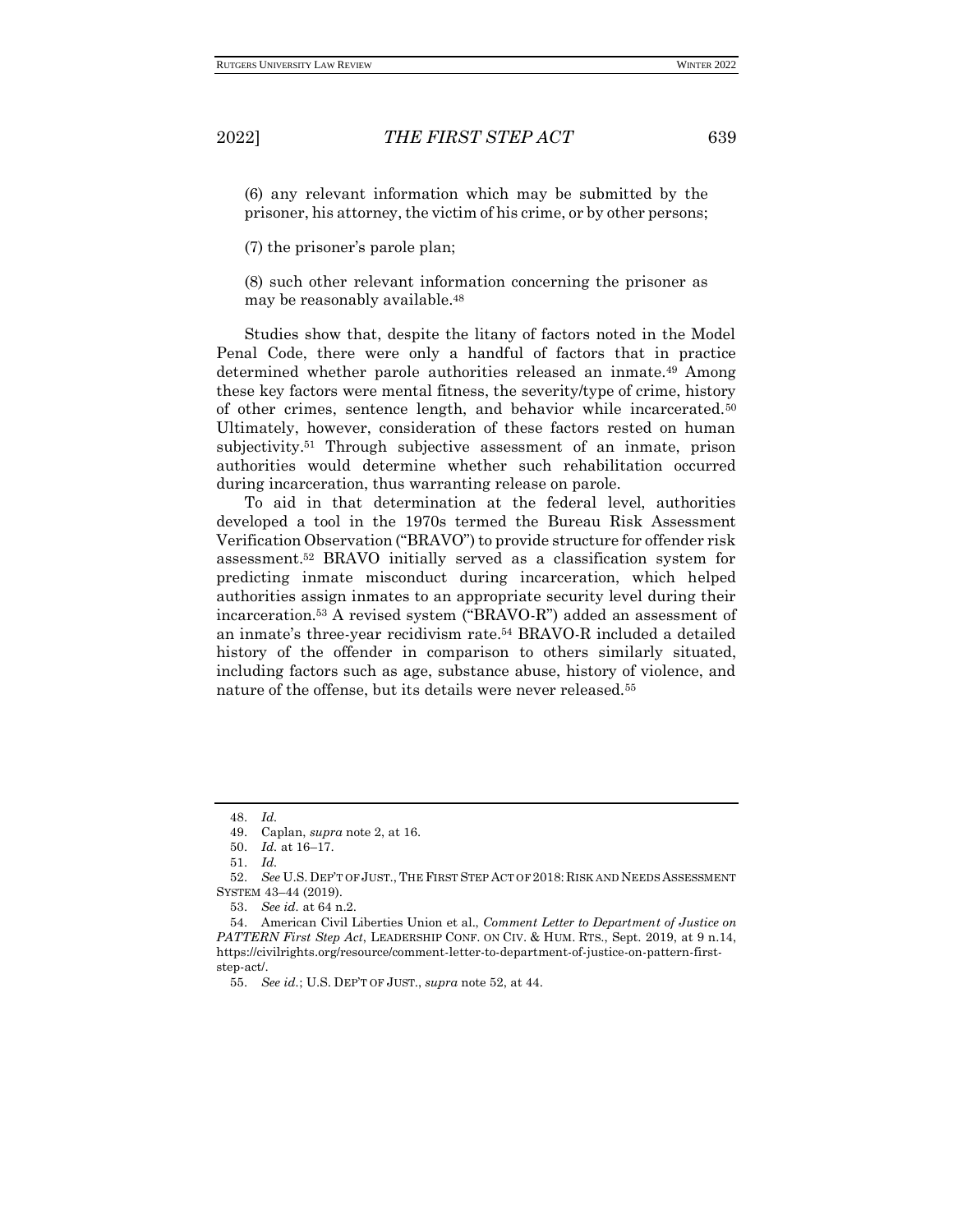#### *B. Criticism of Discretionary Parole Systems*

A generation after establishment of parole, outsiders critiqued the parole system in light of the excessive discretion exercised by parole authorities.<sup>56</sup> Parole rates were never uniform among the states,<sup>57</sup> and questions arose about the ability of parole authorities to accurately determine which offenders were most likely to recidivate.<sup>58</sup>

Despite the discretionary nature of the parole determination, critics and the general public viewed parole systems as too lenient, and perhaps even automatic, seemingly oblivious to the goal of making a case-by-case judgment of the likelihood of rehabilitation.<sup>59</sup> Outside observers came to view parole as an automatic step in the incarceration process with few inmates serving a complete sentence regardless of the severity of the crime.<sup>60</sup> No effort seemingly was made to determine whether offenders had successfully rehabilitated.<sup>61</sup> This led critics to allege that prison authorities granted parole routinely to minimize the number of people incarcerated in their facilities.<sup>62</sup> While the parole system at the federal level was not automatic, federal data shows that the vast majority of eligible inmates are eventually released on parole.<sup>63</sup>

Moreover, high recidivism rates thereafter generated additional criticism and led many to second-guess the very premise of rehabilitation.<sup>64</sup> Experts questioned how rehabilitation could ever be a rational goal given the grim existence within prison walls.<sup>65</sup> Some even argued that stays in prison would *exacerbate* the likelihood of recidivism thereafter,<sup>66</sup> given that the skill set to survive in prison did not translate

<sup>56.</sup> *See, e.g.*, Thomas & Reingold, *supra* note 9, at 214–15; Robert W. Kastenmeier & Howard C. Eglit, *Parole Release Decision-Making: Rehabilitation, Expertise, and the Demise of Mythology*, 22 AM. U.L. REV. 477, 483–84 (1973).

<sup>57.</sup> THE PEW CHARITABLE TRUSTS, PROBATION AND PAROLE SYSTEMS MARKED BY HIGH STAKES, MISSED OPPORTUNITIES 6, 11–12 (2018).

<sup>58.</sup> *See* Kastenmeier & Eglit, *supra* note 56, at 486–87.

<sup>59.</sup> *See generally* Ronald Burns, et al., *Perspectives on Parole: The Board Members' Viewpoint*, 63 FEDERAL PROBATION J. 16 (1999) (highlighting that the public viewed the indeterminate structure underpinning parole as too lenient); *see also*, MINISTER OF SUPPLY & SERVS. CAN., GOV'T OF CAN. NAT'L PAROLE BD., SOME PEOPLE SAY 1–2 (1987) (discussing common critiques and criticisms of parole systems more generally).

<sup>60.</sup> MINISTER OF SUPPLY & SERVS. CAN., *supra* note 59.

<sup>61.</sup> *See id.*

<sup>62.</sup> *See id.* at 3.

<sup>63.</sup> *See generally* TIMOTHY HUGHES & DORIS JAMES WILSON, BUREAU OF JUST. STAT., U.S. DEP'T OF JUST., REENTRY TRENDS IN THE UNITED STATES (2004).

<sup>64.</sup> *See, e.g.*, Kastenmeier & Eglit, *supra* note 56, at 495–97.

<sup>65.</sup> *See id.*

<sup>66.</sup> *See* Marvin E. Frankel, *Lawlessness in Sentencing*, 41 U. CIN. L. REV. 34 (1972). Judge Frankel opined that: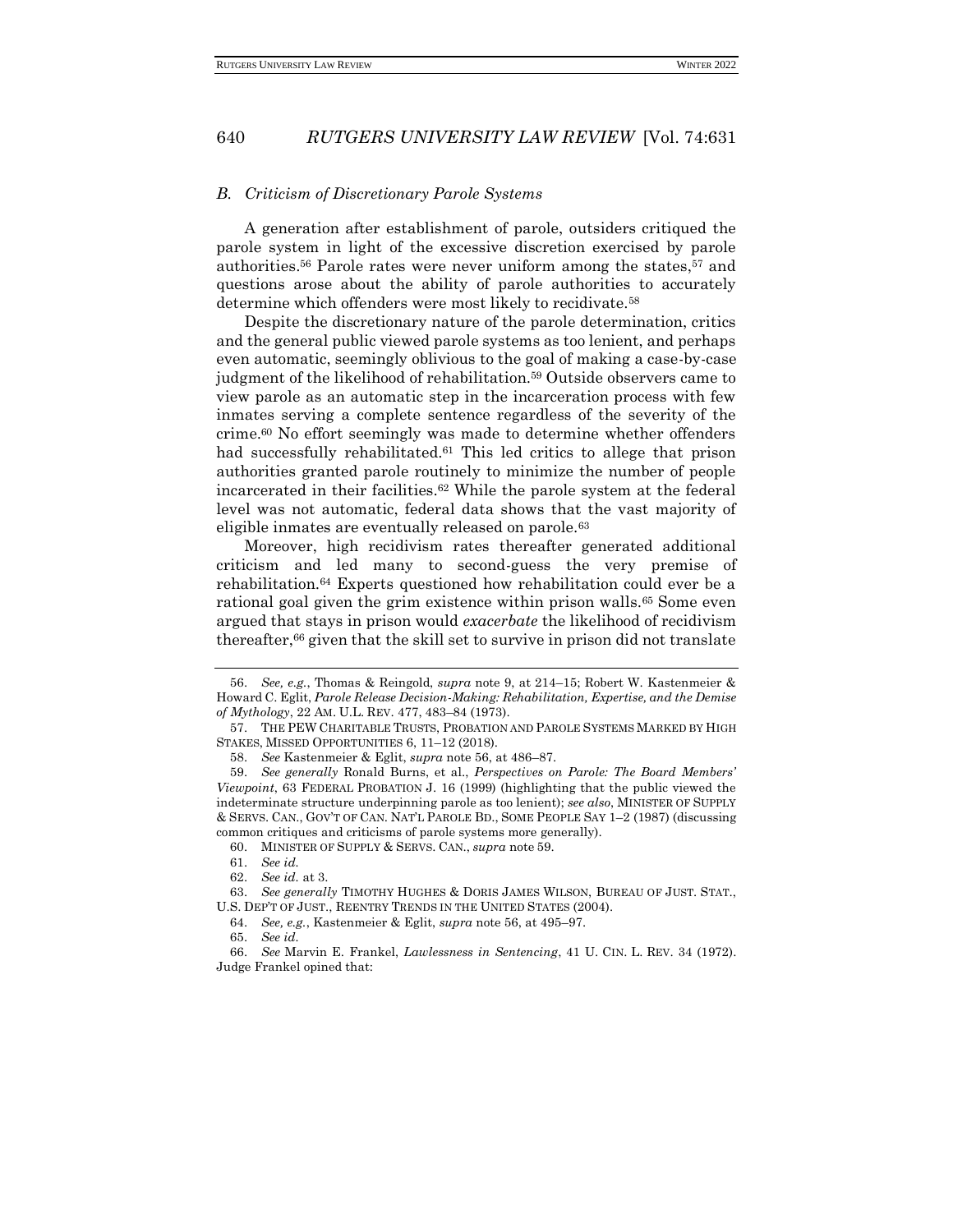well to success upon release.<sup>67</sup> In fact, despite the success of the first reformers (such as Brockway), the Bureau of Justice Statistics ("BJS") in 1984 found that only approximately sixty percent of parolees successfully completed the terms of their release.<sup>68</sup>

## *C. The Federal Phaseout of Parole*

In the end, the criticisms of parole and reform theory prevailed, at least at the federal level. In 1984, Congress passed the Comprehensive Crime Control Act, which overhauled administration of the federal prison system.<sup>69</sup> Among its many changes, Congress explicitly eliminated the federal parole system and adopted supervised release in its place.<sup>70</sup> This system of supervised release required the sentencing court to provide a period of supervised release, which by statute was not to exceed five years, at the time of sentencing.<sup>71</sup> Thus, Congress essentially delinked any goal of rehabilitation from behavior in prison; prison authorities were to base release decisions on an inmate's completion of a percentage of the court-imposed sentence, reflecting a return to a more determinate

#### *Id.*

The naive faith in the presumed expertise of penologists and parole officials effectively blots out some of the stark and familiar realities of prisons as they actually function. The notion that the unrehabilitated prisoner should be denied parole because he needs more treatment is not merely unsupported; it runs counter to considerable evidence and opinion concerning the effects of confinement. Taking prisons as they are, and as they are likely to be for some time, it is powerfully arguable that their net achievement is to make their inhabitants worse, not better.

<sup>67.</sup> *See, e.g.*, David J. Harding et al., S*hort- and Long-Term Effects of Imprisonment on Future Felony Convictions and Prison Admissions*, 114 PROC. NAT'L ACAD. SCIS. U.S. 11103 (2017) (discussing the correlation between length of incarceration and increased recidivism).

<sup>68.</sup> BUREAU OF JUST. STAT., U.S. DEP'T OF JUST., PROBATION AND PAROLE 1984 4 (1986). While the federal phaseout of parole began with the Comprehensive Crime Control Act that same year, BJS continues to track this data and, according to its more recent analyses, success rates fell to approximately 45% in the mid-1990s and have remained relatively stable since. LAUREN E. GLAZE & THOMAS P. BONCZAR, BUREAU OF JUST. STAT., U.S. DEP'T OF JUST., PROBATION AND PAROLE IN THE UNITED STATES, 2005 9 (2007). Interestingly enough, the data also show that federal probation was slightly more successful overall, with approximately 81% of probation exits in the 1984 dataset being classified as successful. BUREAU OF JUST. STAT., U.S. DEP'T OF JUST., PROBATION AND PAROLE 1984 3 (1986).

<sup>69.</sup> Comprehensive Crime Control Act of 1984, Pub. L. No. 98-473, 98 Stat. 1976.

<sup>70.</sup> Sentencing Reform Act of 1984, H.R. 5773, 98th Cong. (1984); Comprehensive Crime Control Act of 1984, Pub. L. No. 98-473, 98 Stat. 1976; 18 U.S.C. § 3583.

<sup>71.</sup> 18 U.S.C. § 3583.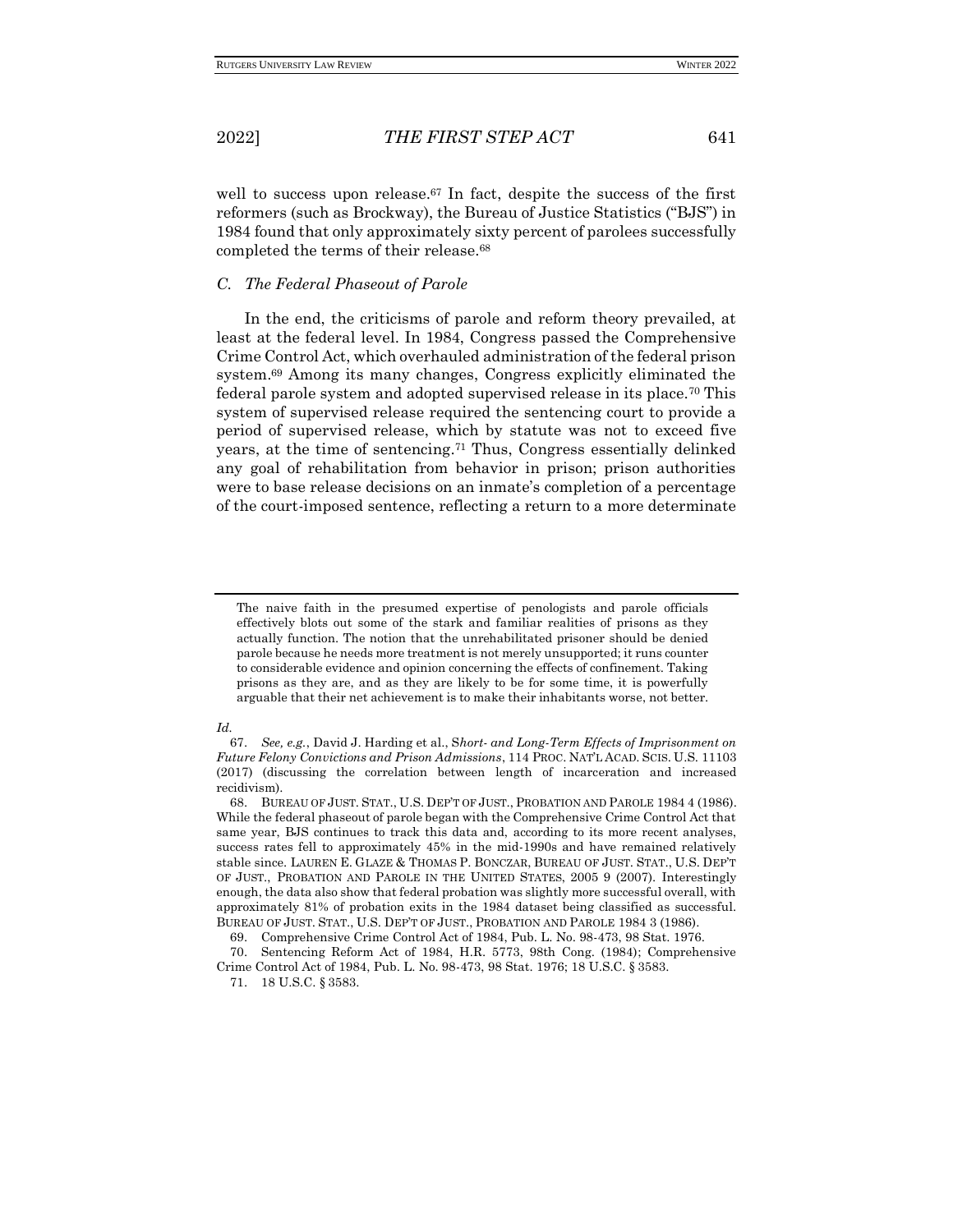sentencing structure.<sup>72</sup> The Comprehensive Crime Control Act marked the formal end of rehabilitation as a goal of the federal prison system.<sup>73</sup>

#### *D. The First Step Act*

The First Step Act of 2018 modified the early release structure in three principal ways. First, Congress directed that good time credits be recalculated for all offenders, except those serving life imprisonment or a sentence of less than one year, potentially shortening their stay behind prison walls.<sup>74</sup> Section  $102(b)(1)(A)$  of the original Act provides that inmates can now earn up to 54 days for each year of the sentence imposed by the court, instead of for each year of actual time served.<sup>75</sup> Basing the award on the sentence length permits the offender to earn approximately an additional week of credit per year.<sup>76</sup> Perhaps because of prior adoption of harsh penalties or due to overcrowding in prisons, Congress embraced a new calculation of good time credits so as to facilitate earlier release of all inmates.<sup>77</sup>

Second, Congress jettisoned the pre-1984 subjective determination for determining inmates' risk of future dangerousness and replaced it with an objective assessment of whether offenders with similar characteristics in the past had committed offenses upon release. To that end, Congress directed the Attorney General to devise a system to assess objectively the likelihood of recidivism for offenders entering the system.<sup>78</sup> Congress specified that the tool separates offenders into categories of "minimum, low, medium, or high risk for recidivism,"<sup>79</sup> and that only those with a modest likelihood of recidivism could be released

74. *See* 18 U.S.C. § 3624(b)(1); *see also* NATHAN JAMES, CONG. RSCH. SERV., R45558, THE FIRST STEP ACT OF 2018: AN OVERVIEW 16 (2019).

<sup>72.</sup> *See The Sentencing Reform Act of 1984: Principal Features Affecting Guideline Construction*, U.S. SENT'G COMM'N, https://www.ussc.gov/research/research-andpublications/simplification-draft-paper-2 (last visited Feb. 24, 2022) (stating that "the [Sentencing] Commission was instructed to ensure that the guidelines reflect the inappropriateness of using prison sentences to achieve rehabilitative goals").

<sup>73.</sup> Although the Comprehensive Crime Control Act of 1984 abolished parole for new inmates, the federal system has been in the midst of a decades-long phase out. The U.S. Parole Commission and the system of parole itself has been extended by statute multiple times since 1984, primarily to serve those inmates who were grandfathered into parole (i.e., those sentenced prior to the enactment of the Comprehensive Crime Control Act). The most recent extension occurred in 2018, which extended the life of the federal parole system through 2021. *See* FULWOOD ET AL., *supra* note 35, at 6; United States Parole Commission Extension Act of 2018, H.R. 6896, 115th Cong. (2018).

<sup>75.</sup> 18 U.S.C. § 3624 (b)(1); JAMES, *supra* note 74, at 16.

<sup>76.</sup> *See* 18 U.S.C. § 3624(b)(1); JAMES, *supra* note 74, at 16.

<sup>77.</sup> *See* JAMES, *supra* note 74, at 1.

<sup>78.</sup> *See id.* at 1–3; *see also* U.S. DEP'T OF JUST., *supra* note 52, at 5.

<sup>79.</sup> 18 U.S.C. § 3632(a)(1).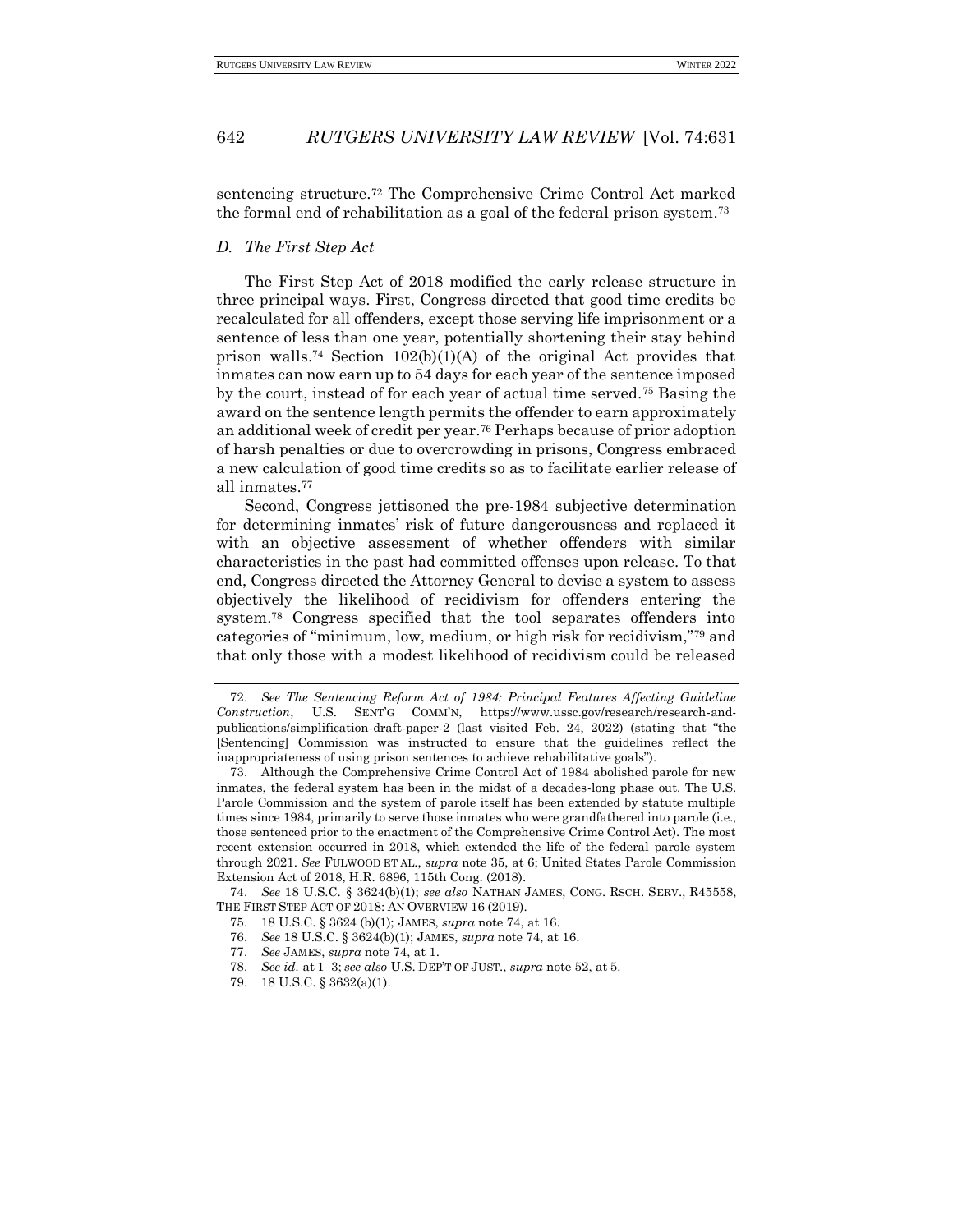before the end of their sentences: Congress provided that the algorithm be used, among other things, to "determine when a prisoner is ready to transfer into prerelease custody."<sup>80</sup> For perhaps the first time, a legislature provided that eligibility for early release would be governed principally by administration of an algorithm.

To effectuate that directive, DOJ developed an assessment tool called the Prisoner Assessment Tool Targeting Estimated Risk and Needs ("PATTERN").<sup>81</sup> In meeting the deadline set by Congress for the development of this system for evaluating recidivism risk, the DOJ acknowledged the limitation of the available data and time for validation of the tool.<sup>82</sup> Working within these constraints, the DOJ developed the initial version of PATTERN using seven years of federal prison data and designed the tool to be an effective predictor of recidivism over the initial three-year period after release of an inmate.<sup>83</sup> Notably, the First Step Act requires re-validation of the tool annually to add to the initial dataset, reassessment of its predictive performance, and then modifications as necessary.<sup>84</sup>

As in other contexts, PATTERN's AI-like approach promises efficiency, objectivity, and consistency.<sup>85</sup> Essentially, artificial intelligence seeks to transform decisions that were previously subjective into those capable of objective resolution based on data and inputs to

difference/#:~:text=According%20to%20Mousavi%2C%20we%20should,to%20make%20suc h%20a%20decision. AI tools almost inherently rely upon algorithms. While PATTERN is by no means currently a fully autonomous AI or machine-learning algorithm today, its algorithm nonetheless provides the foundation for greater application as a more AI-like tool, including for example, automatic updating independent of human intervention. *See generally* Cary Coglianese & Lavi M. Ben Dor, *AI in Adjudication and Administration*, 86 BROOKLYN L. REV. 791 (2021) (discussing the current limitations of tools such as PATTERN).

<sup>80.</sup> 18 U.S.C. § 3632(a)(7).

<sup>81.</sup> U.S. DEP'T OF JUST., *supra* note 52, at iv.

<sup>82.</sup> *Id.* at 70.

<sup>83.</sup> *Id.* at 84.

<sup>84.</sup> *Id.* at 84–85.

<sup>85.</sup> While there is ongoing debate as to the exact dividing line between algorithms and Artificial Intelligence, we accept the general proposition that AI is "the ability of a machine to perceive and respond to its environment independently and perform tasks that would typically require human intelligence and decision-making processes, but without direct human intervention." Christopher Rigano, *Using Artificial Intelligence to Address Criminal Justice Needs*, NAT'L INST. JUST. (OCT. 8, 2018), https://nij.ojp.gov/topics/articles/usingartificial-intelligence-address-criminal-justice-needs. Regardless of PATTERN's current application, Dr. Mir Emad Mousavi has eloquently explained the relationship between an algorithm and AI as equivalent to "the relationship between 'cars and flying cars.'" Kaya Ismail, *AI vs. Algorithms: What's the Difference?*, CMS WIRE (Oct. 26, 2018), https://www.cmswire.com/information-management/ai-vs-algorithms-whats-the-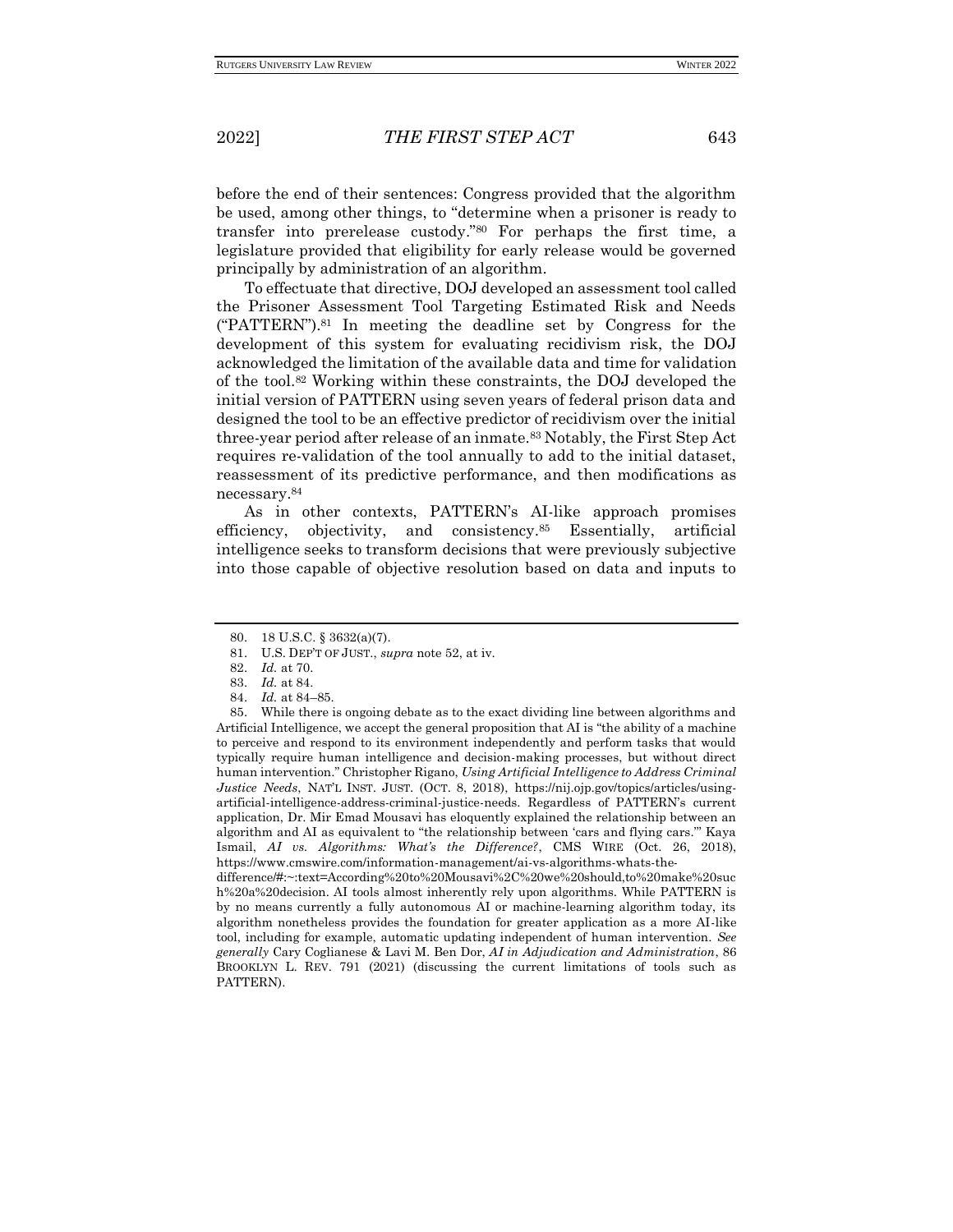various algorithms.<sup>86</sup> To that end, PATTERN implemented a classification system which, as noted, sought to classify inmates based on an objective assessment of the potential for recidivism.<sup>87</sup> As discussed below, prison authorities are to use that classification system in providing for early release.

The initial release of PATTERN started a 180-day statutory clock for all federal inmates to be assessed for recidivism risk, with each inmate to be assigned a level of high, medium, or low risk.<sup>88</sup> By statute, the risk level of each federal inmate is then required to be re-assessed on a biannual basis, with new inmates to be initially assessed at the time of intake, $89$  a formidable task given the well over 150,000 individuals in federal custody.<sup>90</sup>

As with prior tools to predict the risk of recidivism, PATTERN considers static factors that cannot be changed by the inmate, which include:

1. The age of the inmate at the time of assessment;

2. Whether the crime of conviction that resulted in the current incarceration was violent;

3. Whether the inmate is identified as a sex offender under the definition used by the Sex Offender Registration and Notification Act; and

#### 4. A criminal history score based on BRAVO.<sup>91</sup>

The current revision of the PATTERN algorithm also includes the following dynamic factors, which are weighed differently in the male and female populations:

<sup>86.</sup> *See generally* MCKINSEY, DRIVING IMPACT AT SCALE FROM AUTOMATION AND AI (2019) (discussing the promises of AI).

<sup>87.</sup> *See* JAMES, *supra* note 2, at 5–6.

<sup>88.</sup> U.S. DEP'T OF JUST.*, supra* note 52, at 71–73.

<sup>89.</sup> *Id.* at 71, 74.

<sup>90.</sup> *Statistics*, FED. BUREAU OF PRISONS (Jan. 20, 2022), https://www.bop.gov/about/statistics/population\_statistics.jsp.

<sup>91.</sup> NAT'L INST. OF JUST., 2020 REVIEW AND REVALIDATION OF THE FIRST STEP ACT RISK ASSESSMENT TOOL 12–13 (2021) (listing all PATTERN variables); *see supra* Part I.A. (discussing BRAVO).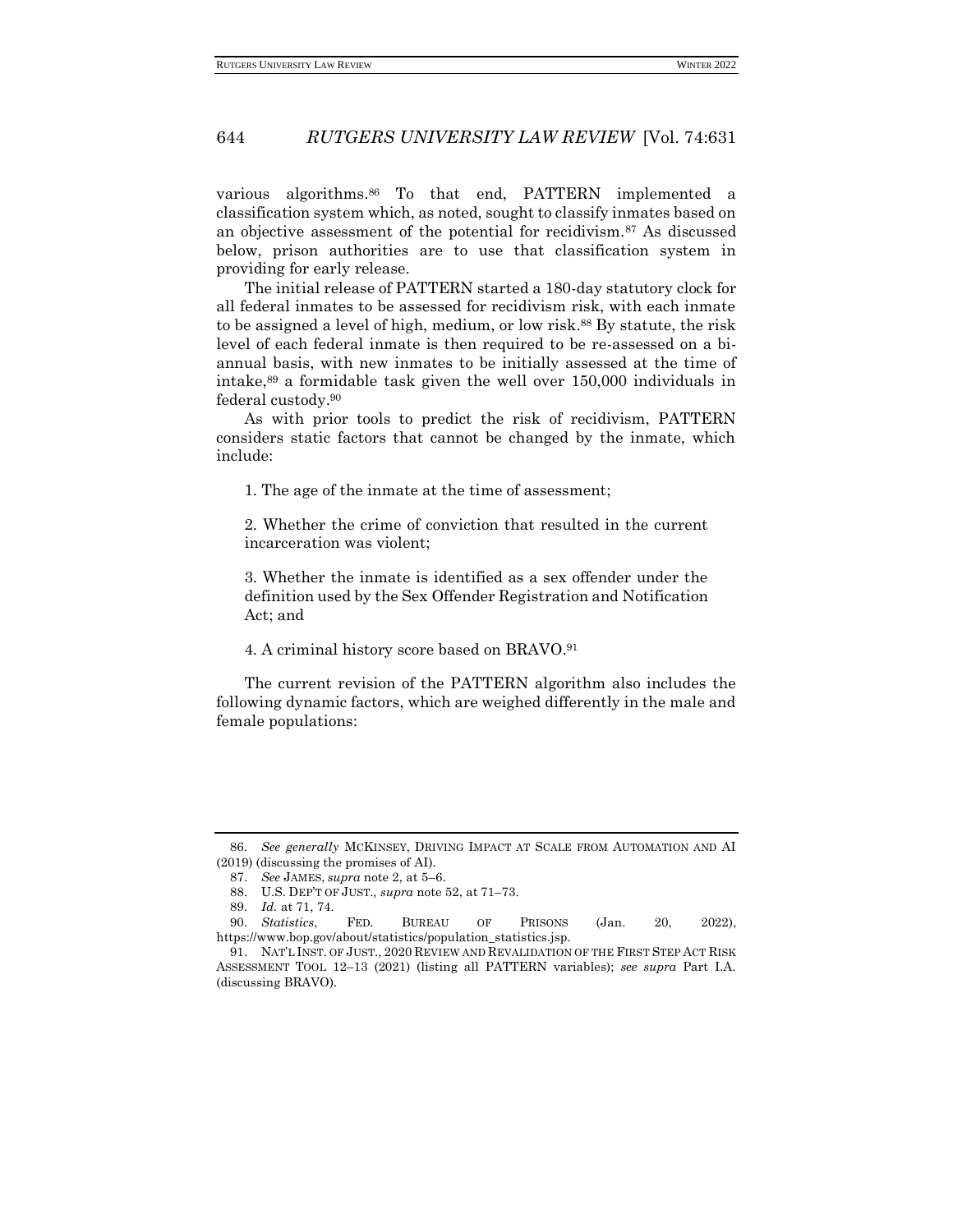1. A count of the total number of infractions, resulting in a guilty finding, that the inmate incurred during the current incarceration.<sup>92</sup>

2. A count of the serious and violent infractions, resulting in a conviction, that the inmate has incurred during the current incarceration.<sup>93</sup> A serious or violent infraction is defined to be in the top two severity levels of the Bureau of Prison's Inmate Discipline Program.<sup>94</sup> This includes, but is not limited to, such infractions as homicide, assault, escape, and fighting.<sup>95</sup>

3. A score associated with the amount of time that the inmate has been infraction free during their current period of incarceration.<sup>96</sup>

4. A score associated with the amount of time that the inmate has spent free of serious and violent infractions during their current period of incarceration.<sup>97</sup>

5. A measure of the number of qualifying programs which have been completed by the inmate. These range from educational and vocational programs to drug treatment and parenting programs.<sup>98</sup>

6. Participation by the inmate in work programming during their current incarceration.<sup>99</sup>

7. A need-based factor for the inmate's participation in a drug treatment program while incarcerated.<sup>100</sup>

<sup>92.</sup> U.S. DEP'T OF JUST., *supra* note 52, at 53–56*.*

<sup>93.</sup> *Id.*

<sup>94.</sup> *See id.*

<sup>95.</sup> *Id.* at 45, 65 nn.13, 15.

<sup>96</sup>*. Id.* at 60.

<sup>97.</sup> *Id.* at 45.

<sup>98.</sup> *Id. See generally* FED. BUREAU OF PRISONS, U.S. DEP'T OF JUST., FIRST STEP ACT: APPROVED PROGRAMS GUIDE (2020).

<sup>99.</sup> NAT'L INST. OF JUST., *supra* note 91, at 6.

<sup>100.</sup> U.S. DEP'T OF JUST., *supra* note 52, at 45; NAT'L INST. OF JUST., *supra* note 91, at 3, 13.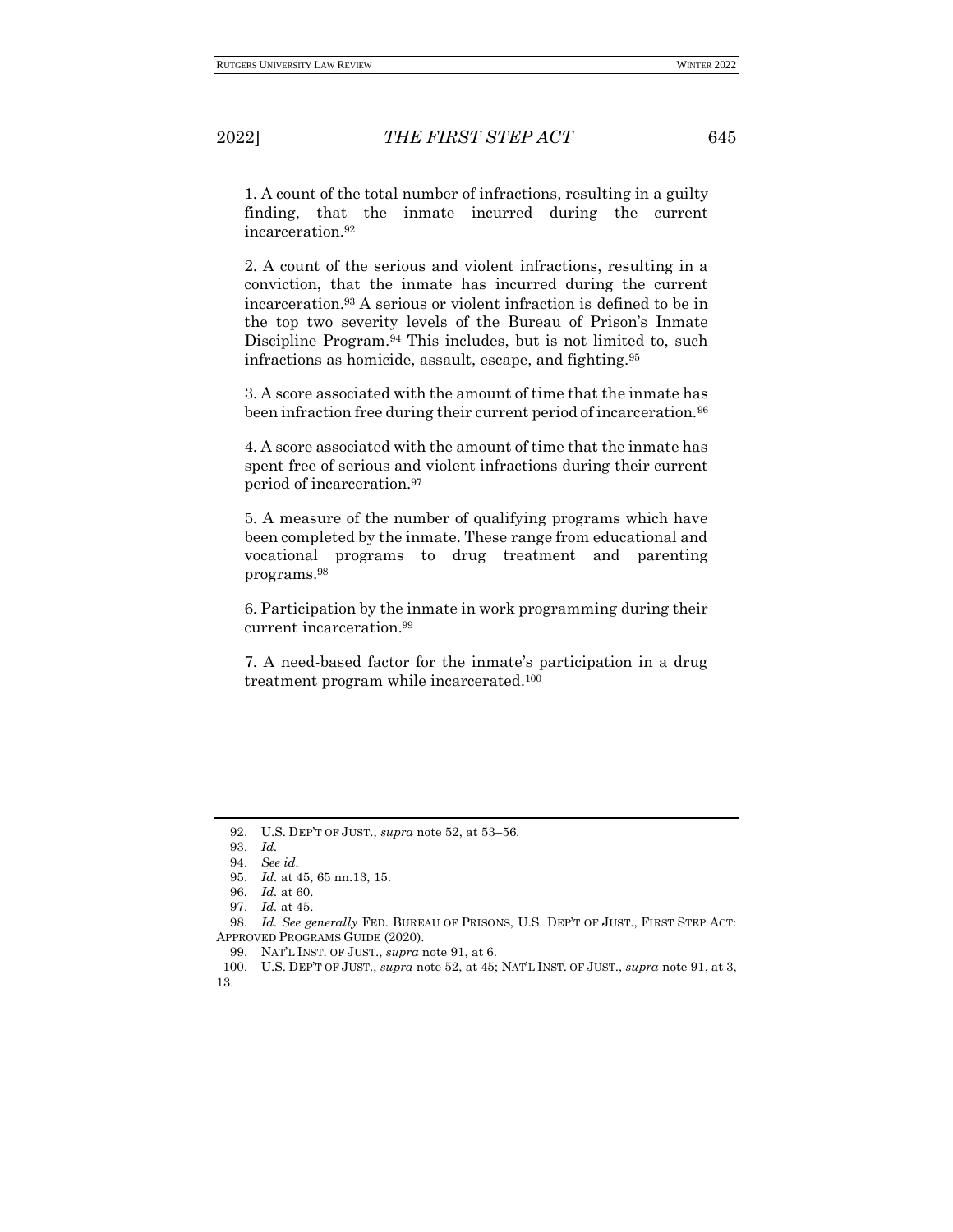8. The inmate's compliance with financial responsibility. For example, their willingness to use income earned during incarceration as payment toward victim restitution.<sup>101</sup>

9. The inmate's history of violence, factoring in the elapsed time since the violent behavior.<sup>102</sup>

10. The inmate's history of escapes, factoring in the elapsed time since the escape. This score is based on BRAVO.<sup>103</sup>

11. An education score based on the inmate's completion of High School education or a GED. This score is based on BRAVO.<sup>104</sup>

Third, in addition to enhancing good time credits and calling for an AI assessment of risk recidivism, the Act implemented a system of earned credits.<sup>105</sup> The Act directs the Bureau of Prisons ("BOP") to offer inmates "recidivism reduction programs," with most prisoners who successfully complete recidivism reduction programming eligible to earn up to ten days of time credits for every thirty days of program participation.<sup>106</sup> Minimum and low-risk prisoners under PATTERN who successfully complete recidivism reduction or productive activities and whose assessed risk of recidivism has not increased over two consecutive assessments earn an additional five days of time credits for every 30 days of successful participation.<sup>107</sup> DOJ directed that inmates who have a medium to high risk of recidivism receive priority for recidivism reduction programs, while those with minimum or low risk be afforded opportunities through work and other programs to earn credits.<sup>108</sup> Inmates released early are to serve out their sentences in home confinement or on supervised release, at least until eighty-five percent of the original sentence is served.<sup>109</sup>

<sup>101.</sup> U.S. DEP'T OF JUST., *supra* note 52, at 45; NAT'L INST. OF JUST., *supra* note 91, at 3, 12–13.

<sup>102.</sup> NAT'L INST. OF JUST., *supra* note 91, at 13 (describing how this variable is borrowed from the Bureau Risk and Verification Observation ("BRAVO"), which is the bureau of prisons' current classification system for predicting serious misconduct and assigning inmates to the appropriate security level during their incarceration).

<sup>103.</sup> *Id.*

<sup>104.</sup> *Id.*

<sup>105.</sup> First Step Act of 2018, Pub. L. No. 115-391, § 3632(d)(4), 132 Stat. 5194.

<sup>106.</sup> *Id.*

<sup>107.</sup> U.S. DEP'T OF JUST., *supra* note 52, at 79 (citing 18 U.S.C. § 3632(d)(4)(A)(ii)).

<sup>108.</sup> *See* First Step Act of 2018 § 102(a)(6).

<sup>109.</sup> 18 U.S.C. § 3624(g)(2)(A)(iv).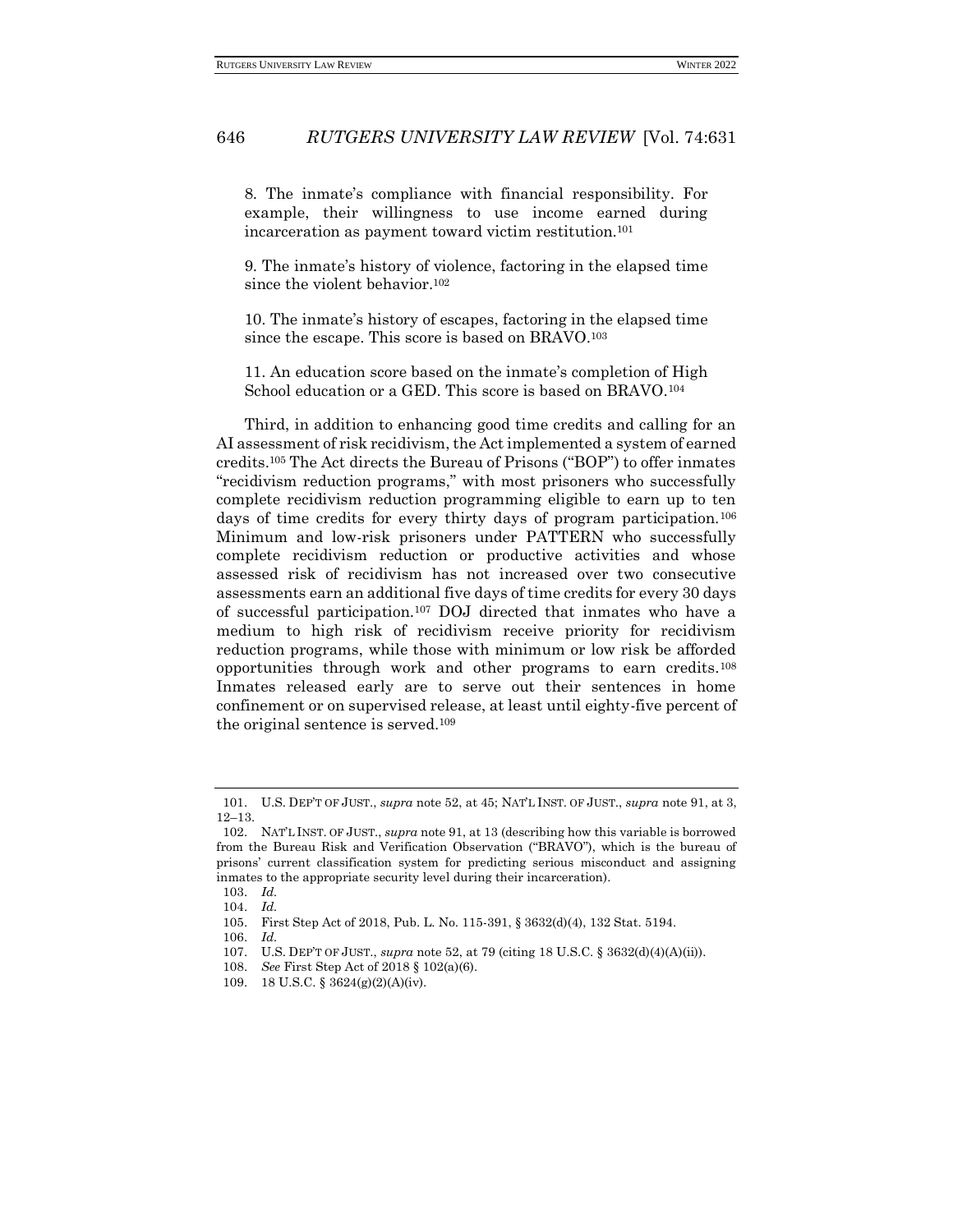The First Step Act, however, precludes early release for a significant swathe of offenders, including those committing particularly violent offenses, sexual offenses, kidnapping, terrorist activities and others,<sup>110</sup> presumably on the ground that early release would unjustifiably jeopardize citizen safety.<sup>111</sup> Nonetheless, all such inmates can participate and earn other "credits," such as greater phone privileges, email access, visitation rights and commissary purchases. <sup>112</sup>

In constructing the classification system, DOJ focused on the "average rate" of recidivism for the Bureau of Prisons population and set cutoff points based on various deviations from that base rate.<sup>113</sup> The final score reflects a combination of scores based on (1) the likelihood of recidivism in general and (2) the likelihood of violent recidivism.<sup>114</sup> The Department set the highest risk category "roughly two-thirds above the base rate . . . for general recidivism and just over twice the base rate . . . for violent recidivism," with the minimal risk category set at "half the base rate . . . for general recidivism" and "one third of the base rate for violent recidivism."<sup>115</sup> DOJ explained that it chose those cutoffs to maximize "the number of inmates eligible to earn early release time credits . . . while also considering public safety and the risk of recidivism."<sup>116</sup>

Those inmates who have accrued sufficient time credits and fall into either the minimal or low risk category based on the PATTERN score are then eligible for early release.<sup>117</sup> As noted, inmates within the medium and high risk categories can, however, participate in the recidivism reduction/incentive programs to lower the score calculated under PATTERN and qualify for a lower risk classification.<sup>118</sup> Then, once the inmate has accrued sufficient time credits, the inmate can become eligible for early release.<sup>119</sup>

According to DOJ, 99 percent of offenders have the potential to become eligible for early release under PATTERN.<sup>120</sup> In other words, the

<sup>110.</sup> *Id.* § 3632(d)(4)(D).

<sup>111.</sup> *See* NAT'L INST. OF JUST., *supra* note 91, at 17.

<sup>112.</sup> *See* 18 U.S.C. § 3632(d).

<sup>113.</sup> *See id.*; U.S. DEP'T OF JUST., *supra* note 52, at 51.

<sup>114.</sup> U.S. DEP'T OF JUST., *supra* note 52, at 51.

<sup>115.</sup> *Id.* at 50−52.

<sup>116.</sup> *Id.* at 51.

<sup>117.</sup> *Id.*

<sup>118.</sup> *Id.* at 57−58.

<sup>119.</sup> *Id.*

<sup>120.</sup> *Id.* at 57. For a critique that the DOJ's estimate is overly optimistic and discussion that certain inmates will be perpetually classified as ineligible for early release under PATTERN by virtue of the static factors alone, regardless of what remains subject to the inmate's control under the dynamic factors, see Sarah Anderson, Federal Affairs Manager,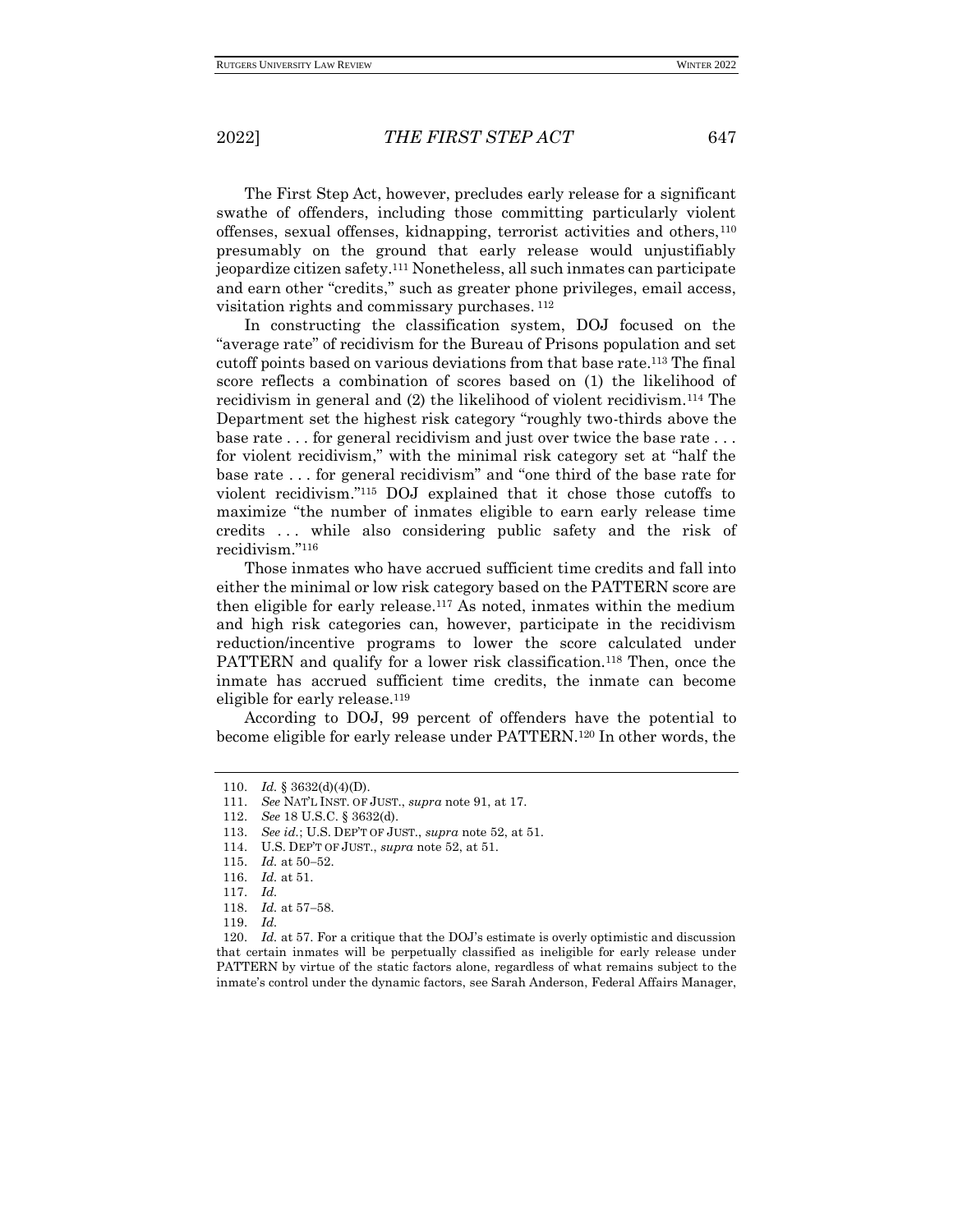application of PATTERN makes only a subset of inmates *ineligible* for early release.<sup>121</sup> This result is by virtue of the fact that an inmate's score based on PATTERN's static factors alone can be so high as to preclude a sufficient classification change through the dynamic factors.<sup>122</sup>

Through the First Step Act, Congress thus sought to leverage the prison stay into an opportunity to work with inmates to facilitate their reentry into society. In doing so, the First Step Act has reintroduced rehabilitation as a central goal of our federal criminal justice system.

#### II. CONSTITUTIONAL RAMIFICATIONS

The First Step Act may well usher in a salutary change in the nation's approach to criminal justice, dialing back the clock to focus once again on potential rehabilitation while an offender is incarcerated. Its implementation, however, raises three sets of constitutional issues. First, conditioning liberty on the basis of an algorithm's prediction of recidivism resembles the use of a conclusive presumption, which should entitle the offenders to an opportunity to present evidence that the prediction is *not*  accurate as applied to their own circumstances.<sup>123</sup> Second, offering offenders early release predicated on satisfactory completion of education and treatment programs creates a liberty interest, which prison authorities must then respect.<sup>124</sup> Third, at least part of the First Step Act must be seen to amend the governing sentencing structure and, consistent with the Ex Post Facto Clause, cannot be altered for those who commit federal offenses thereafter.<sup>125</sup>

#### *A. Due Process*

#### 1. Right to Individual Determination of Future Dangerousness

Congress need not grant early release at all, or it could grant parole across the board to all offenders who serve three-quarters of their

FreedomWorks, Statement at the U.S. Department of Justice Listening Session: Prisoner Assessment Tool Targeting Estimated Risk and Needs (PATTERN) Listening Session 2 (Sept. 11, 2019). Moreover, DOJ reports that, of the 131,386 inmates assessed under PATTERN as of August 27, 2020, over one-third were assessed as high risk. Many, but not all of those, are precluded from early release due to the nature of the offense committed. Good Conduct Time Credit Under the First Step Act, 87 Fed. Reg. 29,7938, 29,7940 (Jan. 13, 2022) (to be codified at 28 C.F.R. 523, 541).

<sup>121.</sup> *See* U.S. DEP'T OF JUST., *supra* note 52, at 57.

<sup>122.</sup> *See id.*; Anderson, *supra* note 120, at 2.

<sup>123.</sup> *See infra* Part II.A.

<sup>124.</sup> *See infra* Part II.A.3.

<sup>125.</sup> *See infra* Part II.B.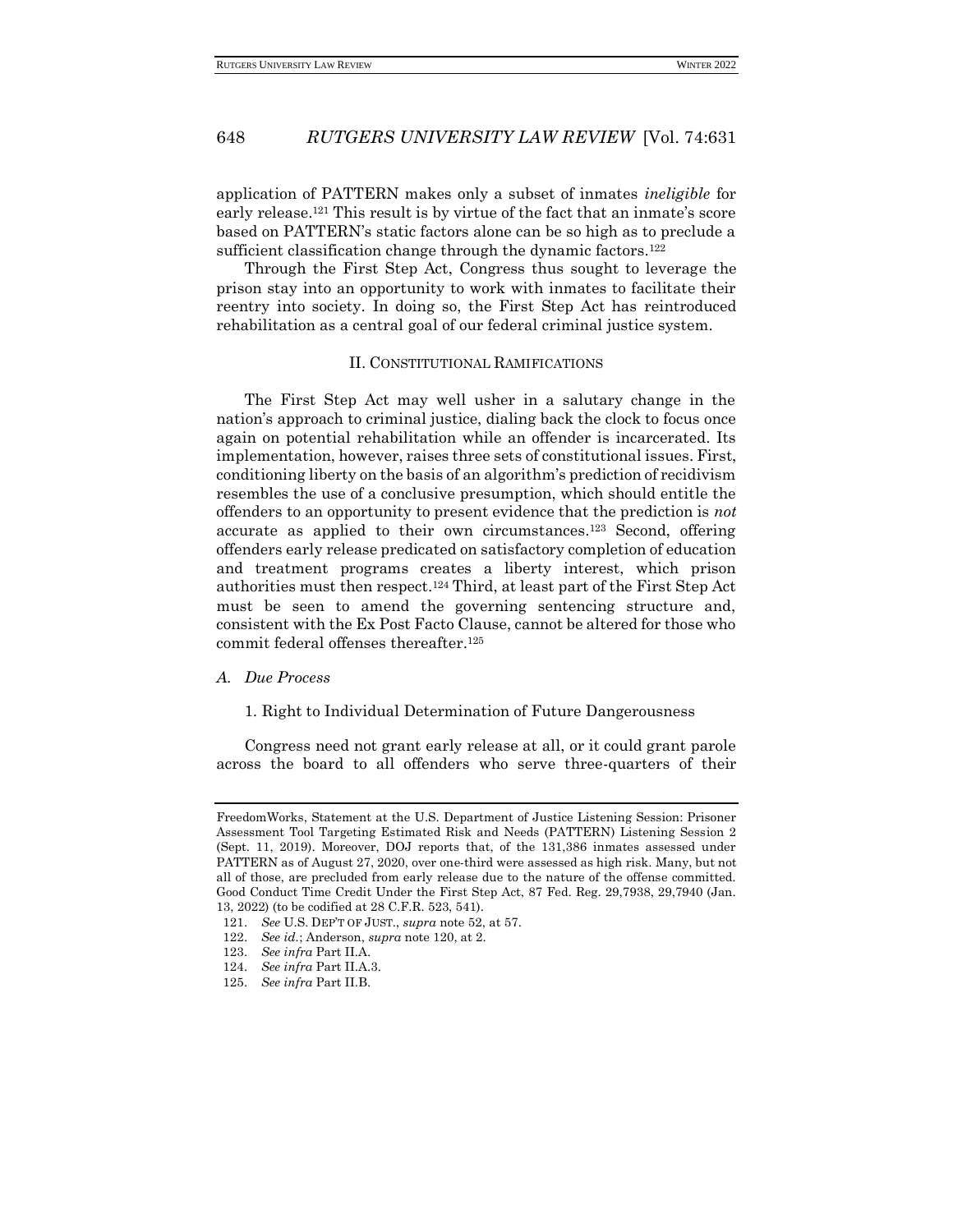sentences. Indeed, Congress in the First Step Act determined that those convicted of delineated crimes such as kidnapping and murder, no matter the circumstances, are ineligible for early release.<sup>126</sup> Offenders therefore should be able to challenge whether they in fact committed a listed crime, but not introduce evidence that, despite committing the crime, they pose little risk of future dangerousness.<sup>127</sup> Inmates have no right to a due process hearing when the legislature itself determines when release is appropriate or leaves that determination to the unfettered discretion of prison authorities.<sup>128</sup> For years, Congress and state legislatures routinely left the release decision to the judgment of parole authorities.<sup>129</sup>

However, once Congress determines that release turns on evaluation of an objective factor—here, the risk of future dangerousness—then Due Process is triggered. The Supreme Court has held that, if the government creates an expectation that an individual will be granted parole absent misconduct or a finding of future dangerousness, the individual is entitled to a hearing to determine whether the statutory condition has been satisfied.<sup>130</sup> In *Greenholtz v. Inmates of Nebraska Penal and Correctional Complex*, the Court stated that statutory and regulatory language can create an "expectancy of release ... entitled to some measure of constitutional protection."<sup>131</sup> The Court elaborated in *Kentucky Department of Corrections v. Thompson* that "the most common manner in which a State creates a liberty interest is by establishing 'substantive predicates' to govern official decision-making . . . and, further, by mandating the outcome to be reached upon a finding that the relevant criteria have been met."<sup>132</sup> Conversely, if a statute confers unbridled discretion upon decisionmakers to determine whether to grant parole, no liberty interest is created, and the Due Process Clause is not triggered.<sup>133</sup>

In deciding whether a decision to revoke parole similarly triggered a protected liberty interest, the Court in *Morrissey v. Brewer* explained that:

<sup>126.</sup> See *supra* notes 110–11 and accompanying text.

<sup>127.</sup> *See infra* Part II.A.2.

<sup>128.</sup> *See* Greenholtz v. Inmates of Neb. Penal and Corr. Complex, 442 U.S. 1, 7–8, 16 (1979).

<sup>129.</sup> *See id.* at 6–8 ("[T]he state may be specific or general in defining the conditions for release and the factors that should be considered by the parole authority.").

<sup>130.</sup> *See id.* at 12 (citing Wolff v. McDonnell, 418 U.S. 539 (1974)).

<sup>131.</sup> *Id.* at 7–9, 12; *see also* Bd. of Pardons v. Allen, 482 U.S. 369, 381 (1987) (holding that mandatory language in statutes and regulations governing parole could create a liberty interest).

<sup>132.</sup> Ky. Dep't of Corr. v. Thompson, 490 U.S. 454, 462 (1989).

<sup>133.</sup> *See id.* at 462–65 (holding that prison administrators' guidelines for who could visit prisoners was discretionary).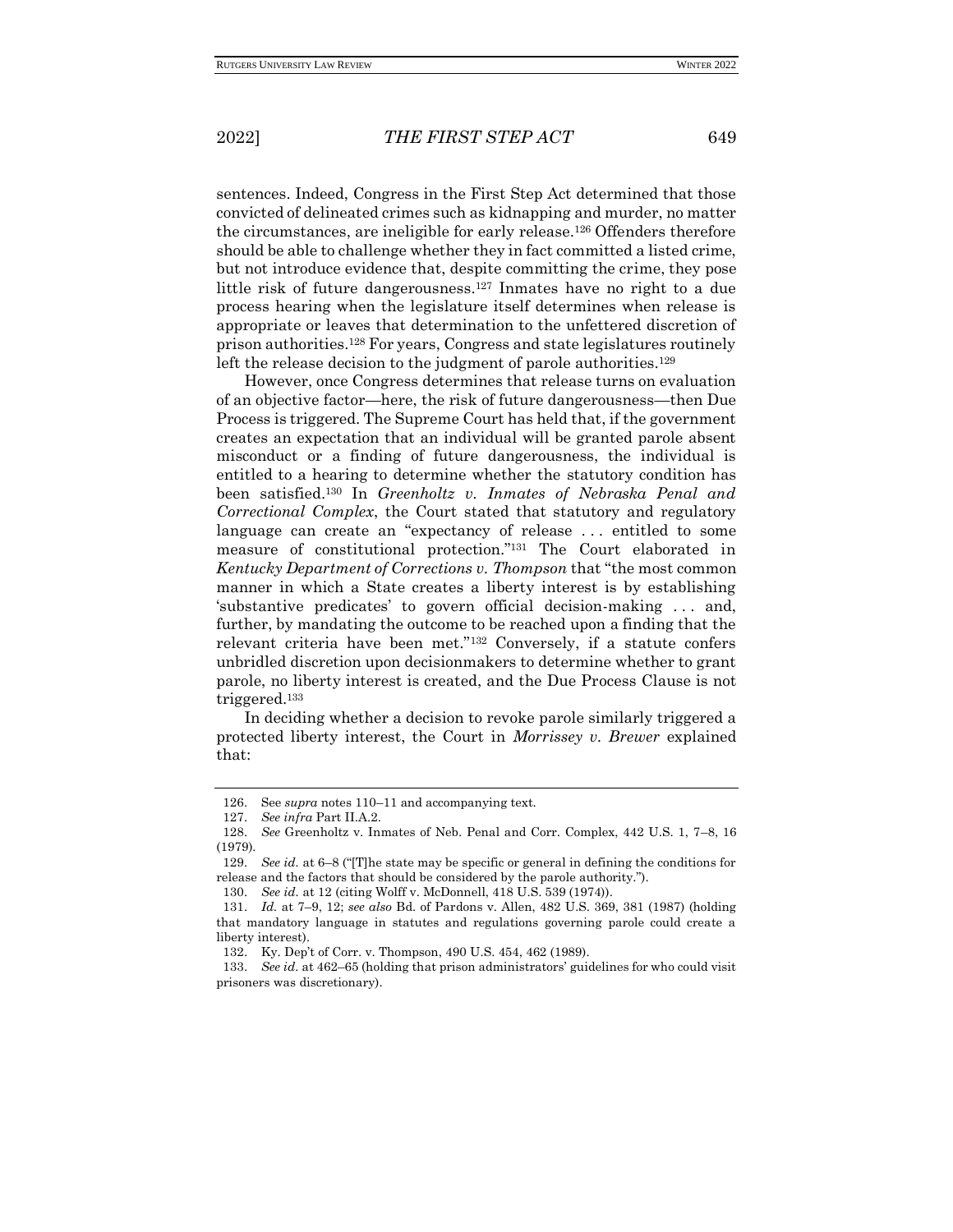The parolee has been released from prison based on an evaluation that he shows reasonable promise of being able to return to society and function as a responsible, self-reliant person. Subject to the conditions of his parole, he can be gainfully employed and is free to be with family and friends and to form the other enduring attachments of normal life . . . The parolee has relied on at least an implicit promise that parole will be revoked only if he fails to live up to the parole conditions.<sup>134</sup>

Moreover, in *Wolff v. McDonnell*, the Court applied the liberty interest rationale to a Nebraska statute affording inmates the ability to earn good time credits, which by statute could only be revoked for misconduct.<sup>135</sup> The Court held that the statute created a liberty interest through its conferral of a benefit, the deprivation of which would constitute a significant loss to the inmate.<sup>136</sup> At the required hearing, inmates can present evidence that they had not engaged in misconduct and therefore their good time credits should be restored.<sup>137</sup> The Court found that, because there is a liberty interest stemming from the state statute, credits already earned could not be revoked without minimum due process requirements.<sup>138</sup>

The Court has since scaled back its liberty interest analysis in the prison context. In *Sandin v. Conner*, the Court found that only restrictions of liberty that result in "atypical and significant hardship on the inmate in relation to the ordinary incidents of prison life" trigger due process scrutiny.<sup>139</sup> It held that regulatory restrictions on when an inmate could be placed in thirty days' segregation for misconduct did not give rise to a liberty interest because prison authorities frequently need to place inmates in segregation for various reasons.<sup>140</sup> Prisoners now cannot claim a liberty interest in a particular exercise period or nutritious meals, for instance, irrespective of mandatory statutory or regulatory language.<sup>141</sup> *Sandin* should not affect prisoner claims focused

<sup>134.</sup> Morrissey v. Brewer, 408 U.S. 471, 482 (1972).

<sup>135.</sup> Wolff v. McDonnell, 418 U.S. 539, 558 (1974).

<sup>136.</sup> *Id.* at 558–61.

<sup>137.</sup> *See id.* at 566.

<sup>138.</sup> *Id.* at 557–58.

<sup>139.</sup> Sandin v. Conner, 515 U.S. 472, 484 (1995).

<sup>140.</sup> *Id.* at 485–86.

<sup>141.</sup> The Court in *Sandin* noted that such mandatory language may in fact benefit prisoners by permitting prison authorities to impose uniform goals without thereby constitutionalizing procedures. *Id.* at 482. Prison authorities have reacted to the liberty interest line of cases by modifying mandatory language in regulations to make administration of prisons more discretionary. *See, e.g.*, Harold J. Krent, *Reviewing Agency*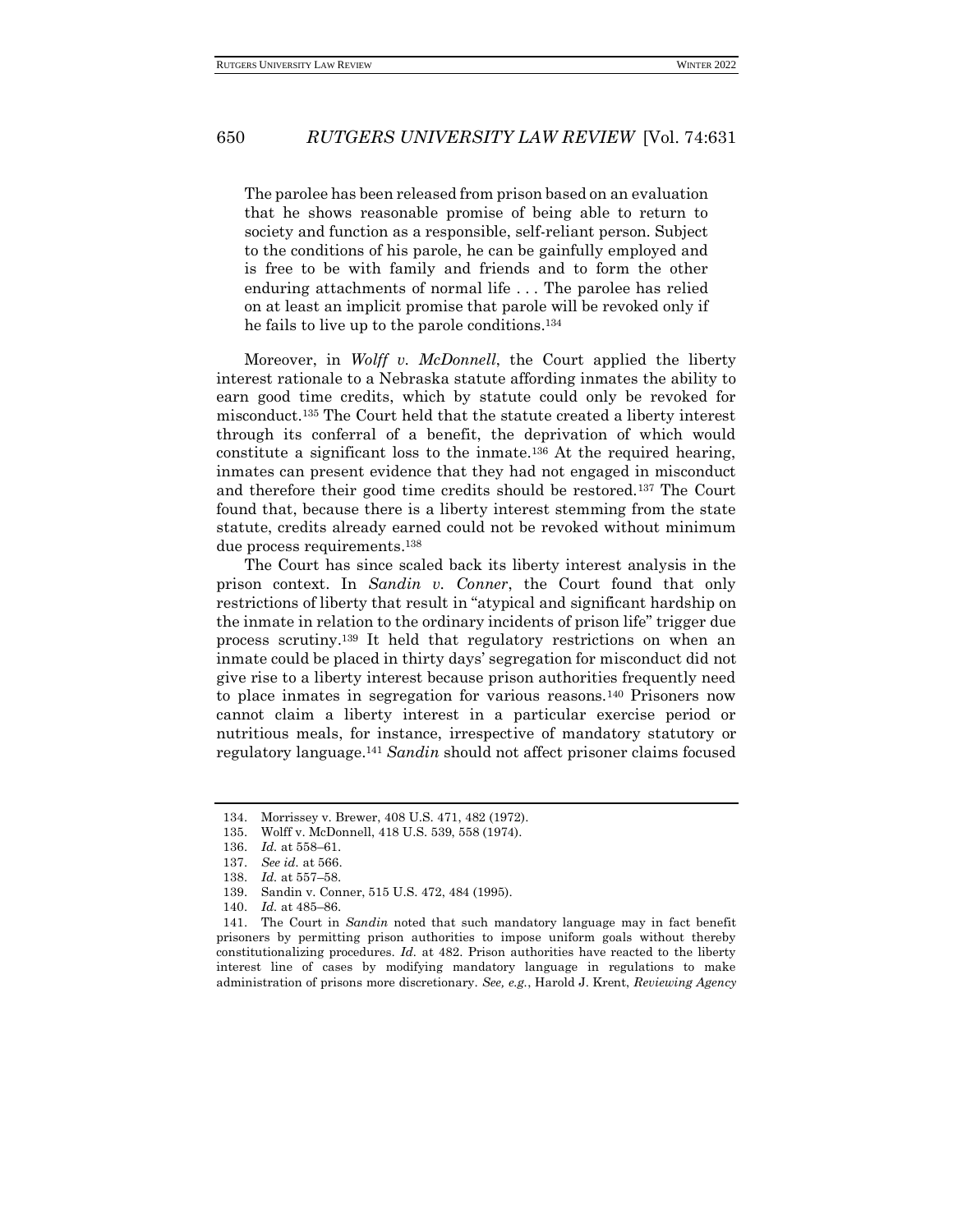on the liberty at stake with earned credits, however, because credits equate to earlier release from prison confinement, implicating the most basic understanding of liberty.<sup>142</sup>

Given Congress's decision to permit early release only for those with minimal or low risk of recidivism, can DOJ through PATTERN exclude inmates from *eligibility* without holding any type of hearing?<sup>143</sup> Courts have held that statutory or regulatory creation of "fixed eligibility criteria" give rise to entitlements, even if another component of the broader regulatory scheme remains discretionary.<sup>144</sup> For instance, applicants for public housing may enjoy an entitlement based on existence of objective regulatory criteria such as financial need, even if the availability of housing is not guaranteed.<sup>145</sup> PATTERN therefore represents one of the first instances in which a legislature has decided that eligibility for early release be governed exclusively by an algorithm.

Although the algorithmic determination may be far more accurate than prior subjective assessments as to future dangerousness, PATTERN may nevertheless omit key variables. For instance, an individual's marriage after committing an offense might make it less likely that recidivism will occur, as can a severe illness or, in extreme cases, a sex offender may undergo an operation to blunt their sexual drive.<sup>146</sup> Alternatively, the material prospects of an offender's family may improve to the point where there is less risk of recidivism upon release.<sup>147</sup> Must

*Action for Inconsistency with Prior Rules and Regulations*, 72 CHI.-KENT L. REV. 1187, 1207–13 (1997).

<sup>142.</sup> *See Sandin*, 515 U.S. at 477–78. Courts on occasion have applied the *Sandin*  limitation expansively. *See, e.g.*, Chappell v. Mandeville, 706 F.3d 1052, 1061, 1069 (9th Cir. 2013) (finding that six-day confinement on contraband watch during which inmate was shackled, closely monitored, and had no mattress did not give rise to a Due Process claim). 143. *See The First Step Act's Risk Assessment Tool*, URB. INST. (Apr. 30, 2021), https://apps.urban.org/features/risk-assessment/ (explaining that those in high-risk category of PATTERN are not eligible for early release).

<sup>144.</sup> *See* Kapps v. Wing, 404 F.3d 105, 114 (2d Cir. 2005).

<sup>145.</sup> *See id.* at 114–15 (holding that, by defining eligibility criteria for utility benefits should federal aid be forthcoming, New York had created an entitlement); Ressler v. Pierce, 692 F.2d 1212, 1215–16 (9th Cir. 1982) (recognizing entitlement in the public housing context).

<sup>146.</sup> *See, e.g.*, K.S. Kendler et al., *The Role of Marriage in Criminal Recidivism: A Longitudinal and Co-Relative Analysis*, 26 EPIDEMIOLOGY & PSYCHIATRIC SCIS. 655, 655– 63 (2017) (discussing the relationship between marriage and reduction in recidivism). For a discussion of chemical castration, see Alan Blinder, *What to Know About the Alabama Chemical Castration Law*, N.Y. TIMES (June 11, 2019), https://www.nytimes.com/2019/06/11/us/politics/chemical-castration.html.

<sup>147.</sup> *See, e.g.*, Kristy Holtfreter et al., *Poverty, State Capital, and Recidivism Among Women Offenders*, 3 CRIMINOLOGY & PUB. POL'Y 185, 185–86 (2008) (discussing the relationship between poverty status and recidivism).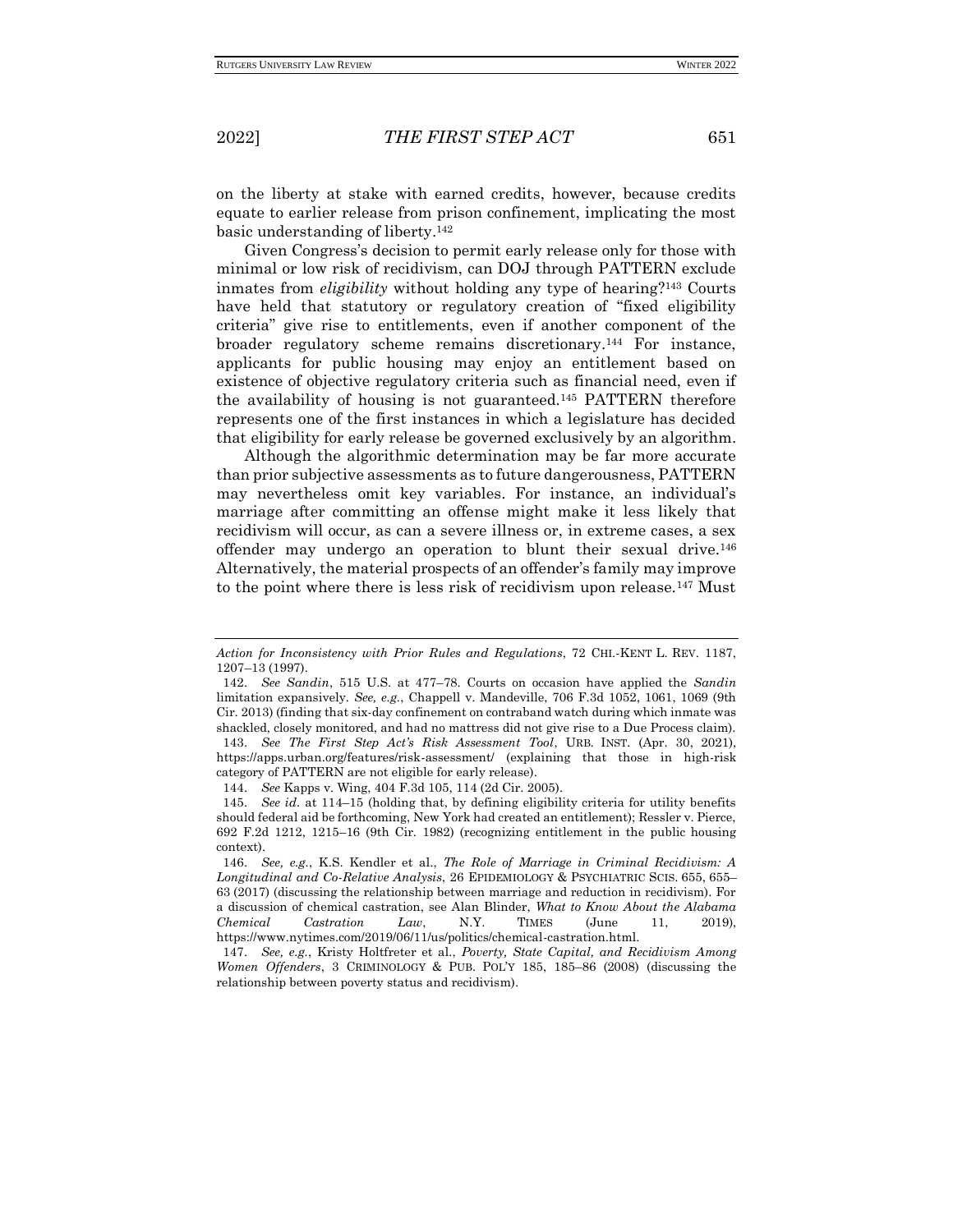the decisionmaker factor in those developments, which evidently are not captured by PATTERN, when determining eligibility for early release?<sup>148</sup>

## a. Right to Present Individualized Information in Other Contexts

In *State v. Loomis*, the Wisconsin Supreme Court considered a comparable Due Process challenge to the use of an algorithm to predict dangerousness, which arose out of the trial court's refusal to permit probation for Mr. Loomis based in large part on an algorithmic score.<sup>149</sup> Loomis had pleaded guilty to operating a vehicle without the owner's permission and attempting to flee from a traffic officer.<sup>150</sup> In a postconviction proceeding, an expert witness testified for Loomis that reliance on the tool at issue, Correctional Offender Management Profiling for Alternative Sanctions ("COMPAS"), posed a significant risk of overpredicting risk and therefore biased the sentencing court's judgment.<sup>151</sup> The court upheld the sentence, reasoning that (1) the trial court relied on more than the algorithm in rejecting probation, and (2) the information upon which the algorithm was based was in the public domain, subject to Loomis's review.<sup>152</sup> Nevertheless, in dicta, the court stated that reliance on the algorithm could not be "the determinative factor in deciding whether an offender can be supported safely and effectively in the community."<sup>153</sup>

The First Step Act's reliance on PATTERN to determine eligibility for early release brings the *Loomis* court's dicta into sharp focus. Although Congress need not provide for early release, if it determines that release will only be permitted for those who statistically are unlikely to commit a new offense, must it then permit individualized consideration despite what the algorithm concludes? The algorithm resembles a conclusive (or irrebuttable) presumption.<sup>154</sup> Several analogies are informative.

First, in cases such as *Cleveland Board of Education v. LaFleur*, the Supreme Court has held that, when significant liberty interests are at stake, the government cannot condition that liberty on conclusive

<sup>148.</sup> Over time, the algorithm could include such factors in its assessment.

<sup>149.</sup> State v. Loomis, 881 N.W.2d 749, 753, 755 (Wisc. 2016).

<sup>150.</sup> *Id.* at 754.

<sup>151.</sup> *Id.* at 756. COMPAS is a computerized tool developed in the private sector and generated from a 137-item questionnaire filled out by prison authorities. For a brief discussion of COMPAS, see *infra* Part II.A.1.d.

<sup>152.</sup> *Loomis*, 881 N.W.2d at 761, 770.

<sup>153.</sup> *Id.* at 769.

<sup>154.</sup> *See The First Step Act's Risk Assessment Tool*, *supra* note 143.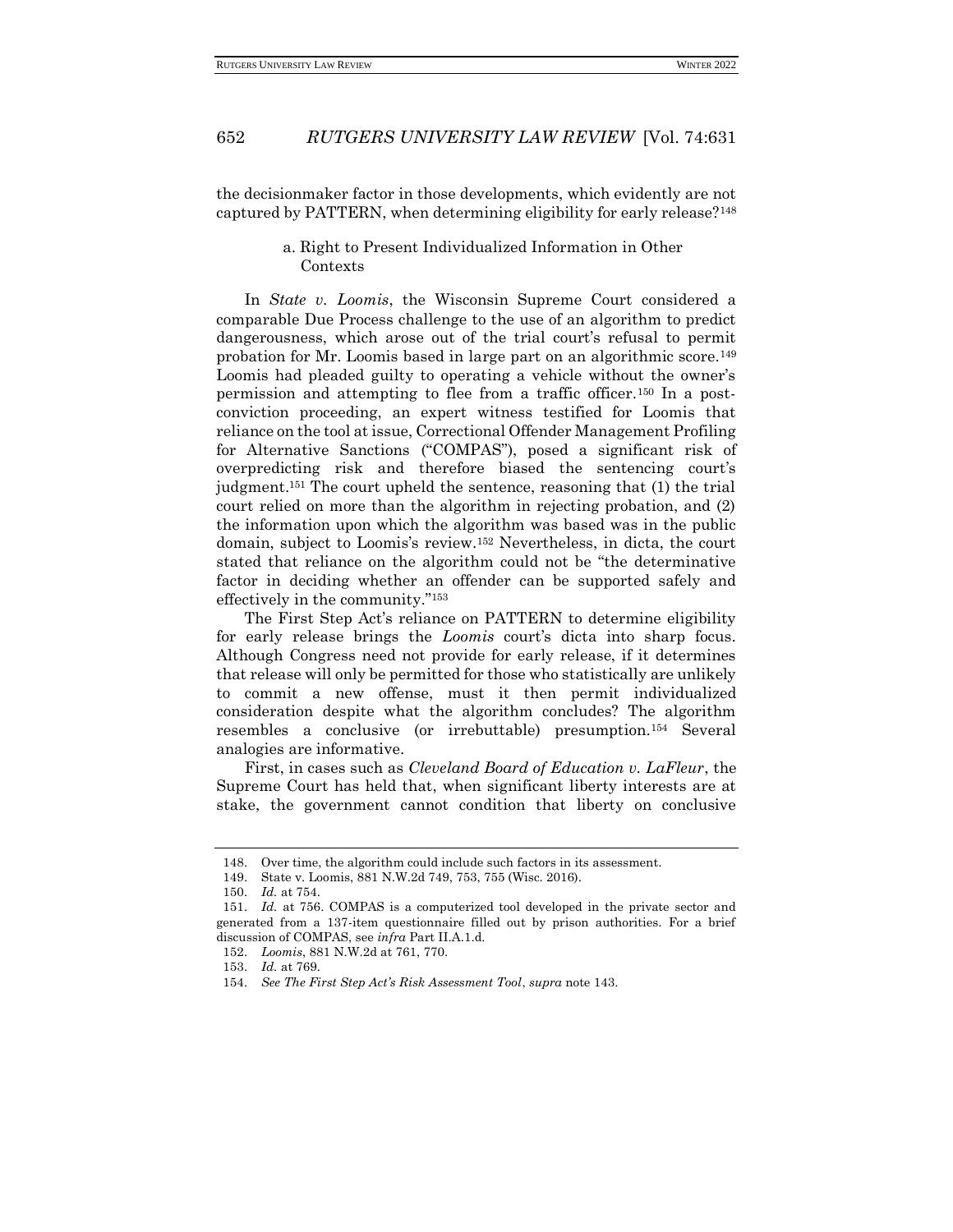presumptions.<sup>155</sup> There, the school board had long followed a rule that only "fit" teachers could serve in the classroom, and also had determined that all pregnant teachers were no longer "fit" several months before the end of their term of pregnancy.<sup>156</sup> The Court held that such an irrebuttable presumption was unconstitutional, and that the school district had to consider individualized medical determinations rather than relying on the objective determination of fitness tied to a specific moment in the term of pregnancy.<sup>157</sup> The government's interest in "speed and efficiency" did not outweigh the right to individualized consideration.<sup>158</sup> Although the Court has since signaled that the irrebuttable presumption approach cannot be extended wholesale into the social welfare state,<sup>159</sup> the Court has never disavowed its core, namely that when significant liberty is at stake, the government cannot cut off the right of those involved to present information about their own circumstances when liberty is predicated on regulatory factors such as being "fit" for work.<sup>160</sup>

Second, consider an offender's constitutional right to present mitigating factors in a capital punishment case. The Supreme Court has held that an offender enjoys the right to present any relevant mitigating evidence before the sentence is imposed.<sup>161</sup> In *Lockett v. Ohio*, the Court stated that "the sentencer, in all but the rarest kind of capital case, [can]not be precluded from considering, as a mitigating factor, any aspect of a defendant's character . . . and . . . circumstances of the offense that the defendant proffers as a basis for a sentence less than death." <sup>162</sup> Although the Court pegged its analysis on the Eighth Amendment, it

<sup>155.</sup> *See* Cleveland Bd. of Educ. v. LaFleur, 414 U.S. 632, 651 (1974).

<sup>156.</sup> *Id.* at 636–37.

<sup>157.</sup> *See id.* at 644–46; *see also* Vlandis v. Kline, 412 U.S. 441, 452–54 (1973) (holding unconstitutional an irrebuttable presumption that those students applying to Connecticut universities from out of state remained out of state residents throughout their college years).

<sup>158.</sup> *LaFleur*, 414 U.S. at 646–47 (quoting Stanley v. Illinois, 405 U.S. 645, 656 (1972)).

<sup>159.</sup> *See* Weinberger v. Salfi, 422 U.S. 749, 774–77 (1975) ("[T]he question raised is not whether a statutory provision precisely filters out those, and only those, who are in the factual position which generated the congressional concern reflected in the statute. . . . The question is whether Congress, its concern having been reasonably aroused by the possibility of an abuse which it legitimately desired to avoid, could rationally have concluded both that a particular limitation or qualification would protect against its occurrence, and that the expense and other difficulties of individual determinations justified the inherent imprecision of a prophylactic rule.").

<sup>160.</sup> *Id.* at 803–04 (Douglas, J., dissenting); *see also* United States v. Klein, 80 U.S. 128, 147 (1871) (holding unconstitutional congressional determination that accepting a pardon after the Civil War conclusively demonstrated disloyalty).

<sup>161.</sup> *See* Lockett v. Ohio, 438 U.S. 586, 608 (1978).

<sup>162.</sup> *Id.* at 604.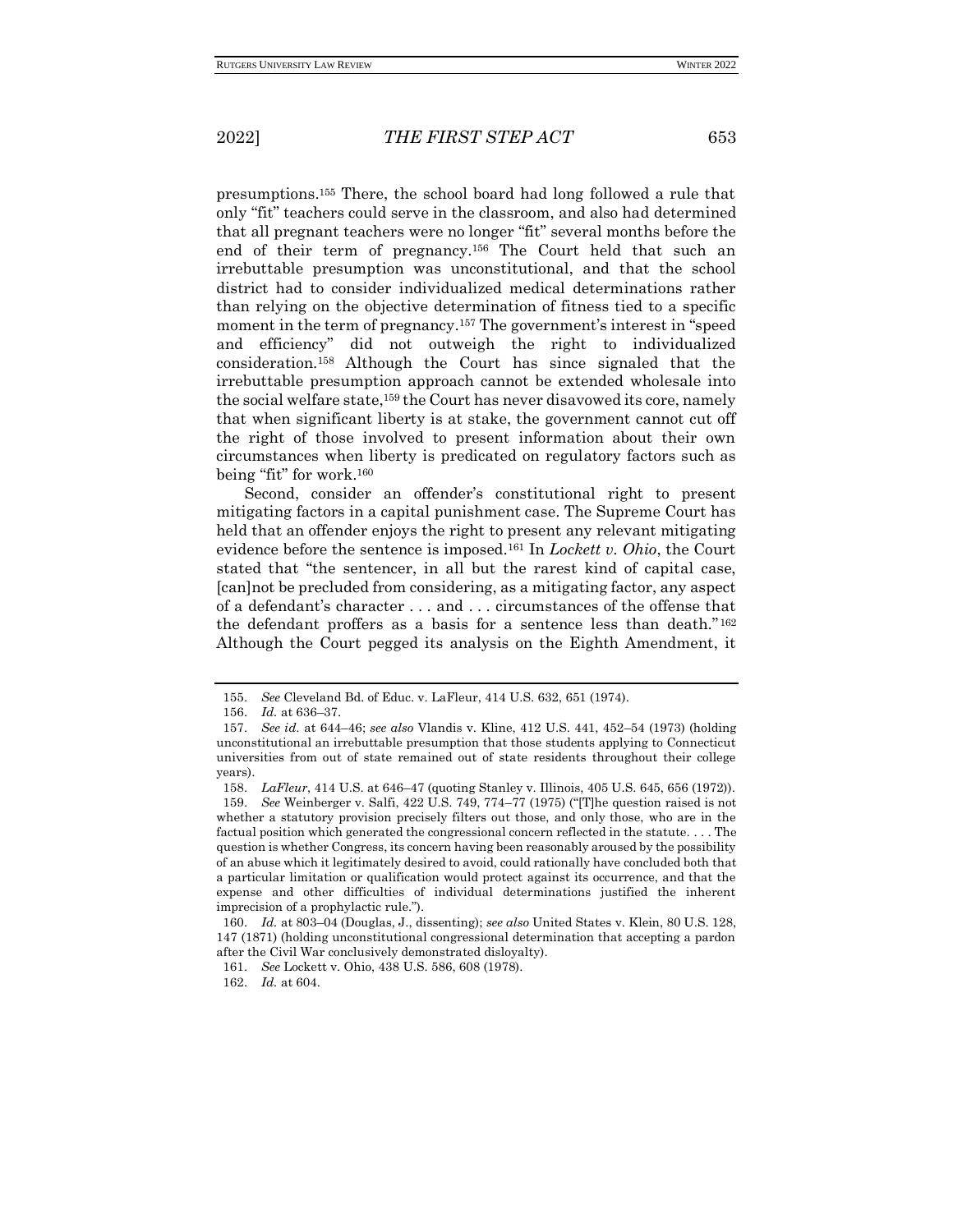later clarified that Due Process requires individualized consideration as well.<sup>163</sup> Lower courts soon thereafter began extending the requirements of individualized consideration to other settings like parole decisions.<sup>164</sup> Where the decision to revoke parole is not automatic, but rather requires assessment of future dangerousness, lower courts have held that Due Process mandates individualized consideration.<sup>165</sup> In *John v. U.S. Parole Commission*, for instance, the Ninth Circuit held that Due Process affords parole offenders the right to introduce information that might bear upon the decision to reincarcerate the individual.<sup>166</sup> Given that the parole authority must "[make] a prediction as to the ability of the individual to live in society without committing antisocial acts," the individual "is entitled to identify circumstances in mitigation of his violation so that he might demonstrate to the Commission that parole revocation was an inappropriate disposition."<sup>167</sup> The liberty interest in staying out of prison dictated individualized consideration before remand back to prison. To the extent that an algorithm cuts off that opportunity, Due Process may be violated.<sup>168</sup>

The irrebuttable presumption and the right to present mitigating evidence contexts are specialized applications of a more basic administrative law doctrine recognizing that, when government decisionmakers make individualized decisions pursuant to objective legislative factors, they can rely upon generalized information but must permit some room for individualized consideration. In *Heckler v. Campbell*, at stake was the Department of Health and Human Services' creation and use of a grid to determine whether an applicant for disability could perform any gainful work in the economy.<sup>169</sup> Instead of determining

<sup>163.</sup> *See* Skipper v. South Carolina, 476 U.S. 1, 5 n.1, 8 (1986).

<sup>164.</sup> *See* Pickens v. Butler, 814 F.2d 237, 240–41 (5th Cir. 1987) (finding that where state law automatically revoked parole upon subsequent felony conviction, further individualized consideration was not required).

<sup>165.</sup> *See* John v. U.S. Parole Comm'n, 122 F.3d 1278, 1282 (9th Cir. 1997).

<sup>166.</sup> *Id.*

<sup>167.</sup> *Id.* (citation omitted); *see also* Caton v. Smith, 486 F.2d 733, 735–36 (7th Cir. 1973) (similarly holding right to present mitigating evidence); Preston v. Piggman, 496 F.2d 270, 274 (6th Cir. 1974) (same); Williams v. Johnson, 171 F.3d 300, 307 (5th Cir. 1999) (same); *cf.* Kelly v. Parole Bd., No. 334960, 2017 WL 3316951, at \*36 (Mich. Ct. App. Aug. 3, 2017) (affirming right of inmate to see file before parole hearing).

<sup>168.</sup> Courts have long mandated that offenders be permitted to introduce a wide range of individuated information before a sentence is imposed. *See, e.g.*, Williams v. New York, 337 U.S. 241, 247 (1949) ("And modern concepts individualizing punishment have made it all the more necessary that a sentencing judge not be denied an opportunity to obtain pertinent information. . . . The belief no longer prevails that every offense in a like legal category calls for an identical punishment without regard to the past life and habits of a particular offender.").

<sup>169.</sup> *See* Heckler v. Campbell, 461 U.S. 458, 458 (1983).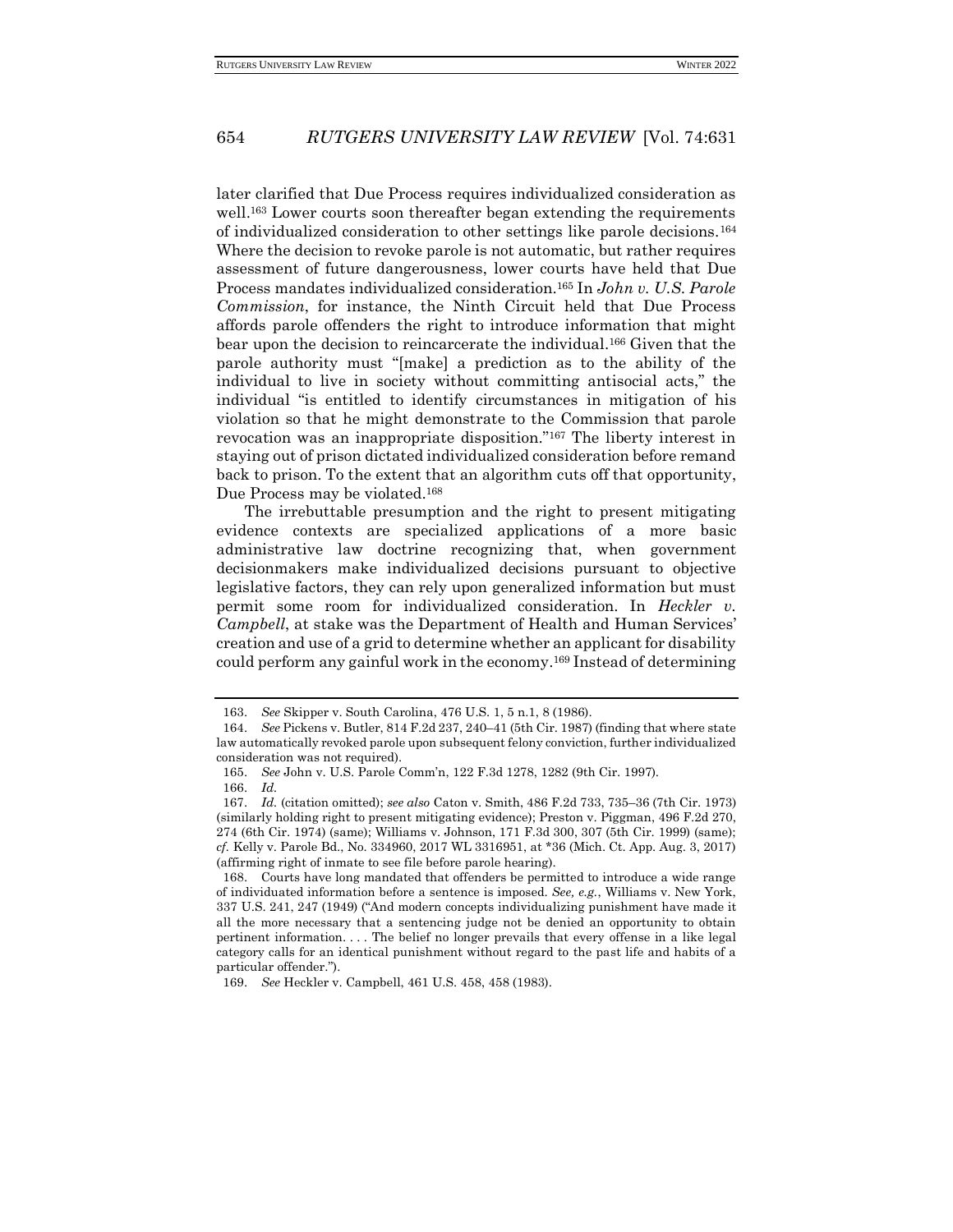whether such work was available based on an in-depth analysis of the claimant's medical history, residual capacity, and the demands of particular jobs in the economy, the agency conducted a rulemaking to establish, based on countless prior determinations, whether individuals with particular ages, education level, and medical limitations could find jobs.<sup>170</sup> Based on that rulemaking, the grid resembled an unsophisticated pre-AI framework based not explicitly on the characteristics of the individual claimant, but rather on data culled from countless similarly placed claimants.<sup>171</sup>

In upholding use of the grid, the Court noted that, as with the use of PATTERN, relying on the grid would enhance uniformity and objectivity.<sup>172</sup> Nonetheless, the Court explained that the agency under the system must "assess each claimant's individual abilities . . . on the basis of evidence adduced at a hearing. We note that the regulations afford claimant ample opportunities to present evidence relating to their own abilities and offer evidence that the guidelines do not apply to them."<sup>173</sup> When Congress directs that the administrative determination turns on factors specific to an individual, an algorithm—just like any other rule—cannot preclude all opportunity to present individualized information. <sup>174</sup> In accordance with *Heckler v. Campbell*, the question in considering the Department's use of PATTERN is whether that requirement of individualized consideration, despite the algorithm, is constitutionally required.<sup>175</sup>

#### b. Eligibility Determination under PATTERN

There is little question that a substantial liberty interest is at stake in determining eligibility for early release.<sup>176</sup> Congress itself determined that all federal inmates, with the exception of those committing one of a

<sup>170.</sup> *Id.* at 461–62.

<sup>171.</sup> *Id.*

<sup>172.</sup> *Id.* at 468; *see also* Am. Hosp. Ass'n v. NLRB, 499 U.S. 606, 612 (1991) ("[T]he decisionmaker has the authority to rely on rulemaking to resolve certain issues of general applicability unless Congress clearly expresses an intent to withhold that authority.").

<sup>173.</sup> *Campbell*, 461 U.S. at 467 (finding that the ability of agencies to craft rules of general applicability plainly limits individuals' ability to present information to protect their entitlements); *see also* Daniel B. Rodriguez, *Whither the Neutral Agency? Rethinking Bias in Regulatory Administration*, 69 BUFF. L. REV. 375, 427–28 (2021).

<sup>174.</sup> *See* DAVID FREEMAN ENGSTROM ET AL., ADMIN. CONF. OF THE U.S., GOVERNMENT BY ALGORITHM: ARTIFICIAL INTELLIGENCE IN FEDERAL ADMINISTRATIVE AGENCIES 80 (2020) ("Is an algorithm that uses 1,000 features . . . 'individualized' or is it 'mechanical?'").

<sup>175.</sup> For an examination of the use of AI generally throughout the federal government, see generally *id.*

<sup>176.</sup> *See* Young v. Harper, 520 U.S. 143, 143 (1997) (finding that Congress has recognized a liberty interest in a pre-parole program).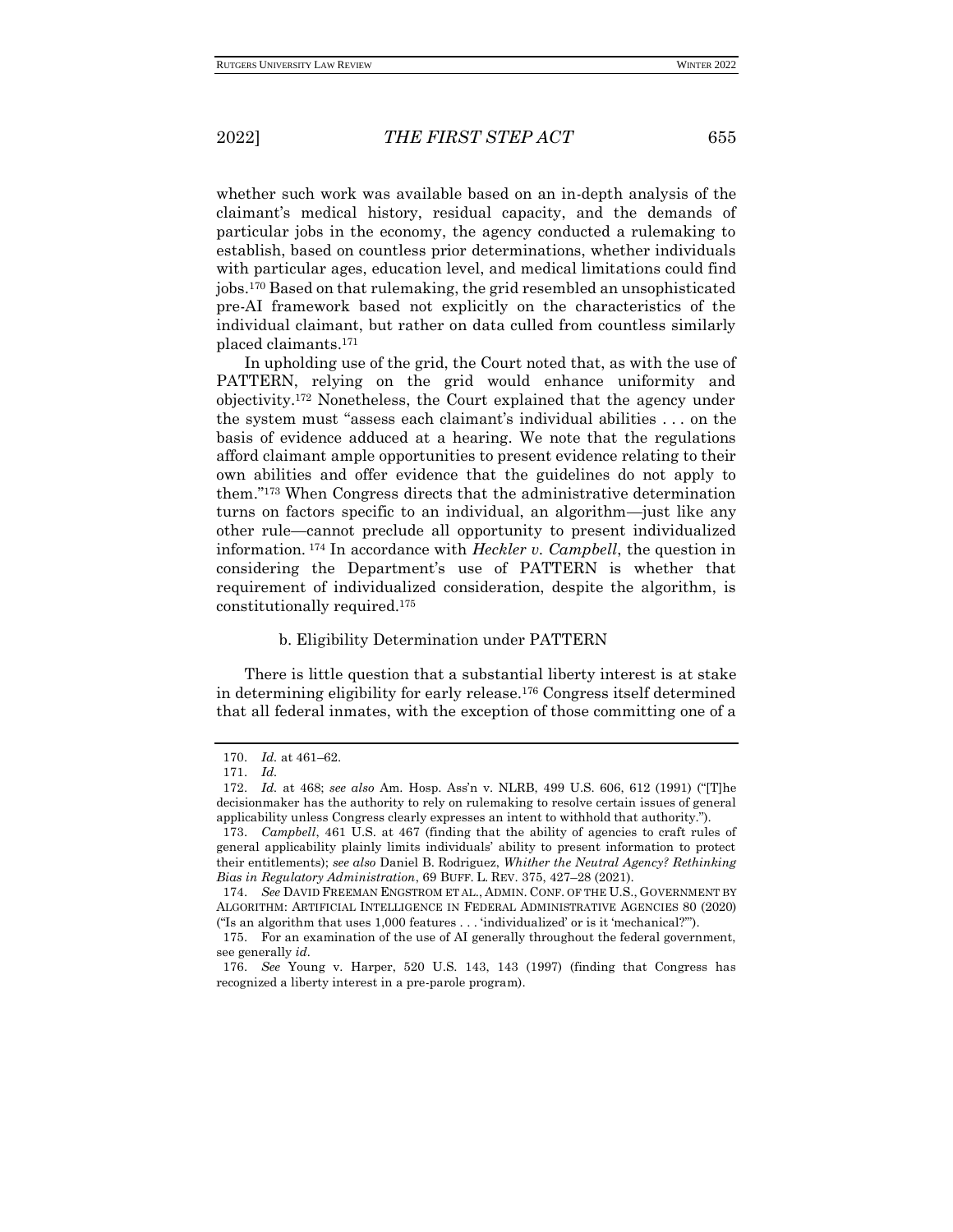long list of offenses, would be eligible for early release.<sup>177</sup> To that end, it called for an objective determination of recidivism risk for eligible inmates through PATTERN.<sup>178</sup> Congress directed DOJ to create classifications of high, medium, low and minimal risk, with those in the medium and high category having the opportunity to lower their classification through the dynamic factors.<sup>179</sup> DOJ, in turn, implemented Congress's delegation to preclude early release for those with an exceptionally high risk of recidivism, who mathematically could not qualify for early release even if they were able to pursue the recidivism reduction programs.<sup>180</sup> Thus, based solely on "static" factors under PATTERN, DOJ has determined that a subset of the inmate population is not eligible for early release.<sup>181</sup>

The group excluded by virtue of PATTERN should, however, enjoy a limited right under Due Process to provide information unique to them as to why the exclusion overstates their risk for recidivism. For an analogy, assume that individuals with a property interest in government employment are discharged based on metrics culled by the employer from an algorithm indicating that the employees' work was substandard. Even if the employer's algorithm violates no regulation or collective bargaining provision, the employees should nonetheless be able to introduce information that the algorithm for unique reasons did not capture the realities of their employment efforts.<sup>182</sup> When an entitlement is at stake, across the board rules cannot cut off all right to present individualized information relevant to the entitlement determination.<sup>183</sup>

In the same way, the liberty interest implicated by PATTERN militates for at least an informal opportunity for those whose liberty is at stake to present information that may well be unique to them. An algorithm cannot fully determine whether an entitlement should be

<sup>177.</sup> 18 U.S.C. § 3632(d)(4)(D).

<sup>178.</sup> *See id.*

<sup>179.</sup> *Id.* § 3632(a)(1).

<sup>180.</sup> *See* U.S. DEP'T OF JUST., *supra* note 52, at 57—58; Anderson, *supra* note 120, at 2.

<sup>181.</sup> *See* U.S. DEP'T OF JUST., *supra* note 52, at 57—58; Anderson, *supra* note 120, at 2; LEADERSHIP CONF. ON CIV. & HUM. RTS., *supra* note 54.

<sup>182.</sup> In Hous. Fed. of Tchrs. Loc. 2415 v. Hous. Indep. Sch. Dist., 251 F. Supp. 3d 1168, 1176–80 (S.D. Tex. 2017), the court considered a Due Process challenge to use of an algorithm to assess teacher effectiveness. Although the court stated that it was likely to rule that Due Process required disclosure of the algorithm itself to enable the teachers to attack it more effectively, it could have also concluded that Due Process required that the teacher be able to demonstrate that the algorithm's assessment of effectiveness was not applicable given that the algorithm had not captured the teacher's unique situation. 183. *Id.* at 1179–80.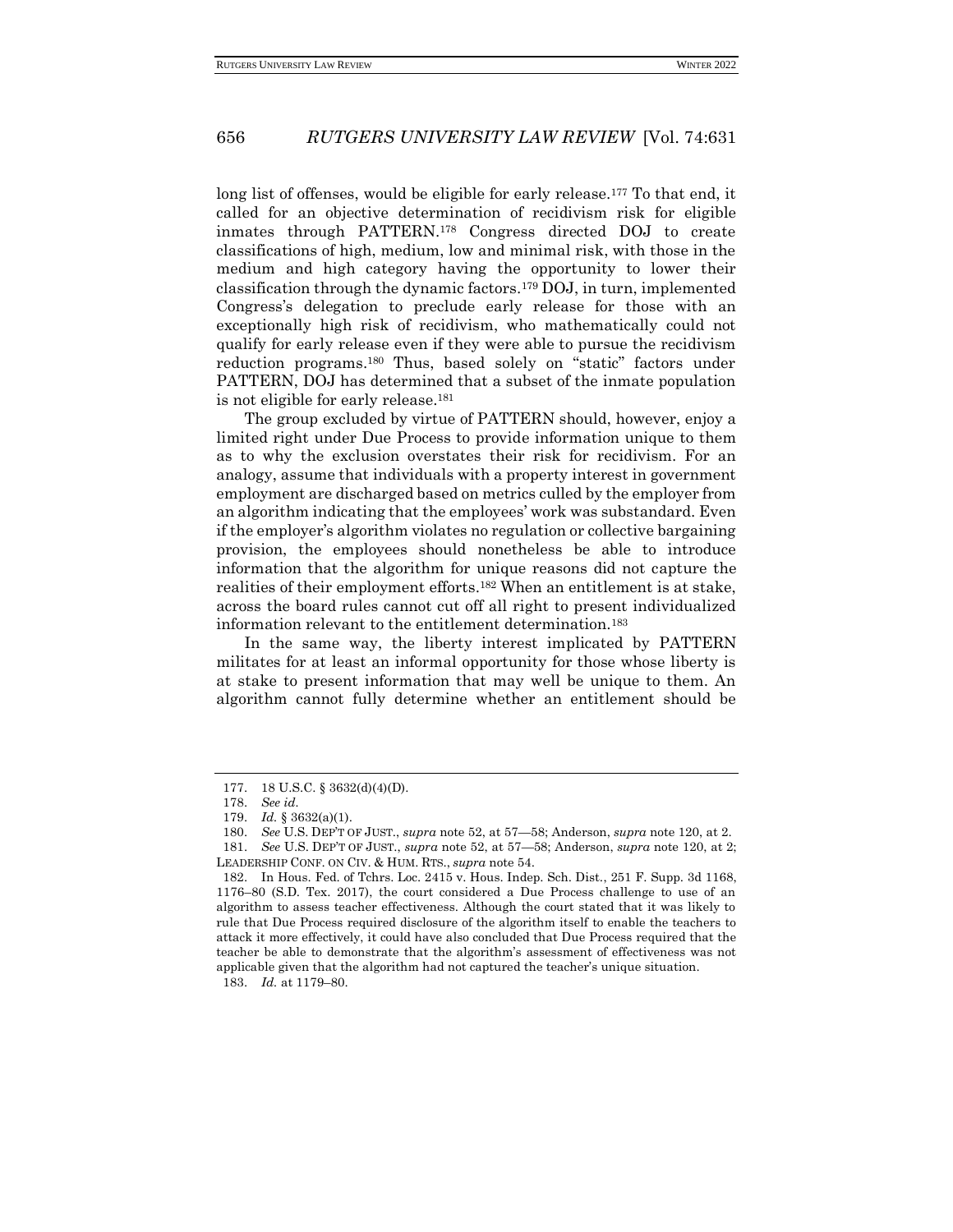granted.<sup>184</sup> Viewed through this lens, although algorithms and AI may end up playing a revolutionary role in making governmental decisions more accurately and efficiently, individuals whose liberty interests are affected should be entitled to present individualized information not captured by the algorithm. Thus, those inmates excluded from the possibility of earned credits by virtue of their PATTERN score should be able to present individualized information to the decisionmaker that may, in the future, unlock the doors to the prison before expiration of the original sentence.

Inmates might argue, with some force, that factors that the algorithm omitted caused them not only to be assessed for too great a recidivism risk, but also that such factors were weighed in such a fashion that unfairly prejudiced them. However, general rules may always cause some unfairness in particular cases; the virtue of a general rule is to limit discretion and try to ensure that likes are treated alike. The very function of AI and algorithms, especially machine-learning algorithms, is to improve accuracy over time as more factors are identified and previously identified factors are re-weighed.<sup>185</sup> Thus, hearings should be reserved for those inmates who argue that the algorithm did not take into account their unique situations, not that the algorithm failed to weigh the factors appropriately in their situation.

#### c. Informal Hearing Requirements

To be sure, to hold hearings for the approximately 150,000 inmates in federal custody each year would impose a hardship upon the Bureau of Prisons.<sup>186</sup> The expense and distraction would be substantial. <sup>187</sup> But, given that PATTERN to date has only excluded a small fraction of inmates from ever being considered for early release, the administrative burden should be manageable.<sup>188</sup> And, given that inmates would be hardpressed to present unique information as in the examples sketched earlier<sup>189</sup> to persuade the prison decisionmakers that the algorithm's

<sup>184.</sup> *Id.* at 1177–79 ("Algorithms are human creations, and subject to error like any other human endeavor.").

<sup>185.</sup> *E.g.*, Sara Brown, *Machine Learning, Explained*, MIT (Apr. 21, 2021), https://mitsloan.mit.edu/ideas-made-to-matter/machine-learning-explained.

<sup>186.</sup> *Statistics*, *supra* note 90; CHARLES COLSON TASK FORCE ON FED. CORR., TRANSFORMING PRISONS, RESTORING LIVES vii (2016) [hereinafter TRANSFORMING PRISONS].

<sup>187.</sup> *See* TRANSFORMING PRISONS, *supra* note 186, at vii.

<sup>188.</sup> If we assume that the DOJ is correct in stating that 99% of inmates would be eligible, only approximately 1,500 inmates would fall into the excluded category. *See*  STATISTICS, *supra* note 90*.*

<sup>189.</sup> *See supra* Part II.A.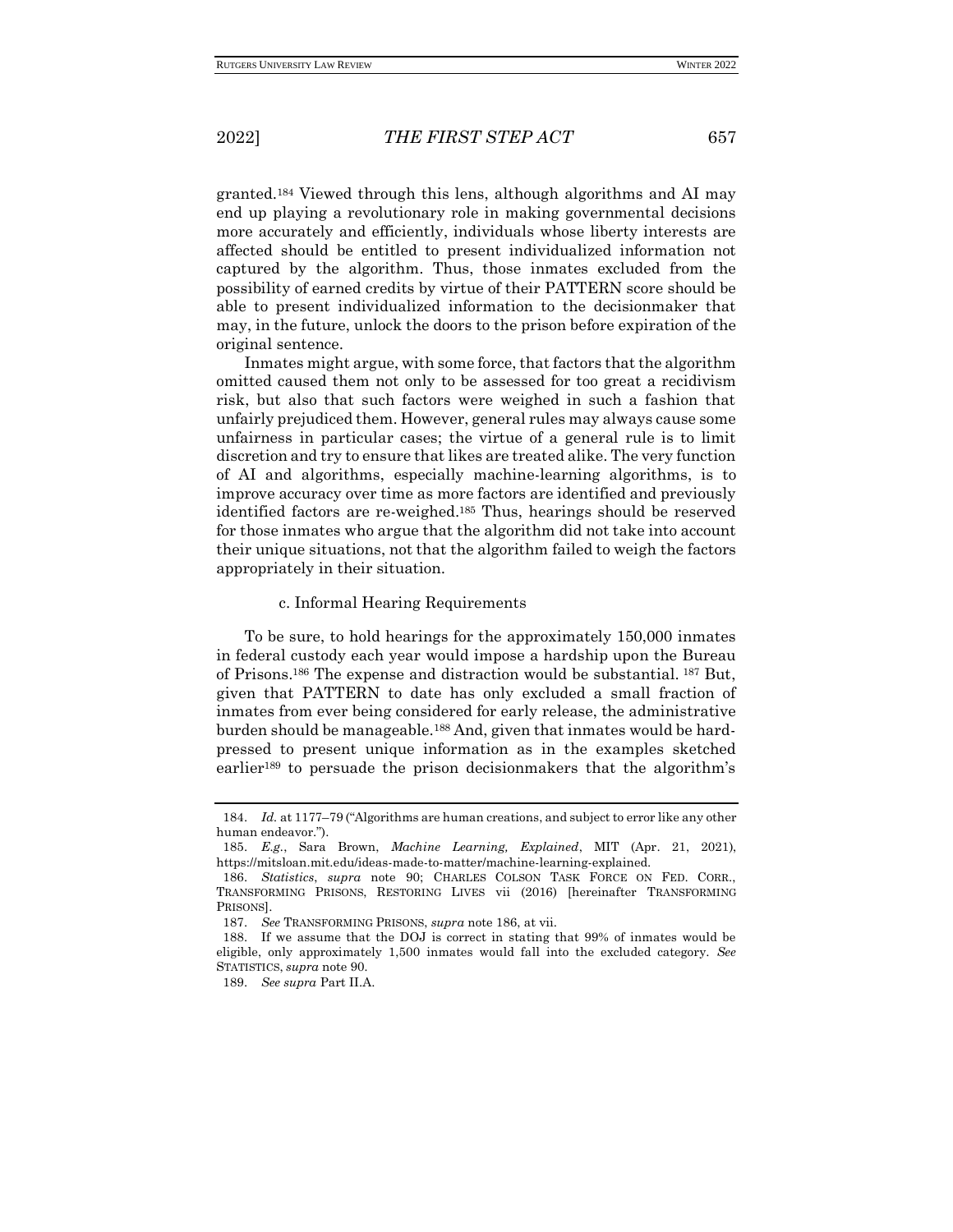predictions do not apply in their situation, required hearings would be few and far between. Indeed, too many exceptions would introduce the very subjectivity that the algorithm in part was designed to avoid.

Moreover, the hearings themselves could be quite informal—inmates would have the right to bring information to the attention of the authorities—and no witnesses would be needed. The Supreme Court in *Wilkinson v. Austin* held that such an informal hearing was sufficient in the prison context to permit inmates to contest placement in Ohio's Supermax prison.<sup>190</sup> The Court determined that Ohio had created a liberty interest in providing that only those inmates posing a significant risk of danger should be housed in the prison, which greatly restricted individual freedoms.<sup>191</sup> As the Court explained, prison authorities assigned all Ohio inmates entering the system a numerical security classification from level one through level five, with one as the lowest security risk and five the highest.<sup>192</sup> Much like PATTERN, level five inmates were assigned to Supermax prison according to their initial security classification, which "is based on numerous factors (e.g., the nature of the underlying offense, criminal history, or gang affiliation) but is subject to modification . . . [if the inmate] engages in misconduct or is deemed a security risk."<sup>193</sup> The Court readily concluded that liberty was so constricted in the Supermax prison that the *Sandin* hurdle was no obstacle to finding a liberty interest.<sup>194</sup> Nonetheless, in light of the prison context, "informal, nonadversary [sic] procedures" were all that was required to challenge the classification decision.<sup>195</sup> The Court explained that "[r]equiring prison officials to provide a brief summary of the factual basis for the classification review and allowing the inmate a rebuttal opportunity" satisfied the Due Process Clause.<sup>196</sup>

Supreme Court decisions in other contexts have also held that the Due Process Clause can be satisfied by an informal hearing.<sup>197</sup> Perhaps

197. *See* Goss v. Lopez, 419 U.S. 564 (1975).

<sup>190.</sup> *See* Wilkinson v. Austin, 545 U.S. 209 (2005).

<sup>191.</sup> *Id.*

<sup>192.</sup> *Id.* at 215.

<sup>193.</sup> *Id.* (citing Austin v. Wilkinson, 189 F. Supp. 2d 719, 728 (N.D. Ohio 2002)).

<sup>194.</sup> *Id.* at 223–24.

<sup>195.</sup> *Id.* at 228–29 (citing Greenholtz v. Inmates of the Neb. Penal & Corr. Complex, 442 U.S. 1 (1979); Hewitt v. Helms, 459 U.S. 460 (1983)).

<sup>196.</sup> *Id.* at 226. The Court in *Greenholtz* found that, even when states created liberty interests, informal parole hearings were constitutionally sufficient. Greenholtz v. Inmates of the Neb. Penal & Corr. Complex, 442 U.S. 1, 1–2 (1979). According to the Court, the key was for prison authorities to afford an opportunity to be heard and if parole was denied, to provide the inmate a statement of the reasons why parole was denied. *Id.* at 16. "The Constitution," the Court stated, "does not require more." *Id.*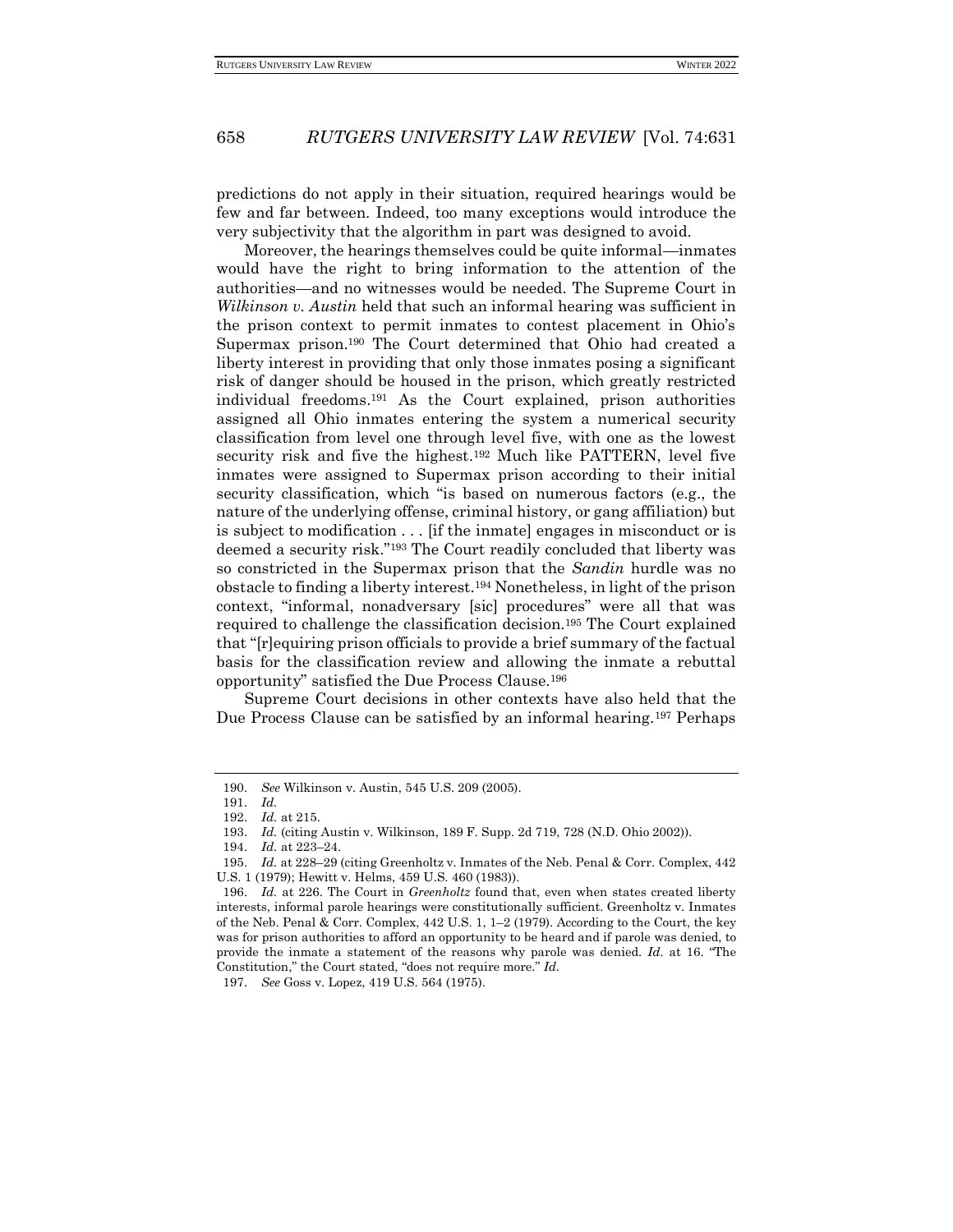most notably, the Court in *Goss v. Lopez*<sup>198</sup> held that, under the Due Process Clause, all that is required before school authorities can suspend a student is an "informal give–and–take between student and disciplinarian."<sup>199</sup> Due Process guaranteed the student "the opportunity to characterize his conduct to put it in what he deems the proper context" to reduce the risk of error.<sup>200</sup> In contexts as varied as in *Wilkinson* and *Goss*, therefore, the Court has upheld informal mechanisms to allow individuals affected to, in essence, tell their side of the story before an adverse action is taken.<sup>201</sup> Accordingly, inmates challenging exclusion from early release should be entitled to notice, an opportunity to confer with an outside advisor or attorney, and an opportunity to present information that their situation was not contemplated by the algorithm.<sup>202</sup>

Due Process, however, would not likely protect the vast majority of inmates who can pursue the recidivism reducing programs provided in the First Step Act in order to lower their recidivism category and thereby make early release more likely. Due Process protects the eligibility decision, but not the pace at which eligible inmates can receive credits.<sup>203</sup> BOP reserves sufficient discretion in offering programs and in determining which inmates get priority to defeat any settled expectation under *Wolff* and *Sandin*. <sup>204</sup> Neither the First Step Act nor the current Bureau of Prisons guidance require provision of any specific recidivism

<sup>198.</sup> *Id.*

<sup>199.</sup> *Id.* at 584.

<sup>200.</sup> *Id.* Furthermore, Mathews v. Eldridge, 424 U.S. 319 (1976), permits such an informal process when the risk of error is low and the burden on the government great, particularly in contexts in which greater reliance is placed on the specialized knowledge of government decisionmakers; *cf.* Latif v. Holder, 28 F. Supp. 3d 1134 (D. Or. 2014) (approving informal mechanism to challenge placement on no–fly list).

<sup>201.</sup> *Goss*, 419 U.S. at 579; Wilkinson v. Austin, 545 U.S. 209 (2005).

<sup>202.</sup> *See Mathews*, 424 U.S. at 344 ("[P]rocedural due process rules are shaped by the risk of error inherent in the truthfinding process as applied to the generality of cases, not the rare exceptions."). While we find that an informal hearing is likely to be sufficient, BOP could afford due process by providing an informal hearing conducted by a variety of means. *See id.* For example, BOP could establish a standardized form that allows an inmate to provide documentation challenging the factual inputs used in PATTERN. *See id.* The warden would be responsible for reviewing the form to determine whether the inmate provided facts that warrant changes to the inmate's assessment. *See id.* Alternatively, BOP maintains the Administrative Remedy Program, which could be utilized to address PATTERN-related issues. *See* 28 C.F.R. § 542.10 (2020). The Program provides a comprehensive process for inmates "to seek formal review of an issue relating to any aspect of his/her own confinement," and provides for multiple layers of appeals. *Id.* However, this would likely require some modification to afford for at least a brief appearance before the warden to comport with the interests at stake.

<sup>203.</sup> Wolff v. McDonnell, 418 U.S. 539, 558–61 (1974).

<sup>204.</sup> First Step Act of 2018, Pub. L. No. 115–391, 132 Stat. 5194.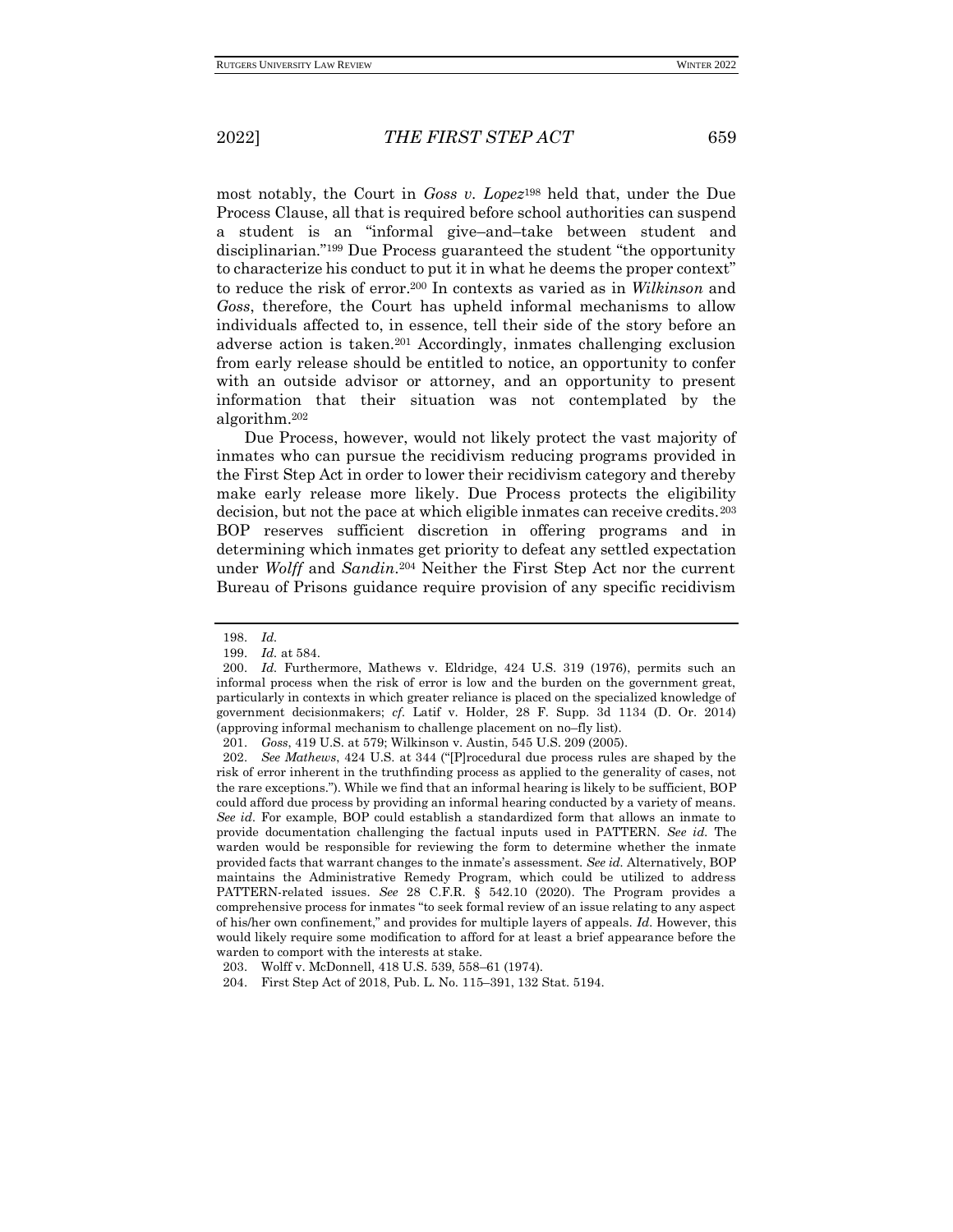reduction programming to inmates based on their PATTERN scores.<sup>205</sup> Thus, the classification system—whether the inmate is placed in high, medium, low, or the minimal category—does not by itself trigger a hearing right at this time, no matter how important. As the Supreme Court stated in *Moody v. Daggett*:

We have rejected the notion that every state action carrying adverse consequences for prison inmates automatically activates a due process right. In Meachum v. Fano, 427 U.S. 215 (1976), for example, no due process protections were required upon the discretionary transfer of state prisoners to a substantially less agreeable prison, even where that transfer visited a "grievous loss" upon the inmate. The same is true of prisoner classification and eligibility for rehabilitative programs in the federal system.<sup>206</sup>

Even in situations in which an inmate has been identified as suitable for recidivism reduction programs that have the potential to result in the award of earned credits, at most, the current system merely affords an opportunity to be placed on a "waitlist" for such programs.<sup>207</sup>

Accordingly, although we believe that inmates should have the right to present individualized information to determine "eligibility," prevailing Due Process doctrine cannot be extended beyond that.<sup>208</sup> In short, those deemed ineligible by PATTERN should have a limited right under Due Process to present individualized information, but Due Process does not mandate that prison authorities consider individualized information bearing on which classification—high, medium, low, or minimal—inmates should be placed because DOJ has not guaranteed

<sup>205.</sup> Currently, DOJ does not appear to utilize PATTERN in such a manner and the lack of available programming is one of the common critiques of the First Step Act. *See, e.g.*, *Comment Letter to Department of Justice on PATTERN First Step Act*, LEADERSHIP CONF. ON CIVIL & HUM. RTS. (Sept. 4, 2019), https://civilrights.org/resource/comment-letter-todepartment-of-justice-on-pattern-first-step-act/. Should the recidivism reduction programs be implemented more formulaically, it is possible that similar Due Process protections should be extended to all inmates, not just to those currently deemed ineligible by virtue of PATTERN.

<sup>206.</sup> Moody v. Daggett, 429 U.S. 78, 88 n.9 (1976).

<sup>207.</sup> Sari Horwitz, *U.S. Official Says Prison System's Best Reentry Program Cut 'Dramatically'*, WASH. POST (Oct. 29, 2015), https://www.washingtonpost.com/world/ national-security/deputy-attorney-general-prison-systems-best-re-entry-program-hasdramatically-shrunk/2015/10/29/8d96713a-7e66-11e5-beba-927fd8634498\_story.html.

<sup>208.</sup> Nonetheless, they might be able to utilize the grievance system that the BOP by regulation has provided for all inmates. *See* 28 C.F.R. § 542.10(b) (2002); *see also* FED. BUREAU OF PRISONS, U.S. DEP'T. OF JUST., LEGAL RESOURCE GUIDE TO THE FEDERAL BUREAU OF PRISONS (2019) [hereinafter BOP LEGAL GUIDE].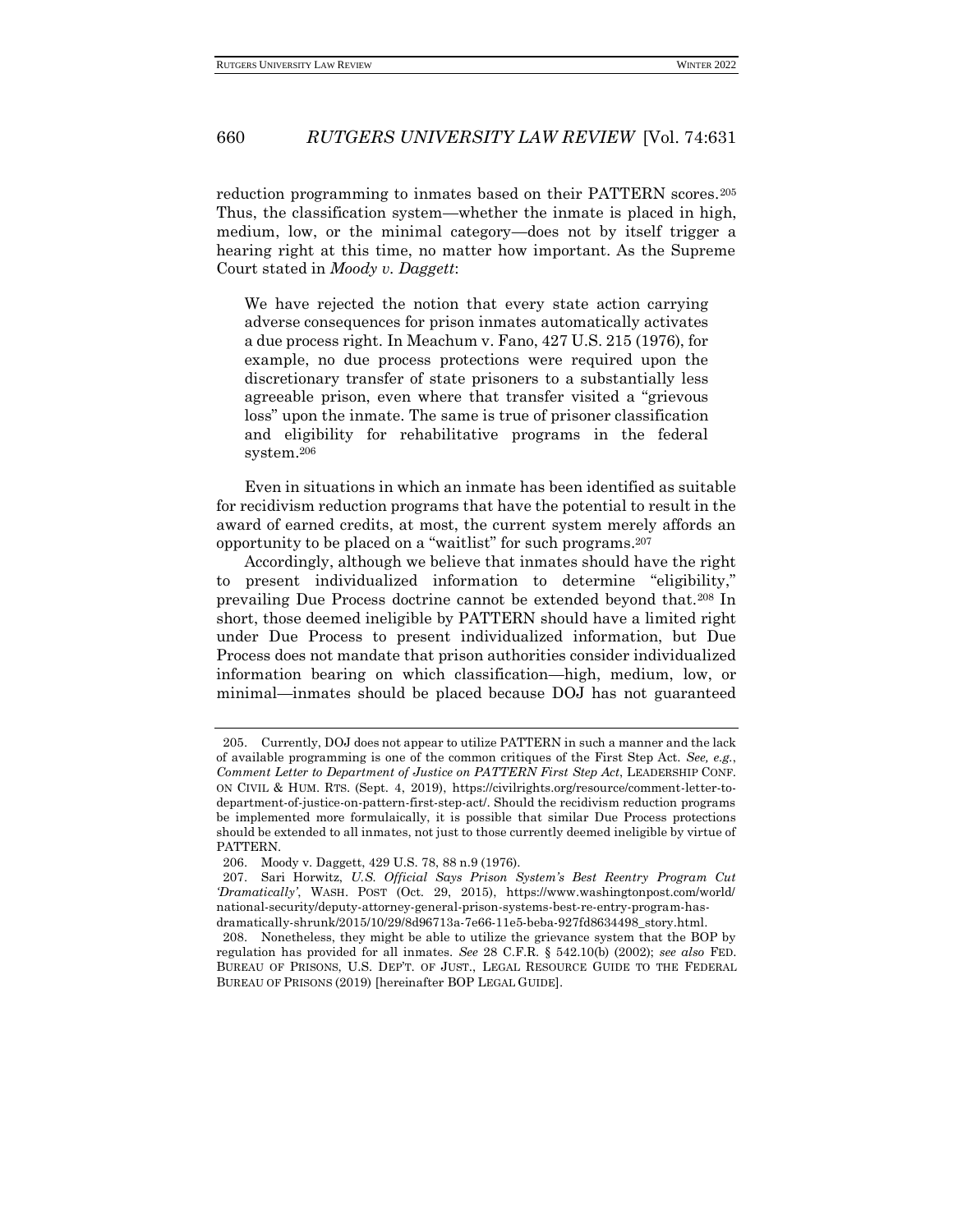*any* inmate specific opportunities to earn credits towards early release. Although the distinction between "eligibility" for early release and placement in a category from which one can work to obtain early release may seem artificial, the Supreme Court's decisions in *Sandin* and in *Moody v. Daggett* signal discomfort with opening up the courts to Due Process suits when the prospect of early release is uncertain.

### d. Other Possible Challenges to DOJ's Algorithmic Determination

Inmates might argue in addition that, as in *Loomis*, the PATTERN algorithm is unfair or that it has not been constructed properly. The danger of conditioning liberty on probabilistic data in sentencing is highlighted by the evidence-based sentencing adopted by over twenty states.<sup>209</sup> Those states use predictive analytics to predict the likelihood of recidivism, which affects both bail determination and sentences.<sup>210</sup> The algorithms used rely on factors such as the offender's socioeconomic status and level of education.<sup>211</sup> Predicating liberty on statistics, particularly when the statistics derive from individual characteristics beyond the offender's control, departs from fundamental notions of moral desert, and the risk of using factors that disproportionately disadvantage individuals based on race or poverty is high.<sup>212</sup>

For one specific example, *ProPublica* released a study of risk assessment under the Correctional Offender Management Profiling for Alternative Sanctions ("COMPAS") algorithm used in a number of state court systems—including Wisconsin as discussed in *Loomis—*to predict the risk of recidivism.<sup>213</sup> It investigated application of COMPAS to 7,000 people in Broward County, Florida for the purpose of determining whether to release those individuals on bail.<sup>214</sup> According to the subsequent report, the data revealed that race played a substantial factor in the recidivism projection, which then led to greater jail time for Black inmates who committed similar offenses to white inmates. <sup>215</sup> *ProPublica*

<sup>209.</sup> *See* Sonja B. Starr, *Evidence-Based Sentencing and the Scientific Rationalization of Discrimination*, 66 STAN. L. REV. 803, 804–05 (2014).

<sup>210.</sup> *See id.*

<sup>211.</sup> *See id.*

<sup>212.</sup> Fred Feldman & Brad Skow, *Desert*, STAN. ENCYCLOPEDIA OF PHIL. (Sept. 22, 2020), https://plato.stanford.edu/entries/desert/.

<sup>213.</sup> Julia Angwin et al., *Machine Bias*, PROPUBLICA (May 23, 2016), https://www.propublica.org/article/machine-bias-risk-assessments-in-criminal-sentencing. 214. *Id.* For a more recent critique of *ProPublica*'s study, see Cynthia Rudin et al., *The Age of Secrecy and Unfairness in Recidivism Prediction*, HARV. DATA SCI. REV., Mar. 31, 2020.

<sup>215.</sup> Angwin et al., *supra* note 213.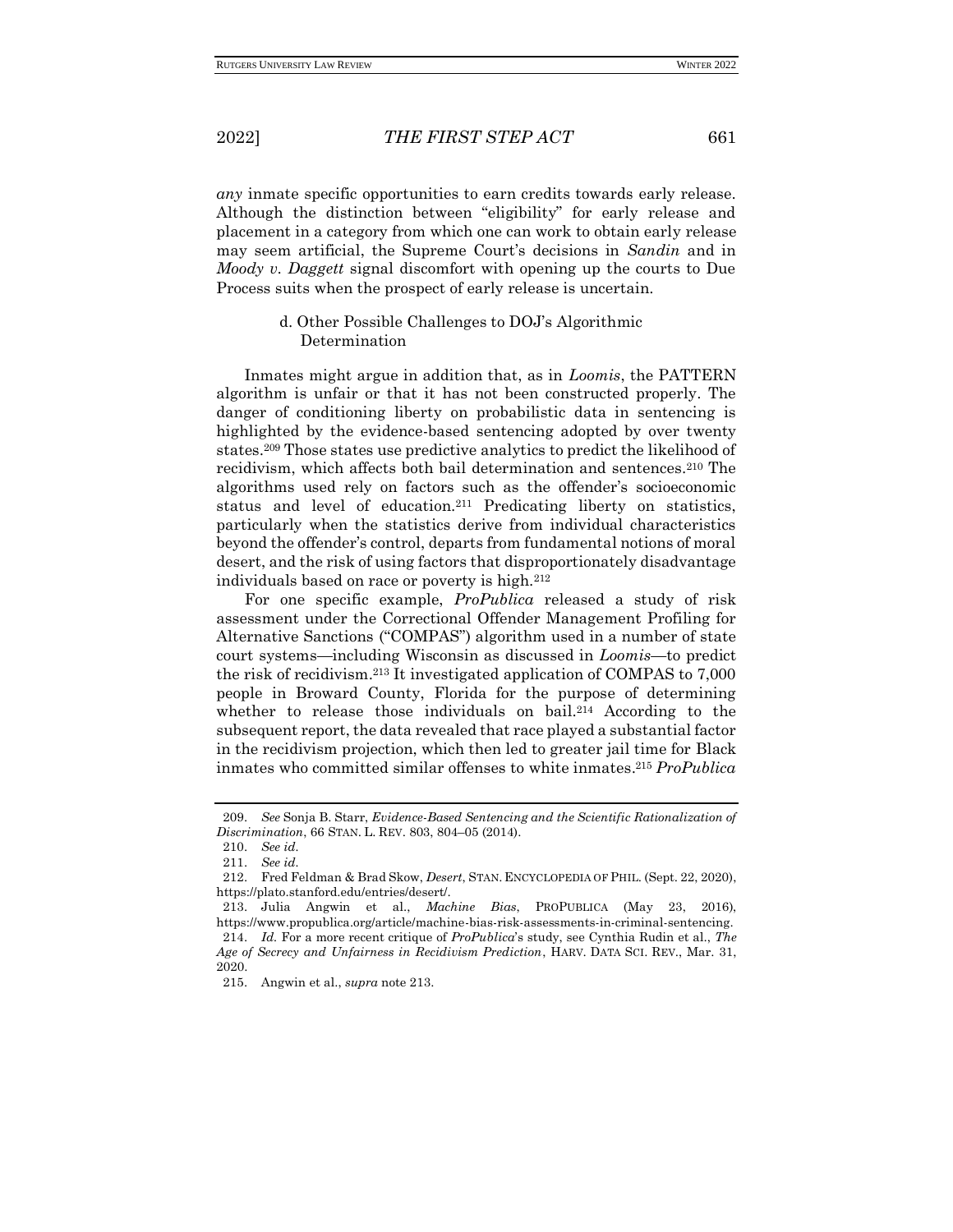tentatively concluded that the questions Florida law enforcement authorities asked about socio-economic status and demographic conditions, such as whether a parent had been in jail or the number of people known to have used illegal drugs, played a substantial role in the bond decisions, which led to a significant disproportionate impact on offenders of color.<sup>216</sup>

In another study of COMPAS, researchers found that Black inmates were nearly twice as likely as white inmates to be categorized as high risk but not actually re-offend.<sup>217</sup> At the same time, the algorithm disproportionately categorized white people as being lower risk when follow-up studies documented that they later re-offended.<sup>218</sup> Furthermore, aside from questions of race, the algorithms may not predict the risk of recidivism well.<sup>219</sup> An independent study from Dartmouth College found that COMPAS is no better at predicting an individual's risk of recidivism than random non-expert volunteers.<sup>220</sup> These examples demonstrate how algorithms assessing future dangerousness are driven by the underlying data, which may be linked to race or other classifications.<sup>221</sup>

against-women-idUSKCN1MK08G. The team behind the project created a learning AI that was trained by reviewing patterns present in the company's recruitment over the preceding ten-year period. *Id.* One factor the team failed to consider, however, was the gender gap in the company's workforce. *Id.* Through its training, i.e., the algorithm's review of previous employment decision data, the AI determined that men were more favorable to hire than women and thus eliminated qualified applicants from the pool in part based on gender. *Id.* Similarly, Optum Healthcare developed an AI to help hospitals predict patient care needs in order to drive the allocation of resources. *See* Carolyn Y. Johnson, *Racial Bias in a Medical Algorithm Favors White Patients over Sicker Black Patients*, WASH. POST (Oct. 24, 2019), https://www.washingtonpost.com/health/2019/10/24/racial-bias-medical-algorithmfavors-white-patients-over-sicker-black-patients. A study conducted shortly after

<sup>216.</sup> *Id.*

<sup>217.</sup> Ed Yong, *A Popular Algorithm Is No Better at Predicting Crimes than Random People*, ATLANTIC (Jan. 17, 2018), https://www.theatlantic.com/technology/ archive/2018/01/equivant-compas-algorithm/550646/ (citing Angwin et al., *supra* note 213). 218. Angwin et al., *supra* note 213.

<sup>219.</sup> *Id.*

<sup>220.</sup> *See* Julia Dressel & Hany Farid, *The Accuracy, Fairness, and Limits of Predicting Recidivism*, SCI. ADVANCES, Mar. 30, 2018, at 3. Complicating the issue, in contrast to PATTERN, the factors underlying COMPAS have not been released to the public. For a discussion of this issue, see Jason Tashea, *Courts Are Using AI to Sentence Criminals. That Must Stop Now*, WIRED (Apr. 17, 2017, 7:00 AM), https://www.wired.com/2017/04/courtsusing-ai-sentence-criminals-must-stop-now.

<sup>221.</sup> The implementation of algorithmic and AI tools in other fields also provides illuminating lessons on how such tools can have negative, although unintended, consequences. For example, consider Amazon's use of AI to help with recruiting and hiring. *See* Jeffrey Dastin, *Amazon Scraps Secret AI Recruiting Tool that Showed Bias Against Women*, REUTERS (Oct. 10, 2018, 7:04 PM), https://www.reuters.com/article/us-amazoncom-jobs-automation-insight/amazon-scraps-secret-ai-recruiting-tool-that-showed-bias-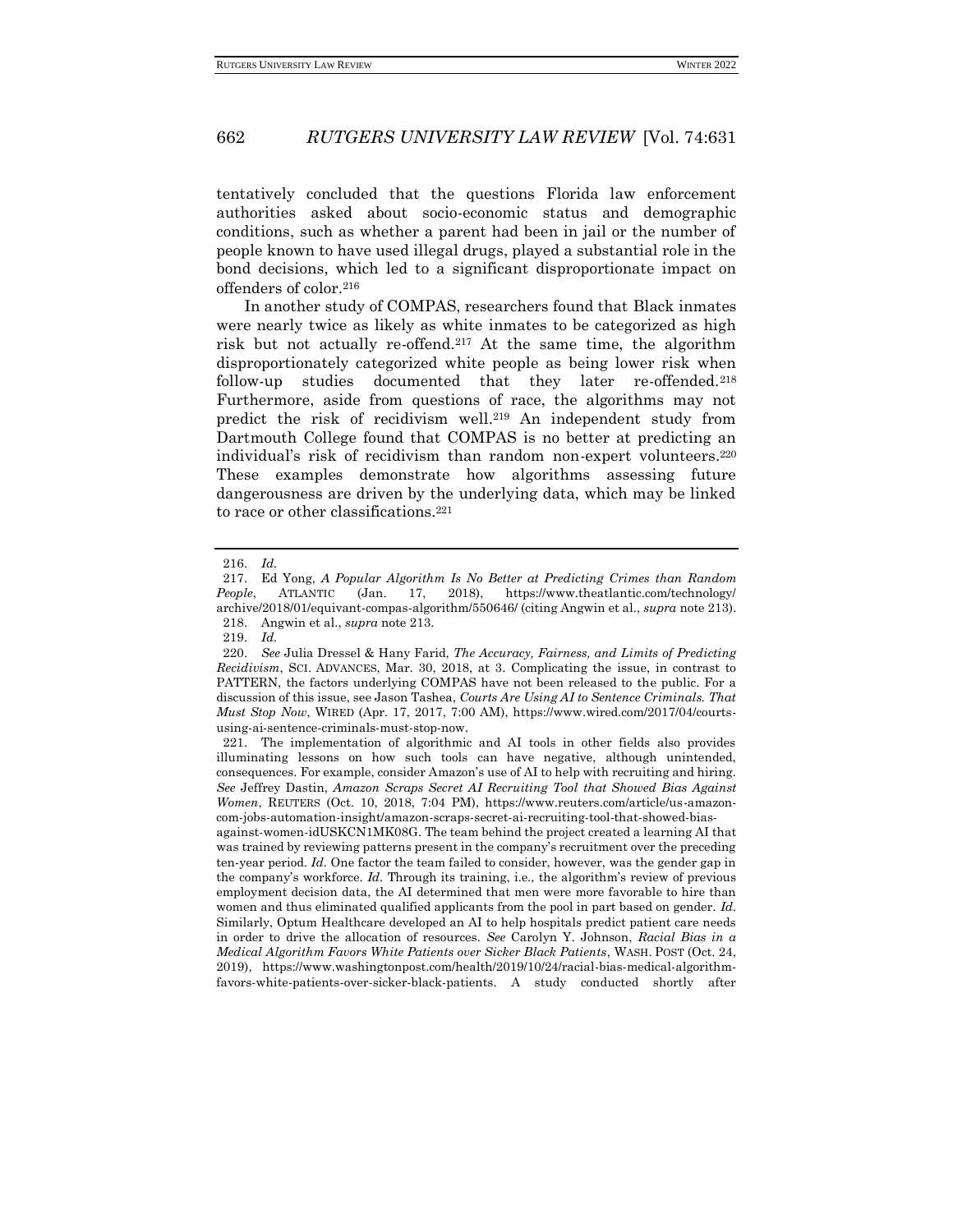The decision to create categories by algorithm rests in the government's hands and should be subject to challenge only to the extent that governmental rules generally can be challenged, whether under the Administrative Procedure Act ("APA") or other mechanisms. <sup>222</sup> Indeed, courts in the past have scrutinized BOP rules to ensure conformance with the APA, with the Ninth Circuit decision in *Crickon v. Thomas*  invalidating a rule excluding certain categories of prisoners from early release on the ground that "[t]he BOP offered absolutely no rationale for its decision to use the inmate's criminal history as a surrogate for early release ineligibility." $223$  In addition to possible APA challenges, $224$  any inmate claims of unconstitutionality are cognizable, as they were in *Loomis*. <sup>225</sup> But, inmates cannot thereafter challenge the administration

*Id.* For another article discussing the Optum algorithm, see Charlotte Jee, *A Biased Medical Algorithm Favored White People for Health-Care Programs*, MIT TECH. REV. (Oct. 25, 2019), https://www.technologyreview.com/2019/10/25/132184/a-biased-medicalalgorithm-favored-white-people-for-healthcare-programs/.

222. *See* Administrative Procedure Act, 5 U.S.C. § 570 ("Any agency action relating to establishing, assisting, or terminating a negotiated rulemaking committee under this subchapter shall not be subject to judicial review . . . . [unless] such judicial review is otherwise provided by law.").

223. Crickon v. Thomas, 579 F.3d 978, 984 (9th Cir. 2009); *see also* Elwood v. Jeter, 386 F.3d 842, 847 (8th Cir. 2004) (invalidating BOP rule limiting early release); Goldings v. Winn, 383 F.3d 17, 28–29 (1st Cir. 2004) (invalidating BOP rule limiting early release); Arrington v. Daniels, 516 F.3d 1106, 1116 (9th Cir. 2008) (invalidating similar exclusion from early release under the APA); *cf.* Handley v. Chapman, 587 F.3d 273, 282–83 (5th Cir. 2009) (reviewing BOP rule under APA but disagreeing with *Arrington* court on the merits). 224. Others have argued that, at least in the sentencing context, those convicted should have a right to understand the methodologies that are guiding imposition of their final sentences, even if no discrimination is involved. *See* Michael Brenner et al., *Constitutional Dimensions of Predictive Algorithms in Criminal Justice*, 55 HARV. CIV. RTS.-CIV. LIBERTIES L. REV. 267, 283–87 (2020). Other than in a broad challenge under the APA, however, we do not believe that prison authorities need to explain the algorithm's

methodology to each prisoner. 225. From its inception, PATTERN's factors and algorithm have been based on statistical models, which leverage historical federal prison data, and DOJ has been mindful to avoid any disproportionate impact based on race. *See* E. ANN CARSON, BUREAU OF JUST. STAT., U.S. DEP'T OF JUST., DATA COLLECTED UNDER THE FIRST STEP ACT, 2019 6 (2020). In

implementation of the AI determined that it underestimated healthcare needs of black patients. *See id.* Conversely, it overestimated the needs of white patients, resulting in the misallocation of scarce and critical medical resources. *See id.* After release of the study, Optum released a statement expressly cautioning against the removal of human oversight over AI tools, stating:

Predictive algorithms that power these tools should be continually reviewed and refined, and supplemented by information such as socio-economic data, to help clinicians make the best-informed care decisions for each patient . . . . As we advise our customers, these tools should never be viewed as a substitute for a doctor's expertise and knowledge of their patients' individual needs.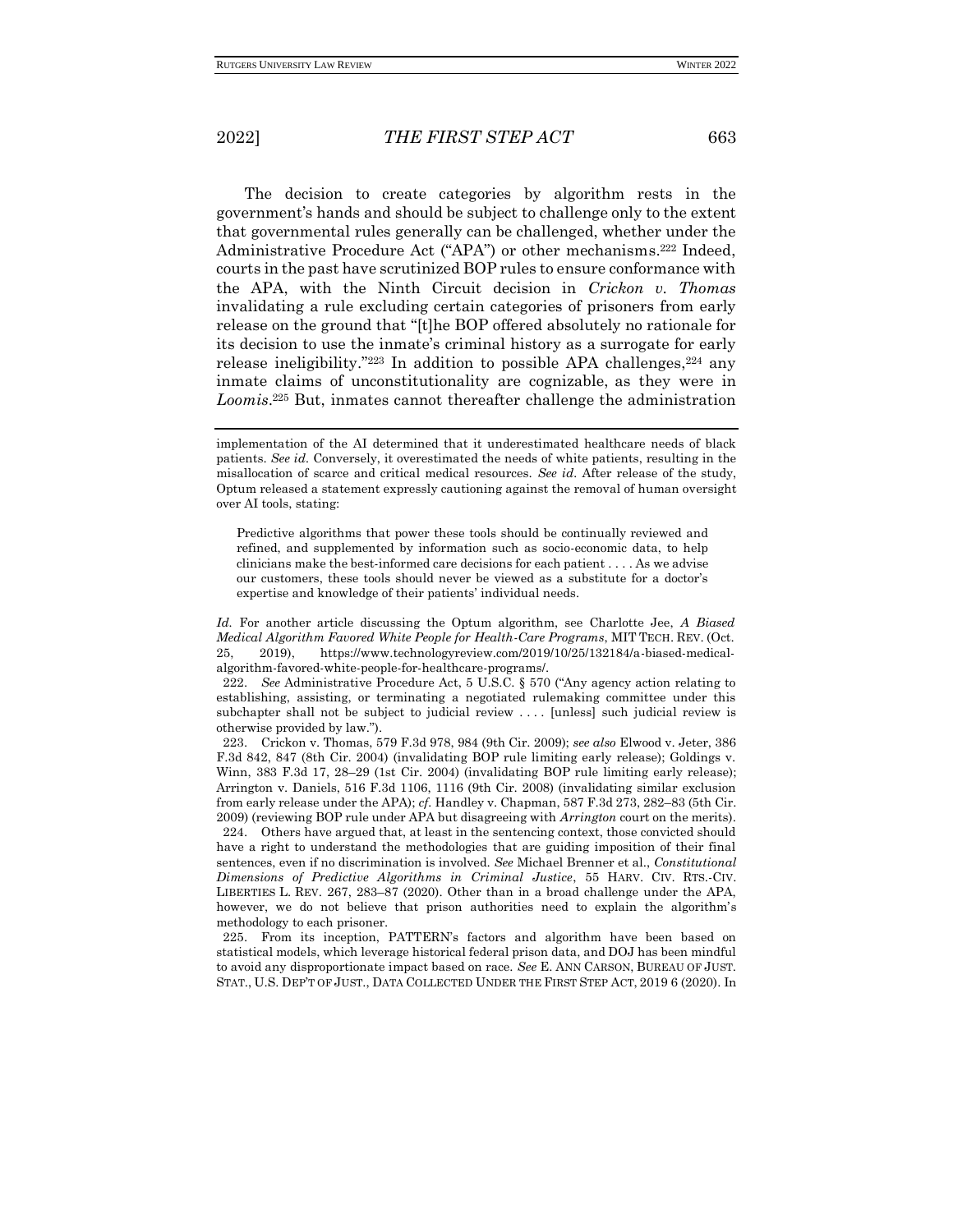of the algorithm.<sup>226</sup> At the end of the day, the key for inmates should be their ability to introduce information that their unique situations fall outside of PATTERN, that such information indicates a low likelihood of future dangerousness, and thus, that they should be *eligible* for early release.<sup>227</sup>

### 2. Right to Consider Inputs Used to Determine Statutory and PATTERN Eligibility

Offenders will only rarely be able to persuade prison authorities of the uniqueness of their situation. In most contexts, the results of the algorithm as to future dangerousness will govern. In light of the liberty interest created, however, offenders who are excluded by statute or by operation of PATTERN from earning credits should enjoy a limited right to challenge the data used in reaching that statutory or regulatory exclusion.<sup>228</sup> First, with respect to the statutory exclusion, an inmate in an extraordinary case may have reason to believe that he or she did not commit the disqualifying offenses listed in the Act.<sup>229</sup> For instance, perhaps there was a dispute as to whether their offense qualifies as a sexual offense that precludes "earned" credits, or whether a conviction

response to stakeholder concerns that certain factors in the algorithm serve as proxies for race, the Department removed two statistical factors: first, the offender's age at first arrest or conviction, and second, whether the inmate voluntarily surrendered. NAT'L INST. OF JUST., *supra* note 91, at 9. Although each factor appears neutral on its face, critics argued that reliance on those factors would plainly result in racially disproportionate stays in prison. *Id.* The Department noted that the reduction in algorithmic accuracy was outweighed by risk of actual or perceived bias that these factors posed. *Id.* PATTERN should survive any Equal Protection Clause challenge based on race. PATTERN's algorithm applies a separate and distinct model for men and for women and as a result has been subject to allegations of unconstitutionality. *Id.* at 16. Citing statistical evidence and gender specific pathways to crime, the Department determined that applying the same algorithm to men and women would yield unfairly elevated results for women, inaccurately reflecting their recidivism risk. *Id.* at 17. To be constitutional, a government policy which expressly discriminates based on gender must be shown to serve important governmental objectives and to employ a means which is substantially related to those objectives. Norman T. Deutsch, Nguyen v. INS *and the Application of Intermediate Scrutiny to Gender Classifications: Theory, Practice, and Reality*, 30 PEPP. L. REV. 185, 187 (2003). As it relates to PATTERN, the Department of Justice is on strong ground that explicit gender differences in PATTERN serve the important government objective of ensuring that female offenders not be incarcerated longer than their predicted risk of recidivism.

<sup>226.</sup> *See* 5 U.S.C. § 570.

<sup>227.</sup> *See* CARSON, *supra* note 225, at 1–2.

<sup>228.</sup> *See* DANIELLE KEHL ET AL., ALGORITHMS IN THE CRIMINAL JUSTICE SYSTEM: ASSESSING THE USE OF RISK ASSESSMENTS IN SENTENCING 22 (2017).

<sup>229.</sup> *See* 18 U.S.C. § 3632(d)(4)(D) (providing list of convictions making a prisoner "ineligible to receive [earned] credits").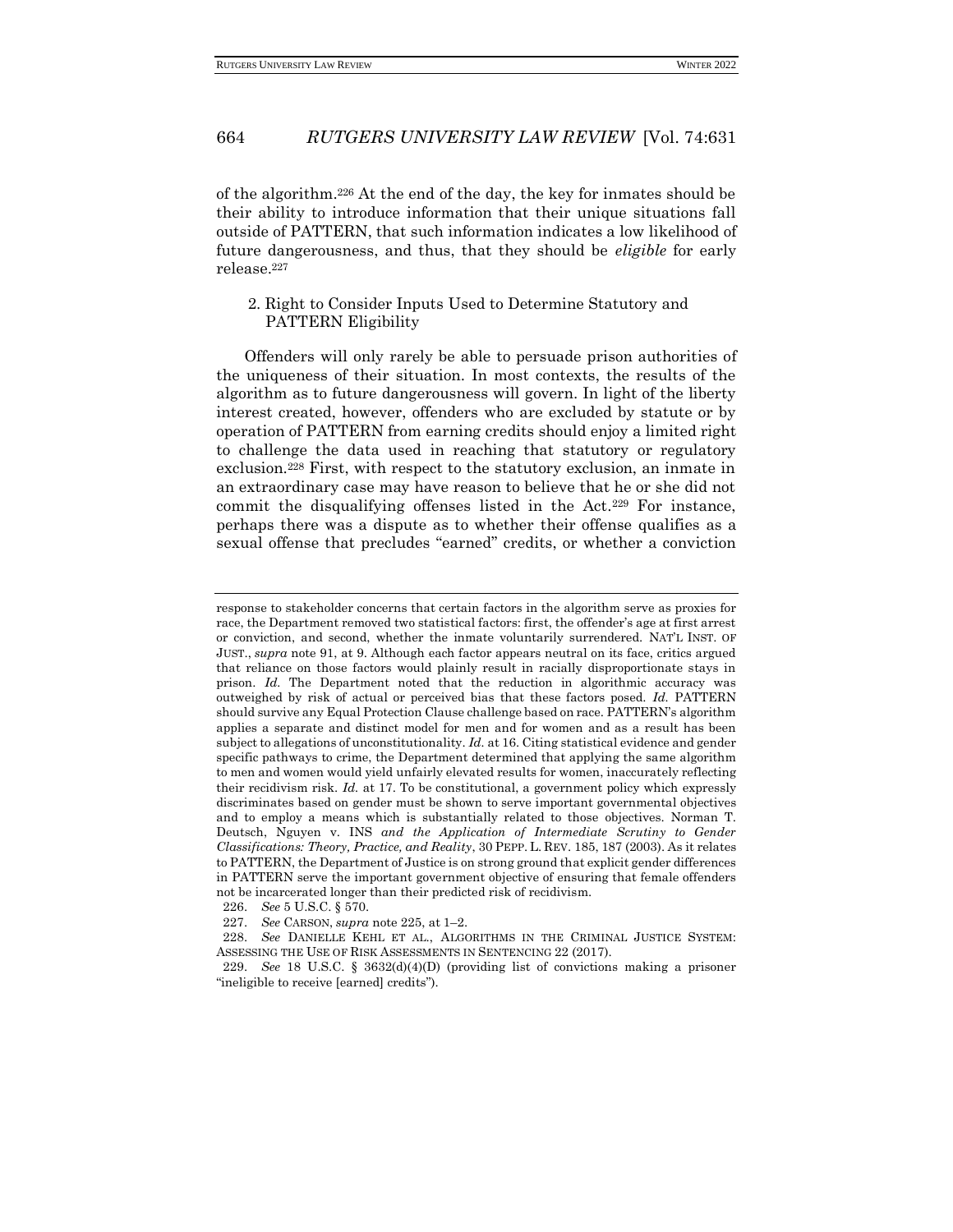for false imprisonment should be tantamount to one for "kidnapping."<sup>230</sup> Prison authorities may base assessment of historical factors on data in the pre-sentence report, but errors may persist and, in some contexts, <sup>231</sup> the report may be withheld from the offender.<sup>232</sup> Arguably, in such rare contexts, liberty interest analyses should allow inmates a right to request disclosure of the inputs that led to the statutory disqualification and an informal opportunity to present information that the input was incorrect.<sup>233</sup> *Eligibility* for earned credits creates a liberty interest, so the First Step Act should afford inmates the opportunity to review "the data—input variables—collected about [their disqualifying offenses] to verify that they are accurate."<sup>234</sup>

Similarly, for those deemed ineligible by virtue of PATTERN, disclosure of the inputs should be constitutionally required. Given that PATTERN's assessment of risk initially is based on the listed static factors, prison authorities should disclose those factors upon request, and the inmate should be afforded a limited opportunity to challenge an error—whether the nature of a prior offense or education level.<sup>235</sup>

<sup>230.</sup> *See id.*

<sup>231.</sup> *See* Administrative Procedure Act, 5 U.S.C. § 570 ("Any agency action relating to establishing, assisting, or terminating a negotiated rulemaking committee under this subchapter shall not be subject to judicial review ... [unless] such judicial review is otherwise provided by law.").

<sup>232.</sup> *See* KEHL ET AL., *supra* note 228, at 15 (discussing how the use of algorithms in the sentencing context can implicate constitutional concerns such as the "right to review and challenge the evidence used to determine guilt and punishment" independent of a statutorily created liberty interest).

<sup>233.</sup> *See id.* at 5. Nonetheless, in Bloom v. Bureau of Prisons, No. 19-21589, 2022 U.S. Dist. LEXIS 20624 (D.N.J. Feb. 4, 2022), the inmate challenged his classification as a sex offender, which made him ineligible to earn good time credits under the Act. The court refused to consider the claim on the ground that Congress's early release program in the First Step Act did not create an entitlement. We believe that Congress's intent was plainly to the contrary. *See infra* Part II.A.3 (text and accompanying notes, specifically notes 246– 51).

<sup>234.</sup> Cary Coglianese & David Lehr, *Transparency and Algorithmic Governance*, 71 ADMIN. L. REV. 1, 41 (2019) (arguing that Due Process protects the right of individuals to gain access to the inputs).

<sup>235.</sup> *Id.* at 42 (arguing that procedural due process encourages "[a]gencies that deploy machine learning in the adjudicatory context" to "afford individuals or entities subject to adjudication access to information to ensure that the algorithms were correctly applied."). The inmate need not, however, be entitled to receive any confidential information upon which a static factor is based. *See, e.g.*, Harrison v. Shaffer, No. 18-cv-04454-CRB-PR, 2019 U.S. Dist. LEXIS 236681, at \*5–6 (N.D. Cal. Aug. 20, 2019) (canvassing cases upholding government's right not to disclose confidential information).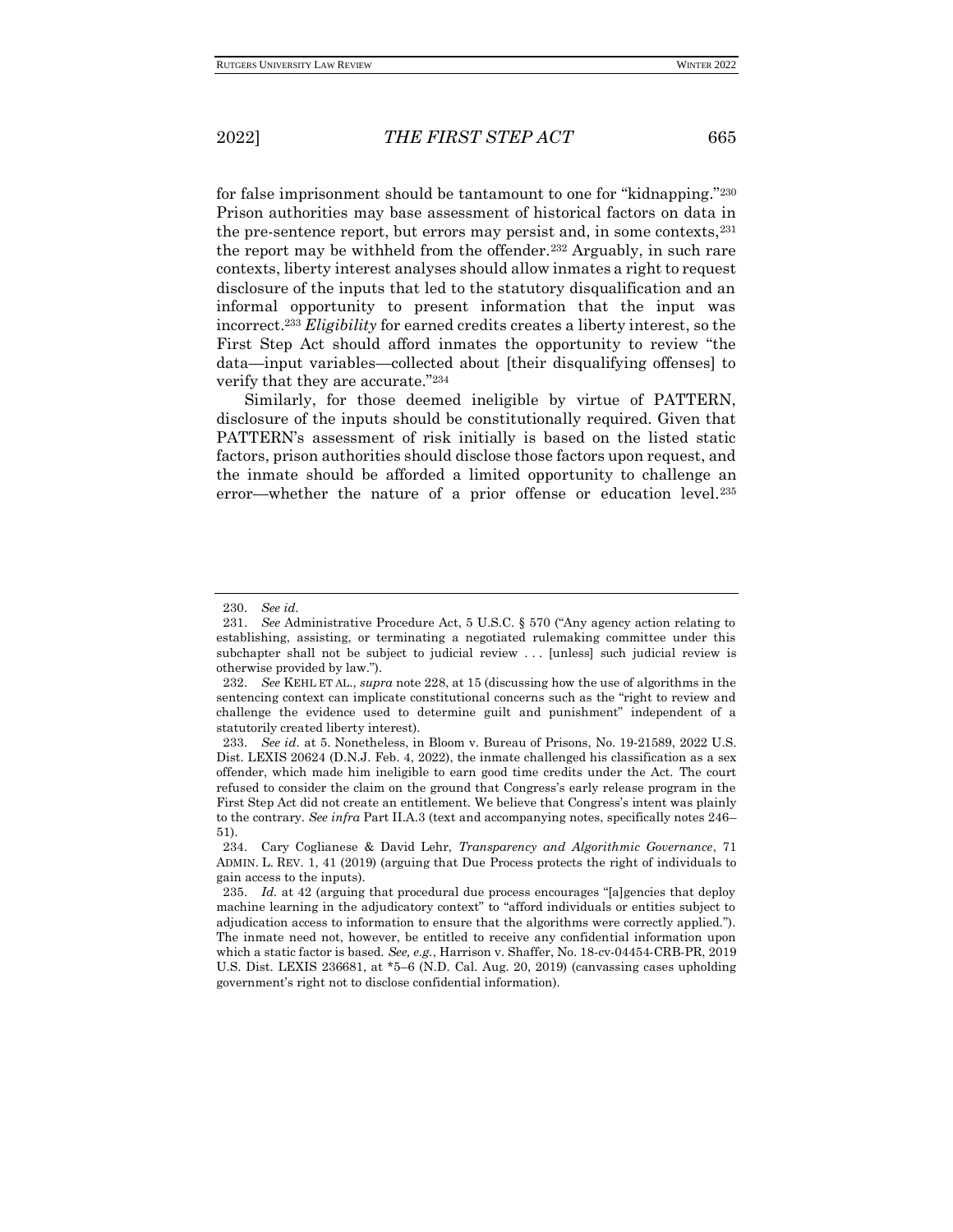Required disclosure represents a key check to ensure against errors in algorithmic decision-making.<sup>236</sup>

Congress previously directed prison authorities to disclose files pertaining to an upcoming parole decision to allow the inmate a chance to respond before the decision is finalized: "At least thirty days prior to any parole determination proceedings, the prisoner shall be provided . . . reasonable access to a report or other document to be used by the Commission in making its determination." <sup>237</sup> The Supreme Court as well has noted the importance of parole authorities sharing information with the inmate that is in their file.<sup>238</sup> Thus, even though the PATTERN tool limits the issues to be resolved at a hearing, Due Process should extend to disclosure of the inputs upon which the decision is based.

Consider the analogous decision by the Kansas appellate court in *State v. Walls*. <sup>239</sup> Walls pleaded no contest to a low-level felony, but his assessment score indicated that he was a high-risk, high-needs candidate for probation.<sup>240</sup> Based largely on the assessment, the trial court placed him in a restrictive probation setting.<sup>241</sup> On appeal, the appellate court reversed, holding in part that the trial court committed reversible error in failing to disclose the data upon which the assessment was based. $242$ Given that the court could not have imposed the restrictive conditions in the absence of the assessment, it was incumbent upon the court to disclose the data to permit the defendant to challenge the data used in the assessment, even though he could not challenge how the assessment was structured.<sup>243</sup> Accordingly, prison authorities should have the duty, upon request, to furnish inmates the relevant data upon which the statutory or PATTERN exclusion is based.<sup>244</sup>

<sup>236.</sup> Coglianese & Lehr, *supra* note 234, at 41–42 (arguing that by disclosing data, "government officials can verify that predictions resulting from their algorithmic systems are working as intended.").

<sup>237.</sup> 18 U.S.C. § 4208(b), *repealed by* Pub. L. No. 98-473, § 218(a)(5), 98 Stat. 2027 (1984).

<sup>238.</sup> *See* Swarthout v. Cooke, 562 U.S. 216, 220 (2011) (finding the fact that prisoners "were afforded access to their records in advance" was one of the indicators of adequate procedural Due Process); *see also* Tasker v. Mohn, 165 W. Va. 55, 65–66 (1980) ("Permitting the prisoner to access his own file is one means of accomplishing the [Due Process-required] notice.").

<sup>239.</sup> No. 116,027, 2017 Kan. App. Unpub. LEXIS 487, at \*1 (June 23, 2017).

<sup>240.</sup> *Walls*, 2017 Kan. App. Unpub. LEXIS 487, at \*2.

<sup>241.</sup> *See id.* at \*4.

<sup>242.</sup> *Id.* at \*12–13.

<sup>243</sup>*. Id.* at \*13.

<sup>244.</sup> *See id.*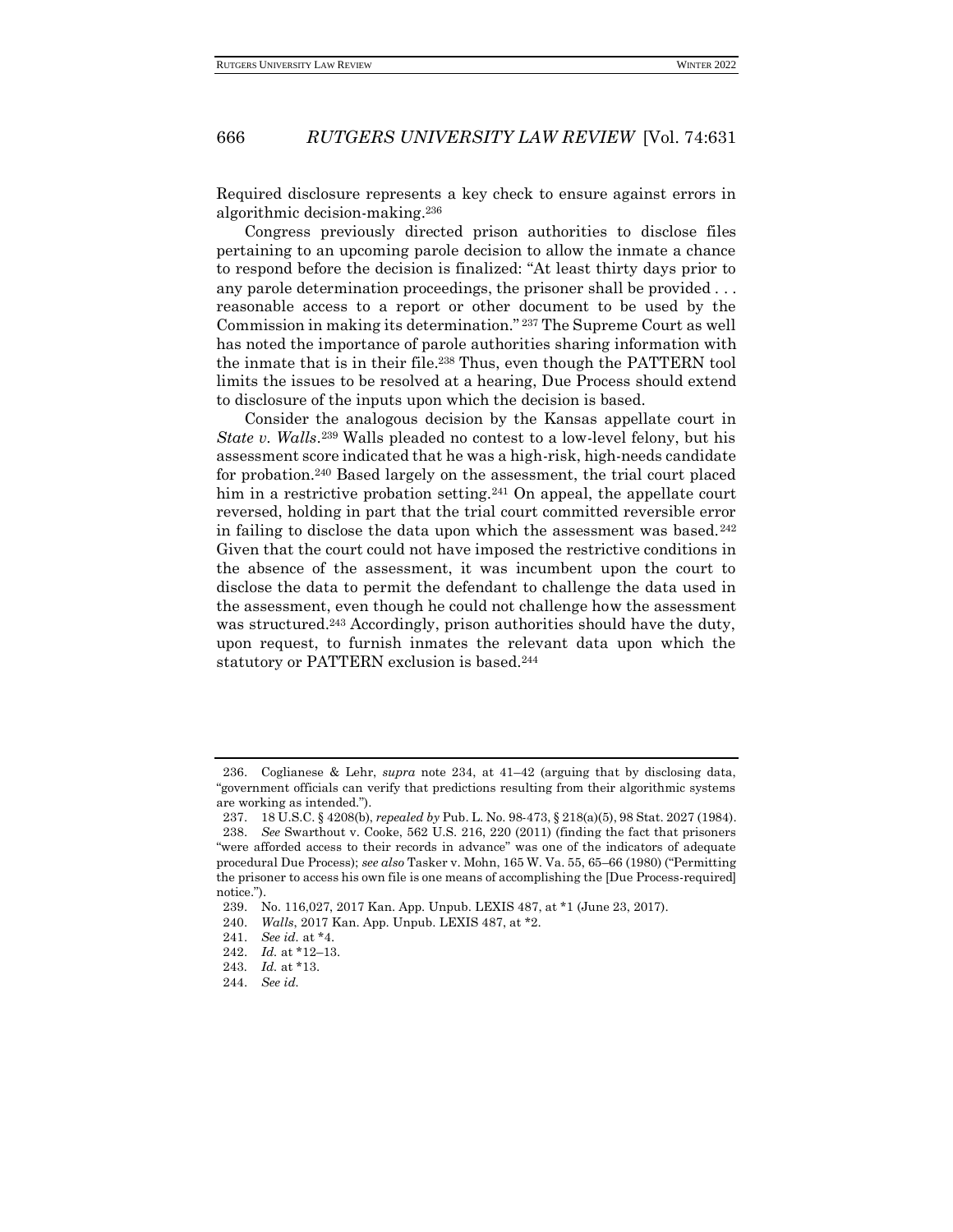3. Right to "Earned" Credits

The earned credit system in PATTERN also has created a limited liberty interest under the *Morrissey* and *Wolff* analyses. The First Step Act provides that credits can be earned by inmates for successful completion of qualified educational and treatment programs.<sup>245</sup> The congressional language is clear: Section 101 provides that "a prisoner *shall* earn 10 days of time credits for every 30 days of successful participation" <sup>246</sup> and "*shall* earn an additional 5 days of time credits for every 30 days of successful participation in evidence-based recidivism reduction programming."<sup>247</sup> Moreover, Congress determined that inmates "at a minimum or low risk of recidivating . . . [as determined by their last two assessments] *shall* be" credited toward early release. 248 Indeed, Congress provided that any reduction in credits "shall require written notice to the prisoner" and "a procedure to restore time credits that a prisoner lost as a result of a rule violation."<sup>249</sup> Through PATTERN, DOJ plainly wanted to alter inmate behavior to reduce the risk of recidivism.<sup>250</sup> By offering early release and other benefits to participants in programming aimed to reduce recidivism after incarceration, the government hoped to elicit participation.<sup>251</sup>

Contrast the First Step Act to the facially similar program operated by the Bureau of Prisons a generation earlier to encourage nonviolent inmates to pursue drug treatment programs while incarcerated. The key statutory provision stated "[t]he period a prisoner convicted of a nonviolent offense remains in custody after successfully completing a treatment program *may* be reduced by the Bureau of Prisons."<sup>252</sup> The Supreme Court in *Lopez v. Davis* stressed that, in light of such permissive language, "[w]hen an eligible prisoner successfully completes drug treatment, the Bureau thus has the authority, but not the duty, . . . to

<sup>245.</sup> *See* First Step Act of 2018, Pub. L. No. 115-391, § 101, 132 Stat. 5194; *see also supra* Part II.A.1 (notes 134–35 and accompanying text).

<sup>246.</sup> 18 U.S.C. § 3632(d)(4)(A).

<sup>247.</sup> *Id.* § 3632(d)(4)(A).

<sup>248.</sup> *Id.* § 3632(d)(4)(c).

<sup>249.</sup> *Id.* § 3632(e)(2)–(3).

<sup>250</sup>*. See id.* § 3624(g)(1)(D)(i)(II)(bb) (allowing prerelease custody or supervised release where an inmate's prison warden determines that "the prisoner has made a good faith effort to lower their recidivism risk through participation in recidivism reduction programs or productive activities . . . .").

<sup>251.</sup> *See id.* Indeed, a psychological theory called the Hawthorne effect also supports the premise that those observed likely will alter their behavior because they know someone is observing them. *See generally* ABRAHAM ZALEZNIK, HARV. BUS. SCH., THE "HAWTHORNE EFFECT*"* (1984).

<sup>252.</sup> 18 U.S.C. § 3621(e)(2)(B) (emphasis added).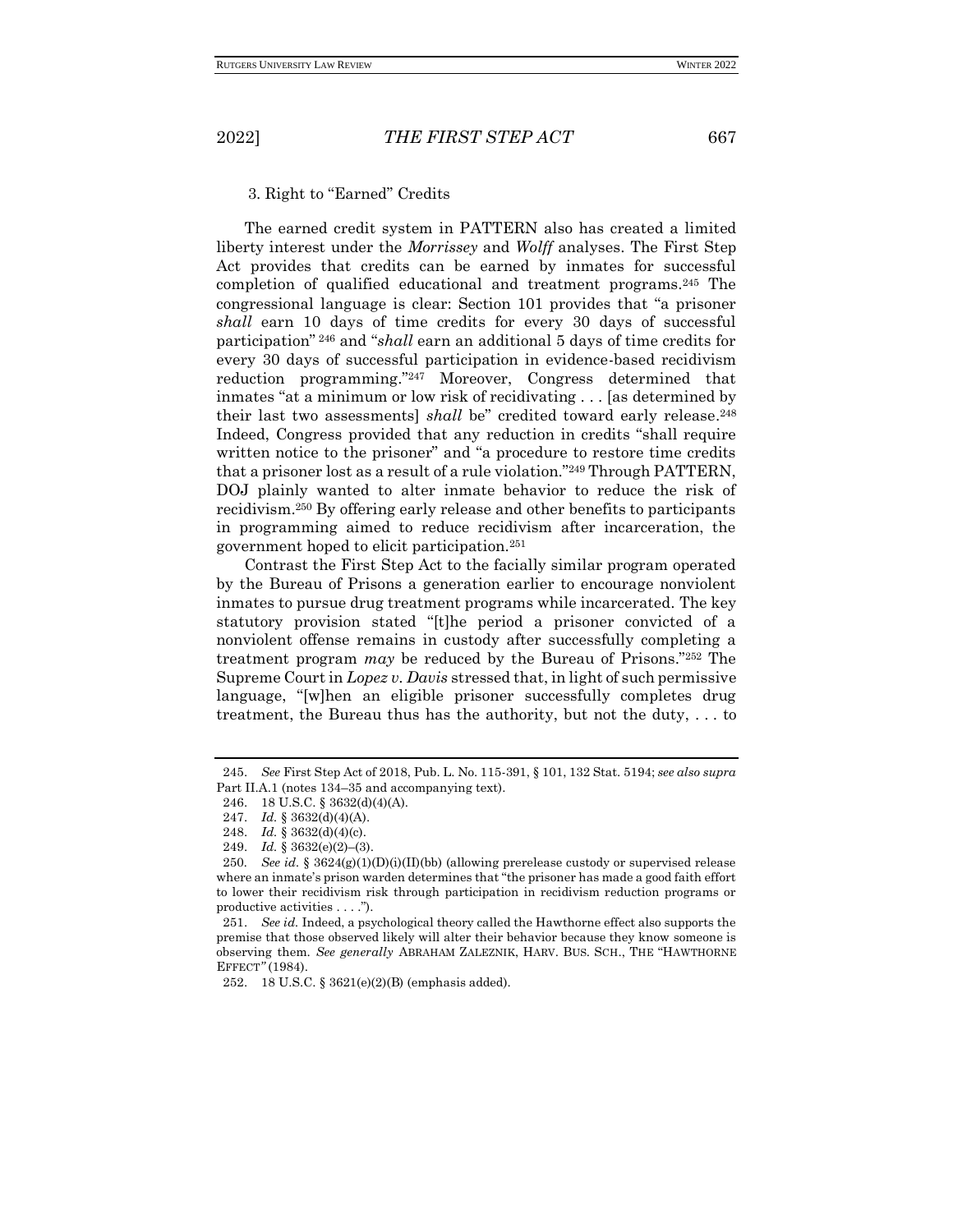reduce his term of imprisonment."<sup>253</sup> In contrast, the directive in the First Step Act is clear—the prisoner "shall earn" the credits, and if that prisoner has previously been classified as "low" or "minimal" risk, the prisoner must be released once sufficient credits have been earned.<sup>254</sup>

Thus, in light of *Morrissey*, inmates must be afforded a hearing if the government refuses to award the credits after completion of the program or attempts thereafter to revoke them.<sup>255</sup> Although courts have yet to recognize a liberty interest in the earned credit system,<sup>256</sup> the First Step Act invites inmates to rely on the dynamic traits to reap the benefits of their action.<sup>257</sup> Even if Congress decides to scrap the dynamic factors, inmates who relied on those factors to obtain the education and treatment previously thought to be necessary to reduce the risk of recidivism would be entitled to the early release they otherwise would have earned.<sup>258</sup> The Due Process Clause demands as much.<sup>259</sup>

The government might argue that no liberty interest can be created until the inmate receives the credits.<sup>260</sup> To be sure, the Supreme Court has not squarely decided whether the Due Process Clause applies to applicants for government entitlements such as benefit programs, as opposed to individuals already receiving benefits who are at risk of losing them.<sup>261</sup> In other words, the Court has yet to resolve whether applicants for Social Security Disability or public housing have a right to a hearing under the Due Process Clause if their applications are denied.<sup>262</sup> Lower courts, however, have reasoned that Due Process applies in such contexts.<sup>263</sup> Whatever the result in other administrative contexts, a Due

<sup>253.</sup> Lopez v. Davis, 531 U.S. 230, 241 (2001); *see also* Morales v. Francis, No. Civ.A. H-05-2955, 2005 U.S. Dist. LEXIS 26253, at \*5 (S.D. Tex. Oct 5, 2005) (rejecting challenge to BOP's limitation of inmates' ability to serve out sentences in half-way house in light of similar permissive language).

<sup>254.</sup> First Step Act of 2018, Pub. L. No.115-391, § 101, 132 Stat. 5194.

<sup>255.</sup> *See* Mathews v. Eldridge, 424 U.S. 319, 332–36 (1976) (discussing the requirement of an impartial hearing when due process protections are found based on a statutorily created interest).

<sup>256.</sup> *See, e.g*., Allen v. Hendrix, No. 2:19-CV-00107-BSM-JTR, 2019 U.S. Dist. LEXIS 227971, at \*7 n.6 (E.D. Ark. Dec. 13, 2019); Wren v. Watson, No. 2:19-cv-00554-JPH-MJD, 2020 U.S. Dist. LEXIS 21282, at \*4–5 (S.D. Ind. Feb. 7, 2020).

<sup>257.</sup> *See* First Step Act of 2018 § 101.

<sup>258.</sup> *See* Cushman v. Shinseki, 576 F.3d 1290, 1296 (Fed. Cir. 2009) (analyzing due process rights in the context of federal benefits afforded to veterans).

<sup>259.</sup> *See Mathews*, 424 U.S. at 333 (reiterating the Supreme Court's "consistent" view that "some form of hearing is required before an individual is finally deprived of a property interest"); *Cushman*, 576 F.3d at 1296 ("Due process of law has been interpreted to include notice and a fair opportunity to be heard.").

<sup>260.</sup> *See Wren*, 2020 U.S. Dist. LEXIS 21282, at \*4–5.

<sup>261.</sup> *Cushman*, 576 F.3d at 1296.

<sup>262.</sup> *See id.*

<sup>263.</sup> *See, e.g.*, *id.* at 1298–1300; Kapps v. Wing, 404 F.3d 105, 118–25 (2d Cir. 2005).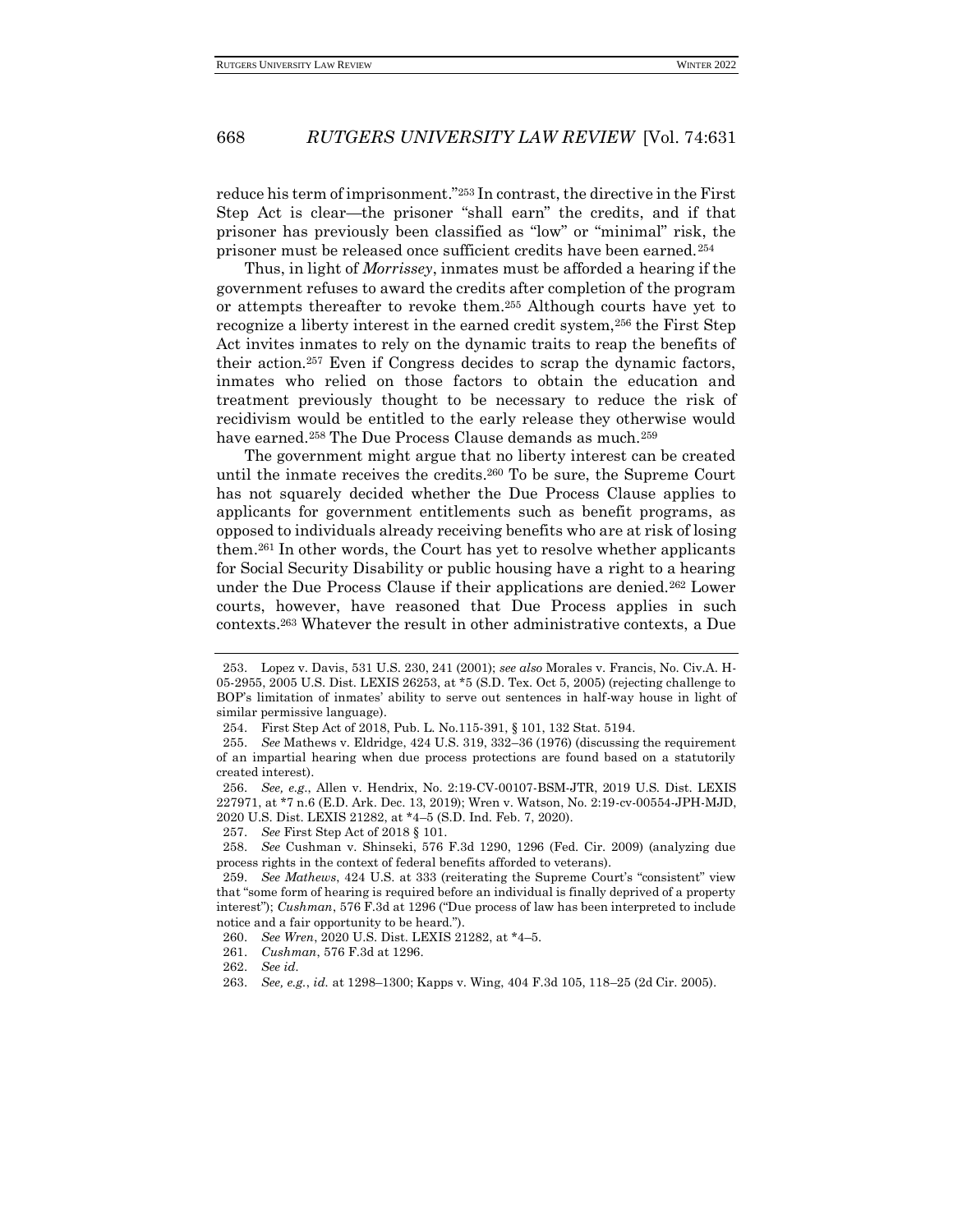Process analysis seems particularly appropriate to apply in the prison context when the opportunity to earn credits to gain early release is at stake.<sup>264</sup> Under the First Step Act, those offenders hoping to earn credits pursue the vocational and treatment programs in reliance on the government's pledge, and that reliance should remove any doubt but that Due Process protects the inmate's interest when he or she completes the educational or treatment programs.

The government might also argue that no liberty interest is created because the First Step Act conditions earned release credits on "successful" completion of certain education and treatment programs.<sup>265</sup> On the one hand, to the extent that "successful" refers to technical completion of an educational or treatment program, a liberty interest is created.<sup>266</sup> Inmates know that, through completion, credits are earned.<sup>267</sup> The statutory language strongly suggests that "successful" incorporates an objective standard as to whether the inmate attended a treatment program, held down a prison job, or pursued vocational training, not how well they performed such tasks.<sup>268</sup> Should prison authorities deem that the inmate's efforts are not successful, some brief hearing under *Mathews v. Eldridge* would need to be convened to determine if the credits should be awarded.<sup>269</sup> On the other hand, if prison authorities retain the ability to subjectively assess whether the offender's participation in the program was "successful," then the liberty interest only arises after the official deems the offender's participation "successful."<sup>270</sup> In light of Congress's intent to persuade offenders to pursue the recidivism reduction measures, "successful" appears to be a technical requirement.<sup>271</sup> Therefore, "successful" construed within the context of the earned credit

271. *See id.* 

<sup>264.</sup> *See Mathews*, 424 U.S. at 333 (quoting Joint Anti-Fascist Comm. v. McGrath, 341 U.S. 123, 168 (1951) (Frankfurter, J., concurring)) ("The 'right to be heard before being condemned to suffer grievous loss of any kind, even though it may not involve the stigma and hardships of a criminal conviction, is a principle basic to our society.'").

<sup>265.</sup> 18 U.S.C. § 3632(d)(4)(A)(i).

<sup>266.</sup> *See Mathews*, 424 U.S. at 333–35.

<sup>267.</sup> 18 U.S.C. § 3632(d)(4)(A).

<sup>268.</sup> *Id.* § 3632(d)(5) ("A prisoner who successfully participates in evidence-based recidivism reduction programming or productive activities shall receive periodic risk reassessments not less often than annually[.]").

<sup>269.</sup> *Mathews*, 424 U.S. at 335–40. As addressed in note 202, *supra*, BOP could create a process that affords for a brief appearance before the warden, who would then be responsible for determining whether credits should be awarded based on factual evidence. We set forth that Due Process requires some form of an informal hearing, but BOP could meet the requirements of Due Process in this regard through a variety of means. *See supra*  notes 186, 202.

<sup>270.</sup> 18 U.S.C. § 3632(d)(5).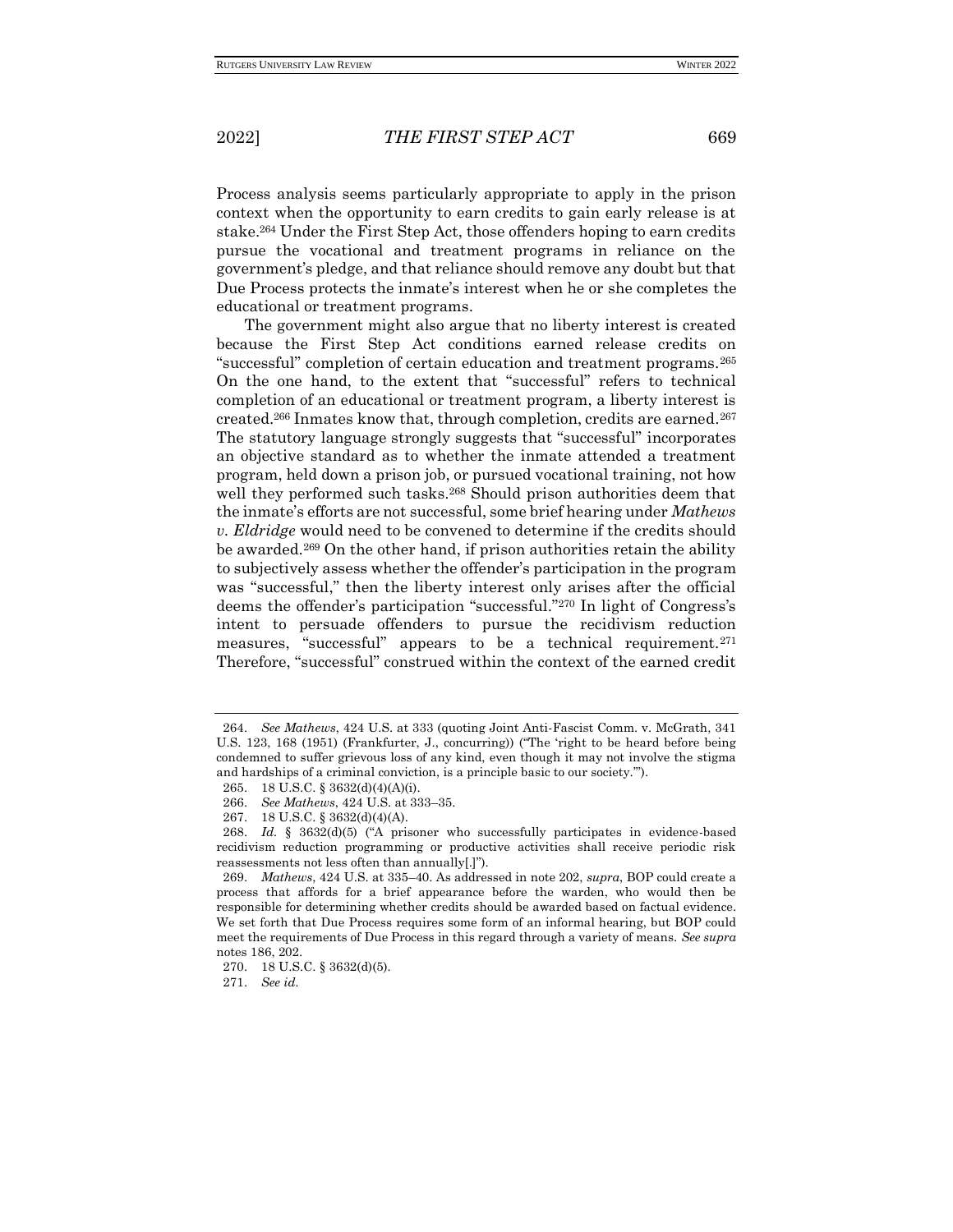system suggests that an objective standard is contemplated, triggering a right to a hearing if the credits are denied.

The First Step Act thus creates a liberty interest in creating an "earned credit system."<sup>272</sup> Once earned, such credits cannot be withheld or rescinded absent a hearing.<sup>273</sup> Although the earned credits under the First Step Act do not reduce the length of the sentence *per se*, they entitle the inmate to release from the prison setting to home confinement or other types of supervised release.<sup>274</sup> Such release roughly equates to release on parole, which the *Greenholtz* and *Allen* Courts held are subject to a liberty interest analysis.<sup>275</sup>

In contrast, more violent offenders are only eligible for relatively minor privileges, such as additional phone or visitation privileges.<sup>276</sup> Those privileges, while incredibly important to the inmate, are not currently protected under the Due Process Clause in line with *Sandin*, as the denial of such benefits would not constitute the requisite atypical hardship.<sup>277</sup>

#### *B. Ex Post Facto Issues*

The Constitution's Ex Post Facto Clause prevents federal and state governments from increasing punishment after an offender is convicted of a given offense.<sup>278</sup> This means that, because the enhanced ability to accumulate *good time* (as opposed to *earned*) credits under the First Step Act effectively modifies the sentence imposed on the offender, Congress may not change the credit system retroactively.<sup>279</sup> Just as the Due Process Clause limits the government's ability to deny release to particular inmates without, at times, affording a hearing, so too the Ex Post Facto Clause prevents the government from retroactively changing release policies built into the sentence.<sup>280</sup>

The Supreme Court addressed an analogous situation in *Weaver v. Graham*, holding that a state's retroactive change in its good time policy violates the Ex Post Facto Clause as long as the change "constricts the

<sup>272.</sup> *See Mathews*, 424 U.S. at 333–35.

<sup>273.</sup> *Id.* at 333.

<sup>274.</sup> 18 U.S.C. § 3632(d)(4)(C).

<sup>275.</sup> *See* Greenholtz v. Inmates of Neb. Penal & Corr. Complex, 442 U.S. 1, 10–12 (1979);

Bd. of Pardons v. Allen, 482 U.S. 369, 376–80 (1987).

<sup>276.</sup> Sandin v. Conner, 515 U.S. 472, 476 n.2 (1995).

<sup>277.</sup> *Id.* at 486.

<sup>278.</sup> U.S. CONST. art. I, § 9, cl. 3.

<sup>279.</sup> *See id.*

<sup>280.</sup> *See* Weaver v. Graham, 450 U.S. 24, 33–34 (1981) (reviewing constitutionality of "a retrospective law which can be constitutionally applied to petitioner only if it is not to his detriment.").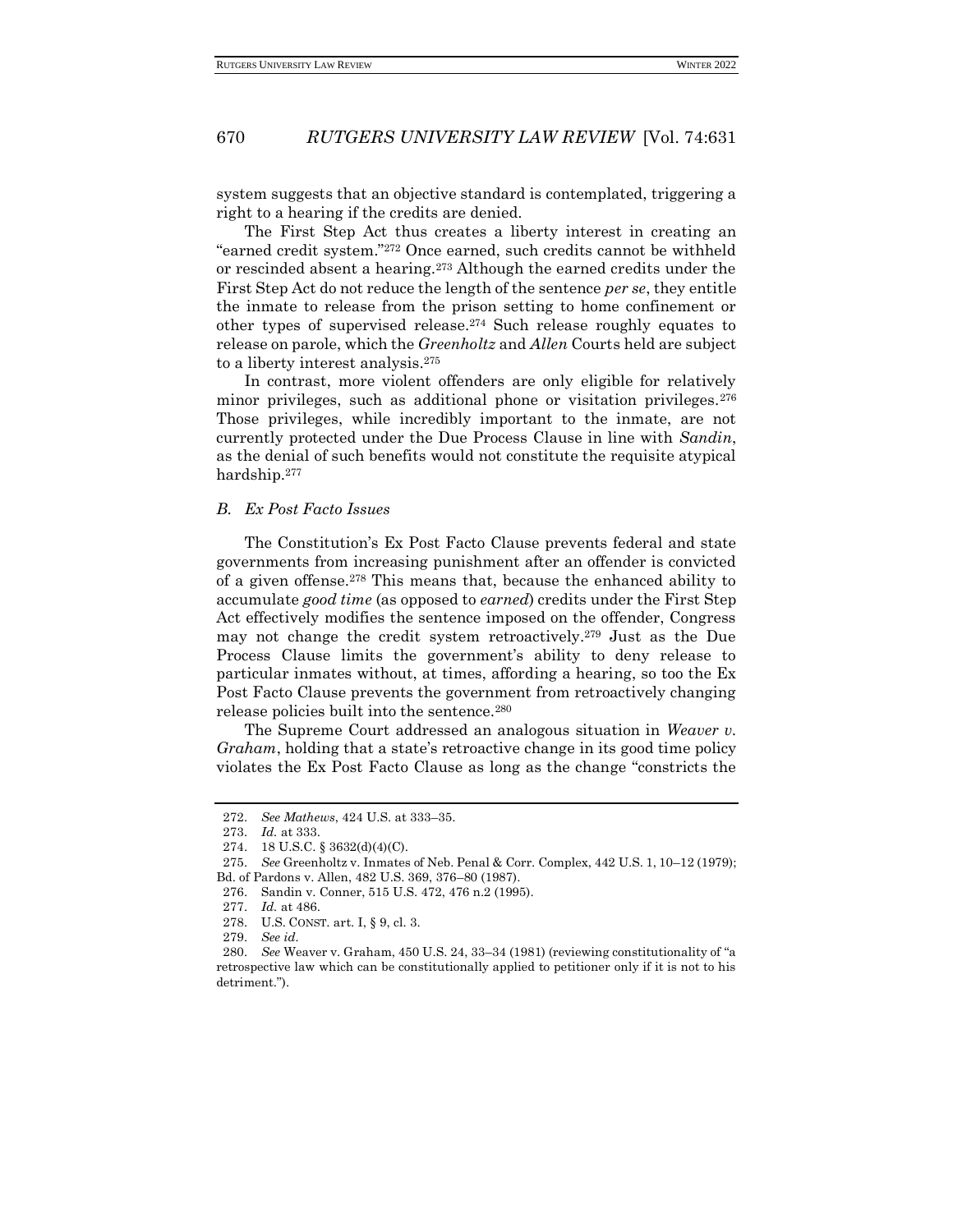inmate's opportunity to earn early release."<sup>281</sup> Similarly, in *Greenfield v. Scafati*, the Court prohibited Massachusetts from retrospectively altering its good time credit system so that any inmate violating parole would be unable to accumulate good time credits upon return to prison.<sup>282</sup> When Congress increased the number of good time credits offenders could earn via the First Step Act, it locked in that benefit until Congress alters the program.<sup>283</sup> A straightforward application of *Weaver* precludes the government from making it more difficult for offenders to earn good time credits after they have committed the underlying offense.<sup>284</sup>

Whether the government could eliminate the "earned" credit system for offenders who have already offended presents a closer question. On the one hand, the earned credit system, unlike the good time credits, may not be considered part of the sentence given that the credits turn on dynamic factors.<sup>285</sup> Inmates earn credits toward release based on what they do *after* reaching prison.<sup>286</sup>

Lower courts have held that the Ex Post Facto Clause does not protect inmates from changes in discretionary application of factors bearing on early release. For instance, the Eighth Circuit in *Ellis v. Norris* permitted repeal of a statute allowing for discretionary awards of good time credits.<sup>287</sup> The fact that the change left the inmates worse off did not persuade the court.<sup>288</sup> Similarly, the Fourth Circuit in *Burnette v. Fahey* held that Virginia's change from a discretionary parole system based on risk assessment to one based principally on the seriousness of the original offense did not violate the Ex Post Facto Clause, even though some inmates undoubtedly would be treated less favorably.<sup>289</sup>

On the other hand, offenders could plausibly argue that they factored in the prospect of such "earned credits" when entering their pleas. Even

<sup>281.</sup> *Id.* at 35–36.

<sup>282.</sup> Greenfield v. Scafati, 277 F. Supp. 644, 644–45 (D. Mass. 1967), *aff'd per curiam*, 390 U.S. 713 (1968).

<sup>283.</sup> 18 U.S.C. § 3632(d)(4).

<sup>284.</sup> *Weaver*, 450 U.S. at 35–36. The government need not apply *enhanced* good time credits retroactively, as specified in the Act. *See* 18 U.S.C. § 3632(d)(4)(B).

<sup>285.</sup> *Cf. Weaver*, 450 U.S. at 36–37 (Blackmun, J., concurring) ("'[G]ood time' or 'gain time' is something to be earned and is not part of, or inherent in, the sentence imposed."). 286. *See* 18 U.S.C. § 3632(d)(4)(B)(i) and (ii).

<sup>287.</sup> Ellis v. Norris, 232 F.3d 619, 623–24 (8th Cir. 2000).

<sup>288.</sup> *Id.* at 622–23.

<sup>289.</sup> Burnette v. Fahey, 687 F.3d 171, 185–86 (4th Cir. 2012); *see also* Morales v. Francis, No. H-05-2955, 2005 U.S. Dist. LEXIS 26253, at \*14–16 (S.D. Tex. Oct. 5, 2005) (holding that retroactively limiting right to serve out sentence in halfway house does not violate the Ex Post Facto Clause). Taking away discretionary credits, however, clearly violates the Ex Post Facto Clause. *See* Lynce v. Mathis, 519 U.S. 433, 445 (1997) (holding that retroactive cancellation of discretionary credits violates the Ex Post Facto Clause).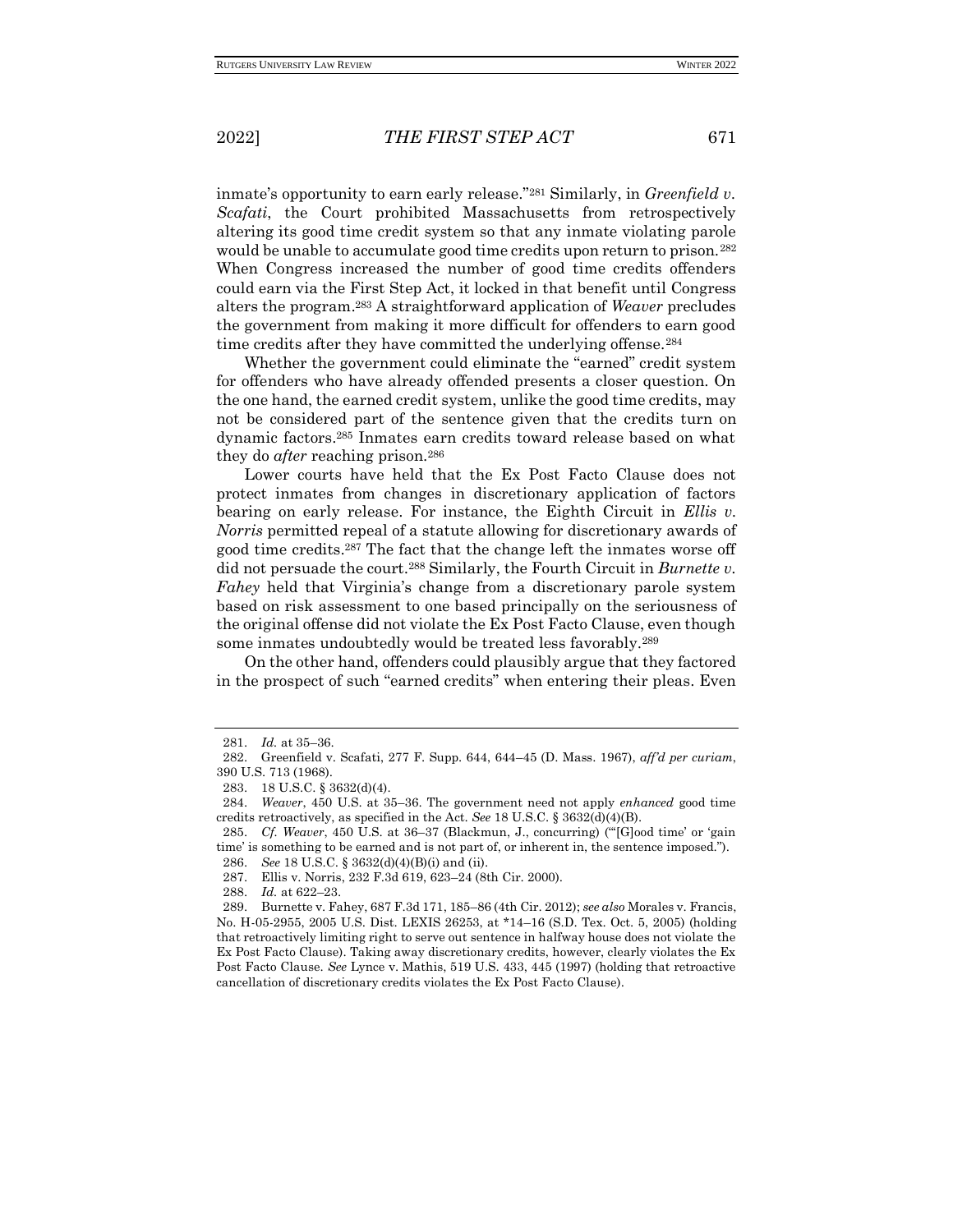when release programs are "discretionary," they may influence offenders who rely on their potential.<sup>290</sup>

The First Step Act apparently does not guarantee that education and treatment programs will be offered, although the issue is not free from doubt.<sup>291</sup> Criminal justice leaders and reformers have criticized DOJ for not making such programs available, thereby blunting the underlying purpose of the First Step Act: encouraging inmates to pursue programming that will diminish the likelihood of their recidivism.<sup>292</sup> At this time, the programming which drives the dynamic factors of PATTERN remains discretionary.<sup>293</sup> The opportunity to "earn" credits through work and education programs thus cannot be considered part of the original sentence and is not therefore protected by the Ex Post Facto Clause.<sup>294</sup> In short, given that the sentence length formally will not change and that the prospect of earning credits remains speculative, Congress can alter the earned credit program without running afoul of the Ex Post Facto Clause.

In any event, Ex Post Facto principles would not likely prevent the Bureau of Prisons from altering its PATTERN methodology. The Court invalidated retroactive application of a change in sentencing regulations in *Miller v. Florida*, which would have presumptively increased the offender's sentence.<sup>295</sup> In contrast to *Miller*, however, an update of PATTERN might result in finding that recidivism is more likely for some inmates, but less for others. The very purpose of algorithms and AI is to improve accuracy and efficiency with greater information.<sup>296</sup> Changes to

<sup>290.</sup> *See* Paul D. Reingold & Kimberly Thomas, *Wrong Turn on the Ex Post Facto Clause*, 106 CAL. L. REV. 593, 620–21 (2018) (arguing that the presence of discretion should not be dispositive for ex post facto analysis, but rather the potential for earlier release).

<sup>291.</sup> Ames Grawert, *What Is the First Step Act — And What's Happening with It?*, BRENNAN CTR. FOR JUST. (June 23, 2020), https://www.brennancenter.org/ourwork/research-reports/what-first-step-act-and-whats-happening-it ("Within a few years, the BOP must have 'evidence-based recidivism reduction programs and productive activities' available for *all* people in prison.").

<sup>292.</sup> *See id.* (discussing concerns raised by various parties that DOJ and BOP provide insufficient programming opportunities and that those that are available are often underresourced and understaffed).

<sup>293.</sup> Peter J. Tomasek, *The BOP Has Discretion Under the First Step Act, but How Much?*, INTERROGATING JUST. (May 26, 2021), https://interrogatingjustice.org/ending-massincarceration/the-bop-has-discretion-under-the-first-step-act-but-how-much/ (discussing the BOP's discretionary authority to implement said programs, potentially even after the statutory "phase[-]in" period).

<sup>294.</sup> *See id.*; *see also* Ellis v. Norris, 232 F.3d 619, 622–24 (8th Cir. 2000); Burnette v. Fahey, 687 F.3d 171, 185–86 (4th Cir. 2012); Morales v. Francis, No. H-05-2955, 2005 U.S. Dist. LEXIS 26253, at \*14–16 (S.D. Tex. Oct. 5, 2005).

<sup>295.</sup> Miller v. Florida, 482 U.S. 423, 432–36 (1987).

<sup>296.</sup> *See supra* notes 85–86 and accompanying text.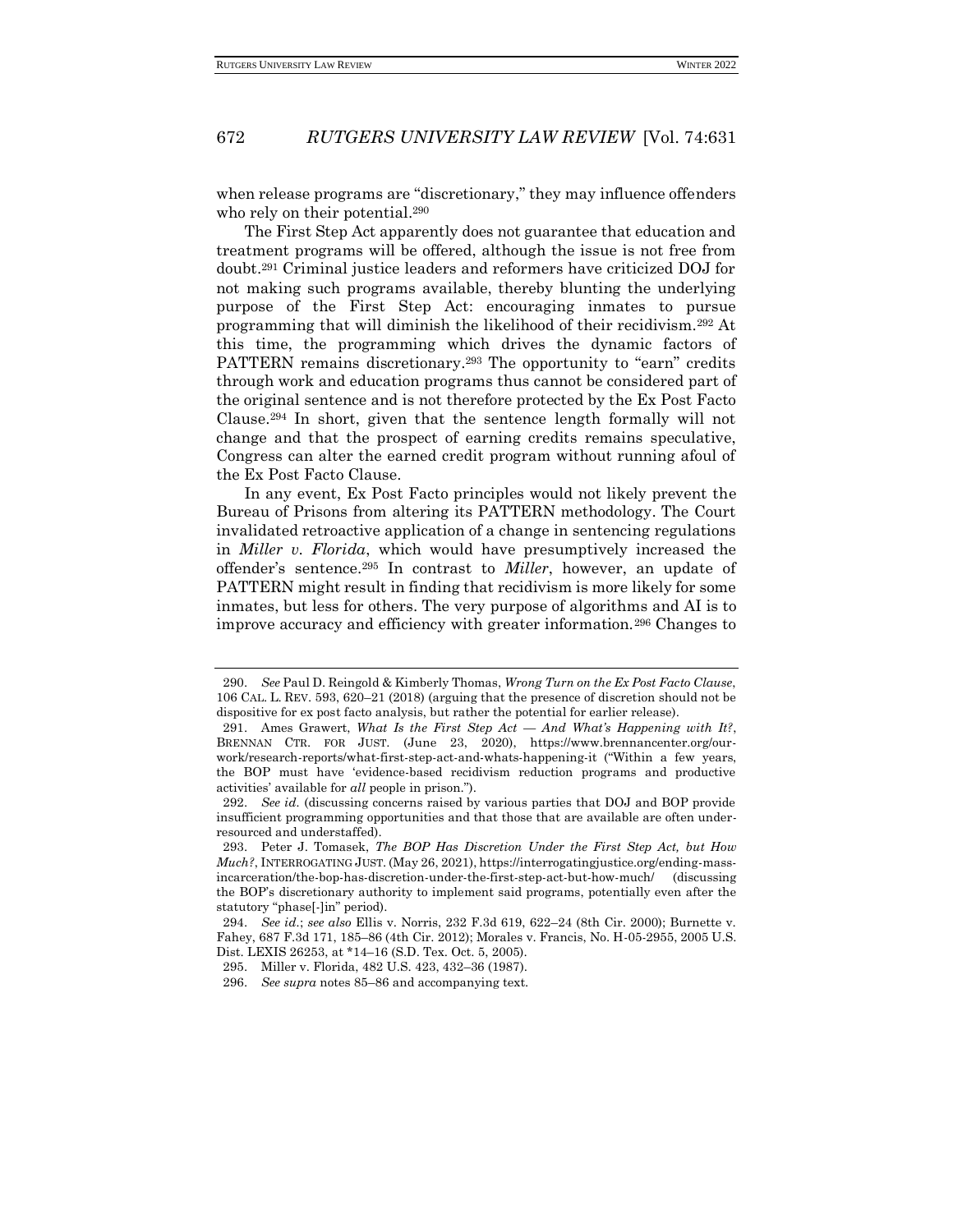the methodology in PATTERN after an offender commits a relevant offense would not violate the ex post facto prohibition, even if the prediction of future dangerousness increases for some inmates. Indeed, DOJ has already altered PATTERN scores for some inmates based on a change in methodology.<sup>297</sup> The Supreme Court's decision in *Garner v. Jones* suggests that the Ex Post Facto Clause would only be violated if such change in methodology has created "a significant risk of prolonging . . . incarceration" within the "whole context of the parole system."<sup>298</sup> In *Garner*, the Court upheld a Georgia law extending the interval between periods of parole consideration.<sup>299</sup> Although Congress cannot abolish the First Step Act's enhanced good time credits policy retroactively,<sup>300</sup> it can alter how the government calculates the likelihood of recidivism, which it employs in the *earned* credit program. Thus, Ex Post Facto principles may prevent the government from retroactively removing the enhanced good time credits and, while Due Process principles in part constrain the government from rescinding the dynamic aspects of the First Step Act, the ex post facto prohibition likely does not come into play.

\* \* \* \*

If courts hold, as we have argued, that the First Step Act triggers Due Process protections, Congress or DOJ might react by inserting more discretion into the system. Instead of predicating early release on a low likelihood of future recidivism, Congress could determine that early release be permitted only when BOP officials deem it warranted, much like the parole system that existed for years.<sup>301</sup> No liberty interest would arise because the government would not have tied its own hands.<sup>302</sup> Nothing precludes Congress from altering the statutory scheme and

<sup>297.</sup> U.S. DEP'T OF JUST., FIRST STEP ACT IMPLEMENTATION: FISCAL YEAR 2020 90-DAY REPORT 1–3 (2020).

<sup>298.</sup> Garner v. Jones, 529 U.S. 244, 251–52 (2000).

<sup>299.</sup> *Id.* at 252–53, 256–57.

<sup>300.</sup> *See* Lynce v. Mathis, 519 U.S. 433, 445 (1997).

<sup>301.</sup> *See* FULWOOD ET AL., *supra* note 35, at 1 (stating that the Board of Parole created "explicit guidelines for parole-release decision making" prior to being phased out by the Comprehensive Crime Control Act of 1984).

<sup>302.</sup> Texas, for instance, created a roughly comparable risk assessment tool based on static and dynamic factors to govern parole, but explicitly vested discretion in parole authorities to disregard the guidelines when they deemed it appropriate. *Revised Parole Guidelines*, TEX. BD. OF PARDONS & PAROLES, https://www.tdcj.texas.gov/bpp/ parole\_guidelines/parole\_guidelines.html (last visited Feb. 24, 2022) ("Parole panel members retain the discretion to vote outside the guidelines when circumstances of an individual case merit their doing so.").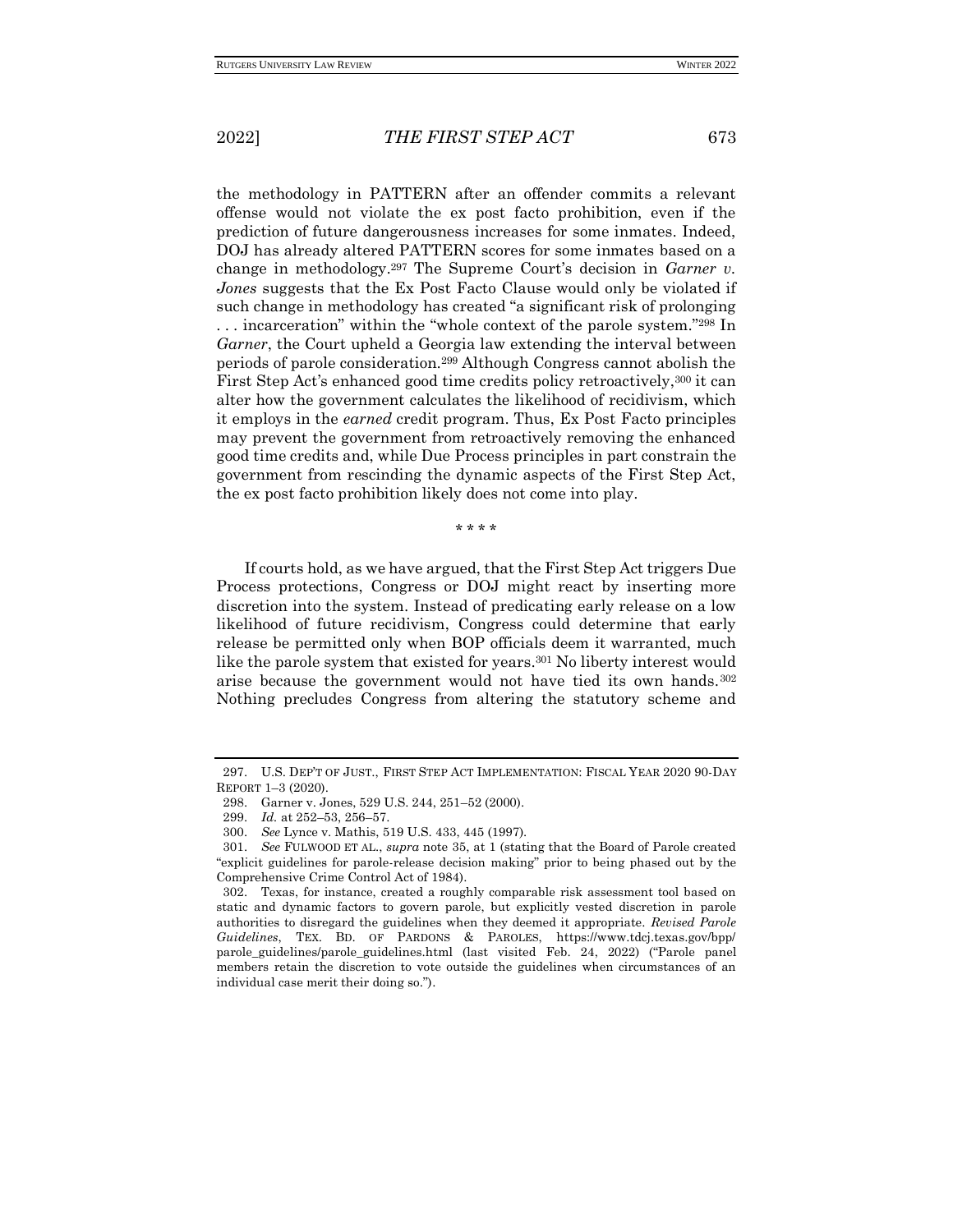changing PATTERN so as to avoid giving rise to the Due Process protections we have discussed.

Indeed, many states reacted to the Supreme Court's recognition of a liberty interest in parole by creating more discretionary parole decisions.<sup>303</sup> The response of Georgia is illustrative. Under the regulatory system, the Board of Pardons and Parole promulgated a Georgia Parole Decision Guidelines System, setting forth a step–by–step system to evaluate whether an inmate was entitled to parole.<sup>304</sup> The Board assigned an inmate a "Crime Severity Level," and a "Parole Success Likelihood Score."<sup>305</sup> Based on a combination of the two, the Board then established a target release date.<sup>306</sup> The parole statute directed that the "guidelines system shall be used in determining parole actions on all inmates."<sup>307</sup> Despite the seemingly objective standards, the Board added a note to its guidelines stating that "[t]he Board specifically reserves the right to exercise its discretion under Georgia law to deny parole even though Guidelines criteria are met by an inmate. It is not the intention of the Board to create a liberty interest of the type described in *Greenholtz v. Nebraska Penal Inmates*."<sup>308</sup>

Similarly, under a complicated point system, the District of Columbia formerly provided that certain offenders "shall" be granted parole.<sup>309</sup> In response to *Greenholtz* and its progeny, the City Council changed "shall" to "may."<sup>310</sup> Here, as well, BOP could make it clear that, despite the PATTERN algorithm, it retained the ultimate discretion whether to permit early release.

Such response, however, is inconsistent with the rehabilitative ideal underlying the First Step Act.<sup>311</sup> Congress made clear that it wanted inmates to enroll in programs that would reduce the risk of recidivism and facilitate offenders' reentry into society.<sup>312</sup> Congress presented

<sup>303.</sup> *See, e.g.*, GA. CODE ANN. § 42-9-40 (West 1980).

<sup>304.</sup> Sultenfuss v. Snow, 35 F.3d 1494, 1497 (11th Cir. 1994) (en banc).

<sup>305.</sup> *Id.*

<sup>306.</sup> *See id.*

<sup>307.</sup> *Id.* at 1496 (quoting GA. CODE ANN. § 42-9-40(a)).

<sup>308.</sup> *Id.* at 1503 (internal citation omitted).

<sup>309.</sup> *See* Ellis v. District of Columbia, 84 F.3d 1413, 1415–16 (D.C. Cir. 1996) (discussing generally D.C. Mun. Regs. tit. 28, § 204; App. 2–1 (1987) (amended 1994; repealed 1994)). 310. *See id.* at 1417 & n.4 (citing Technical Amendments Act of 1994, D.C. Act 10–302,

<sup>§§ 52(</sup>c)–(e), 41 D.C. Reg. 5193, 5203 (July 25, 1994) (codified at D.C. Mun. Regs. tit. 28, §§ 204.19–.21 (1995) (repealed 2000)).

<sup>311.</sup> *See, e.g.*, Grawert, *supra* note 20 ("[T]he First Step Act . . . aim[s] at making the federal justice system . . . more focused on rehabilitation.").

<sup>312.</sup> *See, e.g.*, First Step Act of 2018, Pub. L. No. 115-391, § 102, 132 Stat. 5194, 5209–10 ("The Director of the Bureau of Prisons shall provide all prisoners with the opportunity to actively participate in evidence–based recidivism reduction programs or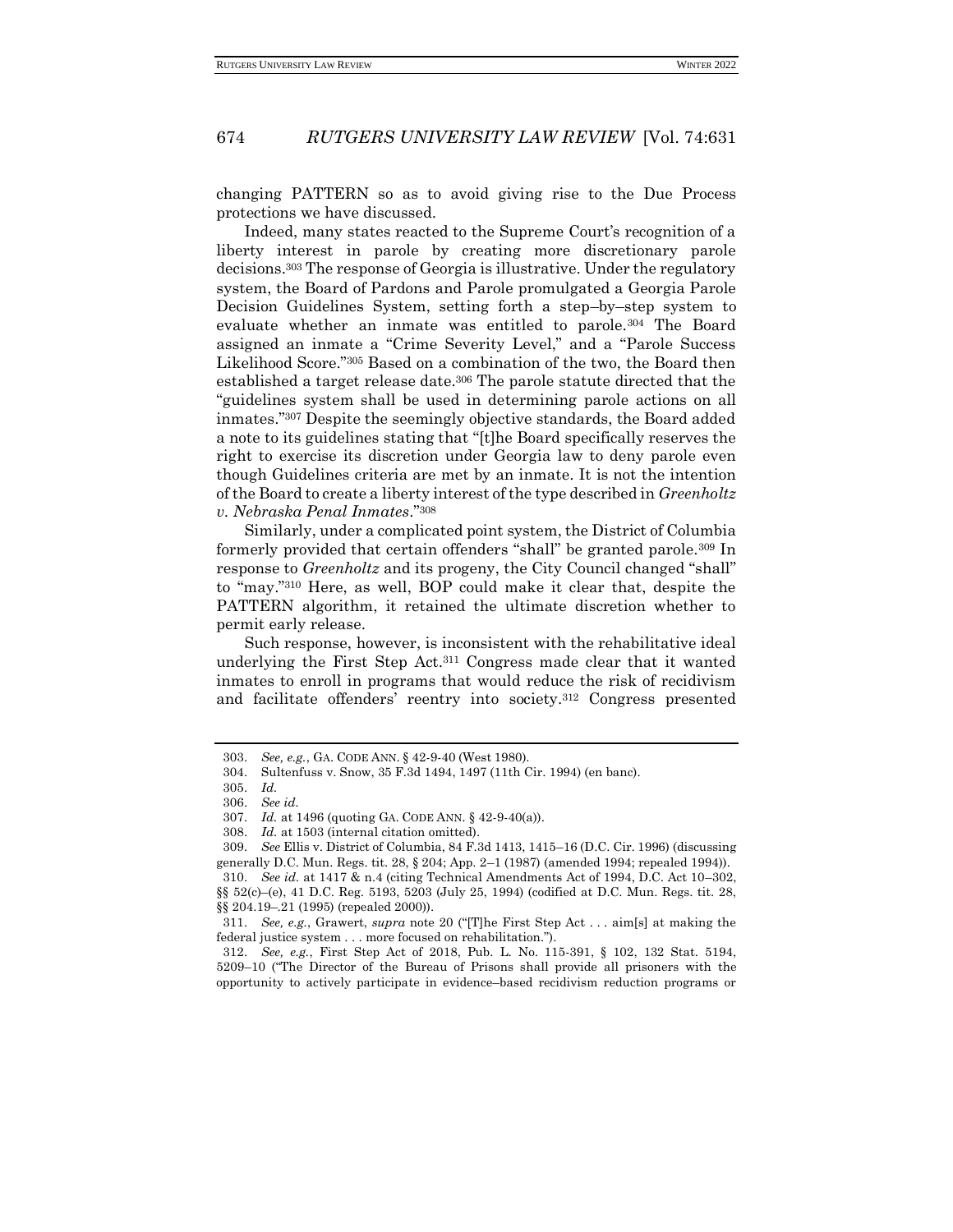inmates with a choice—take steps during the period of incarceration to reduce the likelihood of recidivism or serve out the sentence in prison as originally meted.<sup>313</sup> Changing to a discretionary system, as in the Georgia and D.C. contexts, would blunt the force of the congressional goal and reintroduce the ills of excessive discretion, which had led Congress to scrap the parole system in the first instance.<sup>314</sup> Inmates should be able to trust that successful completion of recidivism reduction programming is the quid pro quo for early release.<sup>315</sup> Otherwise, future inmates would have no reason to rely on promises of prison authorities and less reason to pursue the recidivism reduction programming, with a greater likelihood that they will recidivate in the future.

Indeed, many of the theories underlying rehabilitation focus on the importance of treating inmates with dignity.<sup>316</sup> Respectful interaction increases "inmates' motivation to work towards rehabilitation."<sup>317</sup> Part of

productive activities, according to their specific criminogenic needs, throughout their entire term of incarceration.") (codified as amended at 18 U.S.C. § 3621(h)(6)).

<sup>313.</sup> *See* § 101, 132 Stat. at 5198 ("A prisoner . . . who successfully completes evidence–based recidivism reduction programming or productive activities shall earn time credits ....") (codified at 18 U.S.C. §  $3632(d)(4)(A)$ ). If a prisoner does not successfully complete such programming or activities, they do not get the time credits. *Id.*

<sup>314.</sup> Douglas A. Berman, *Reflecting on Parole's Abolition in the Federal Sentencing System*, 81 FED. PROB. J. 18, 18–19 ("[In the 1970s,] [j]udges, politicians, academics, and advocates became increasingly suspicious of the efficacy of efforts to rehabilitate offenders and increasingly concerned about discretionary sentencing procedures . . . .").

<sup>315.</sup> In 2014, Congress established a Task Force and directed it "to conduct an independent assessment of the federal [corrections] system to identify driving increases in the [BOP's] population and cost and produce recommendations for lasting reform." TRANSFORMING PRISONS, *supra* note 186, at vii. In 2016, the Task Force produced its report, and in 2018, Congress incorporated that report into a report of its own in support of H.R. 5682, the bill that would become the First Step Act. H.R. REP. NO. 115-699, at 22–24 (2018). The Task Force's report stated that "one's motivation to change can be enhanced through positive interactions with staff . . . ." TRANSFORMING PRISONS, *supra* note 186, at 36. Given that Congress commissioned this report and read it, it stands to reason that Congress was aware of the connection between treating inmates with respect and rehabilitation.

<sup>316.</sup> *See, e.g.*, Edgardo Rotman, *Do Criminal Offenders Have a Constitutional Right to Rehabilitation?*, 77 J. CRIM. L. & CRIMINOLOGY 1023, 1034 (1986); Jeremy Coylewright, *New Strategies for Prisoner Rehabilitation in the American Criminal Justice System: Prisoner Facilitated Mediation*, 7 J. HEALTH CARE L. & POL'Y 395, 406 (2004); Anita H. S. Hurlburt, *Building Constructive Prison Reform on Norway's Five Pillars, Cemented with Aloha*, 19 ASIAN–PAC.L. & POL'Y J. 194, 232–33 (2018) (focusing on Norway's prison policies in advocating for reform of Hawaii's criminal justice policies); Evan R. Seamone, *Reclaiming the Rehabilitative Ethic in Military Justice: The Suspended Punitive Discharge as a Method to Treat Military Offenders with PTSD and TBI and Reduce Recidivism*, 208 MIL. L. REV. 1, 62 (2011) ("[Those] who are fighting their way back to honor and self–respect . . . deserve favorable assistance and favorable consideration wherever they go." (citation omitted)); Amanda Ploch, Note, *Why Dignity Matters: Dignity and the Right (Or Not) to Rehabilitation from International and National Perspectives*, 44 N.Y.U. J. INT'L L. & POL. 887, 890 (2012). 317. Hurlburt, *supra* note 316, at 237 (footnote and citation omitted).